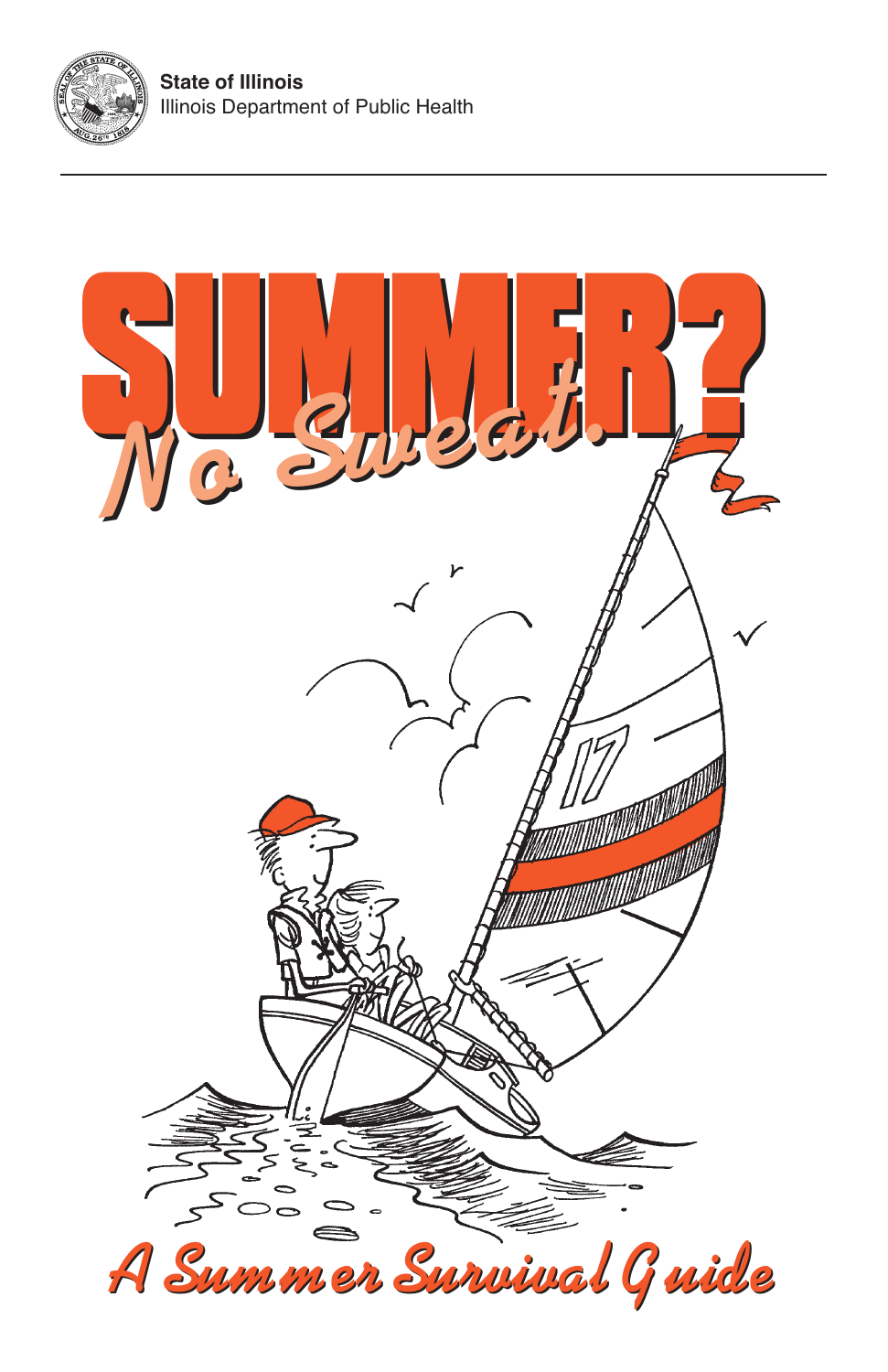

*A Summer Survival G uide*

# Illinois Department of Public health

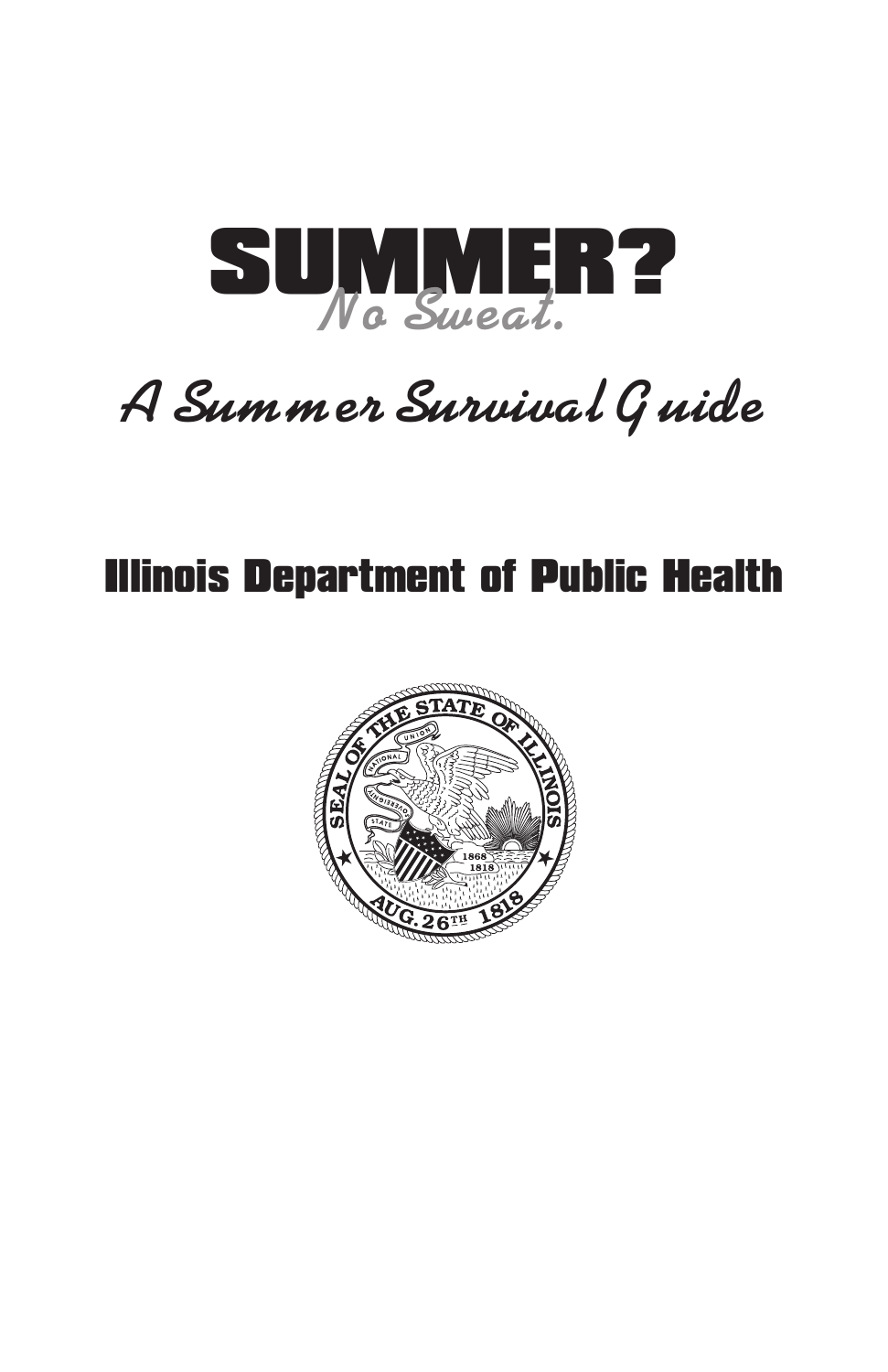

A Summer Survival Guide

### **TABLE OF CONTENTS**

#### **SUMMER FUN**  $C$ wimming

| SWINNING            |  |
|---------------------|--|
|                     |  |
|                     |  |
| <b>Bicycling</b>    |  |
|                     |  |
|                     |  |
|                     |  |
|                     |  |
| <b>Boating</b>      |  |
|                     |  |
|                     |  |
|                     |  |
|                     |  |
| <b>Water Sports</b> |  |
|                     |  |
|                     |  |
|                     |  |

#### **SUMMER HEALTH HAZARDS**

#### **SUMMER WEATHER WARNINGS**

#### **LAWN AND GARDEN IMPLEMENT HAZARDS**

#### **POISONOUS PLANTS**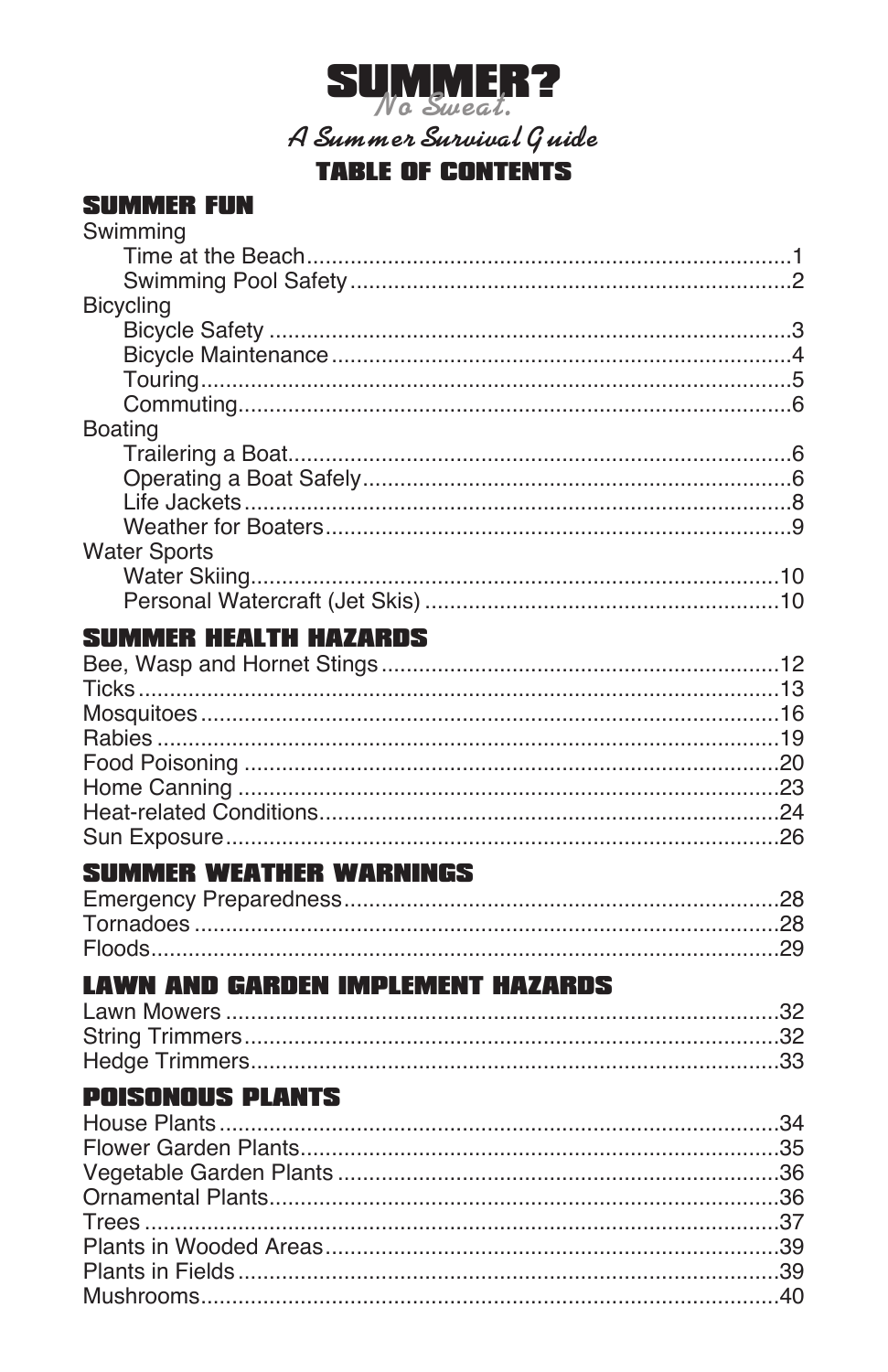# *Introduction*

Summertime's warm weather prompts most people to get outside and enjoy more outdoor activities. Regardless of which activity you choose — swimming, boating, bicycling, gardening — it is important to avoid health and safety hazards. The tips in this booklet will help you avoid some of the more common hazards associated with the summer season, so you can have fun in the sun!

Summer? No Sweat was compiled by the Illinois Department of Public Health with the assistance of the Illinois Department of Natural Resources, the Illinois Emergency Management Agency, the Illinois Secretary of State's Office, the University of Illinois Extension, the U.S. Centers for Disease Control and Prevention, the U.S. Coast Guard, the U.S. Department of Transportation and the U.S. Consumer Product Safety Commission.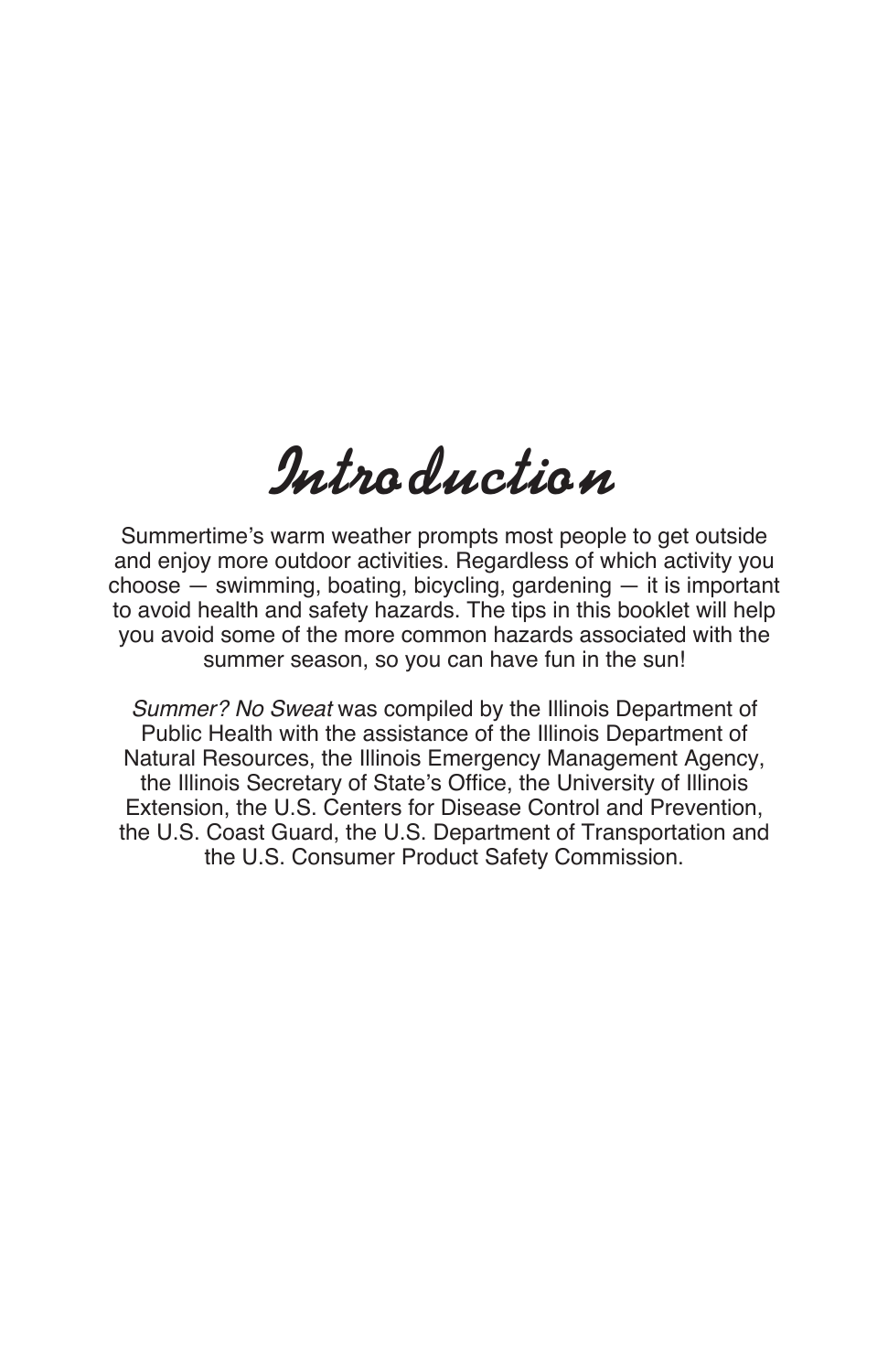*Summer Fun*

# SWIMMING

*Time at the Beach*

You will have more fun at the beach if you know how to avoid potential health hazards.

- All bathing beaches must display a current license issued by the Illinois Department of Public Health. Be sure one is posted.
- Avoid any beach littered with trash or other debris. Garbage attracts bugs and can wash into the water. Look for water that is reasonably clear and free of floating materials and odors. Avoid swimming at beaches where there are large populations of ducks or geese. The waste produced by these birds causes high bacteria levels in the water.
- Look for movement in the water; it helps keep the water clean. Do not swim in stagnant or still water.
- Look for a sandy not muddy beach that has a grassy or wooded area around it. Such areas reduce surface runoff into the swimming water.
- Do not swim at any beach right after a heavy rain. Runoff following a heavy rain may result in a high bacteria count.
- When diving at a beach, exercise extreme caution. Beach water is not as clear as water in a pool, so underwater obstructions may not be visible. If there is any doubt, do not dive.

Sunbathing is not as popular as it once was because of the growing awareness that spending too much time in the sun may increase the risk of skin cancer. If you do sunbathe — at a beach, in the backyard or at a swimming pool — take precautions to protect yourself from overexposure to the sun's ultraviolet rays.

- Limit the time you spend in the sun.
- Do not overdo it when the weather starts to turn warm. Begin with 15 minutes a day; then slowly increase the time you spend in the sun.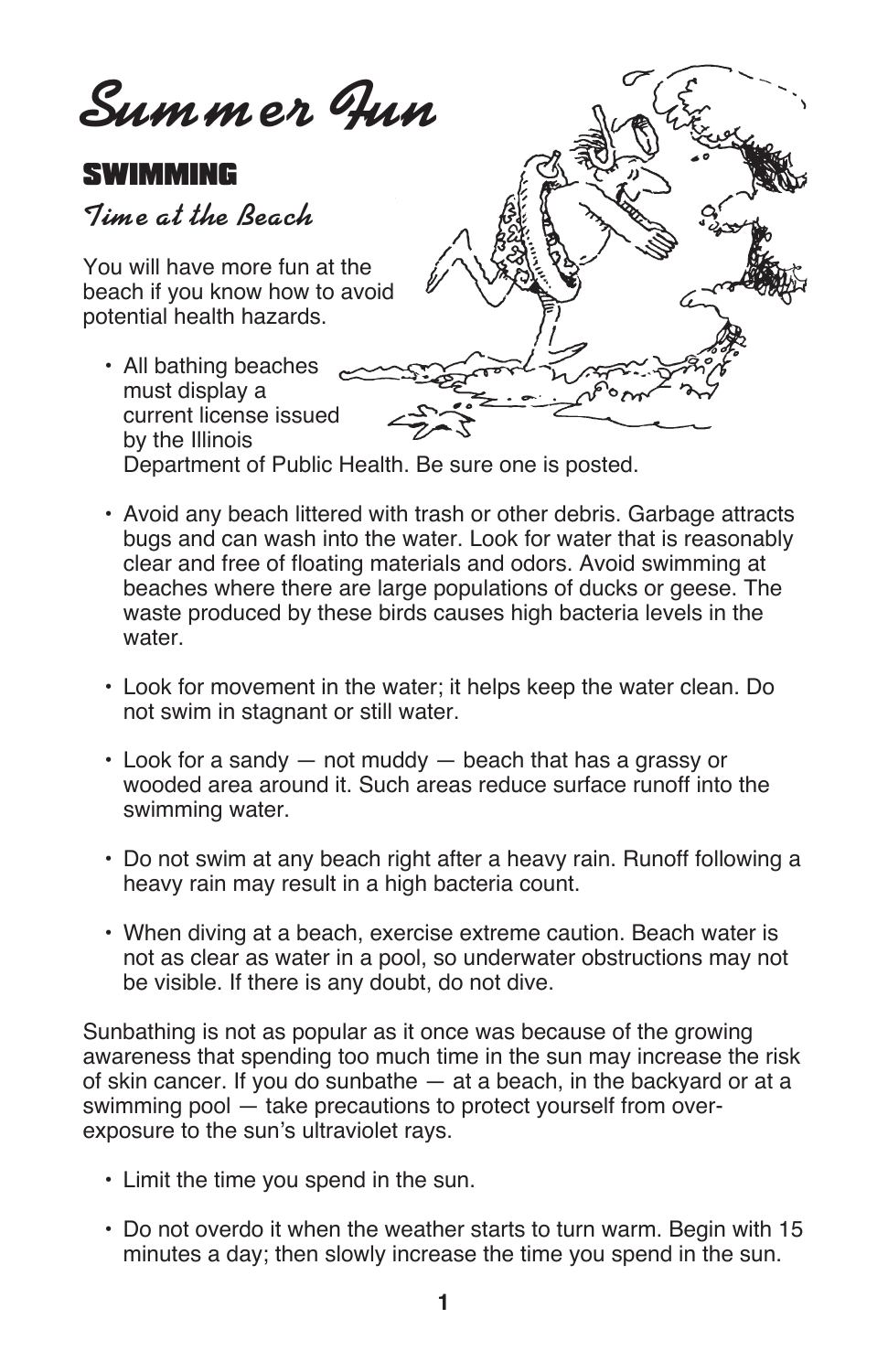- Use liberal amounts of suntan lotion with a high sun-protection factor (SPF), even on cloudy days.
- Wear dark glasses to protect your eyes.

Whether swimming at a beach or at a pool, do not enter the water alone unless a lifeguard is on duty. Sadly, most deaths from drowning occur within a few feet of safety. A drowning victim trying to breathe usually cannot call for help.

If you see someone in trouble, try to reach the person with something he or she can hold on to, such as a shepherd's crook, jacket, belt, stick, rope, water ski, oar or fishing pole. A life preserver ring with a line attached enables you to pull the person to safety. If a life ring or a life jacket is not available, throw objects that float, such as a plastic bottle, spare tire, ball, picnic cooler or piece of wood. Be sure to throw the object within the drowning victim's reach.

If the victim is too far away to assist from shore, use a log, air mattress, surfboard, small boat, raft or anything else you can row or paddle with your hands. Help the person climb onto the float or have him hold on while you paddle back to shore. Approach a person who is in trouble in the water very cautiously. Do not let the victim pull you under.

A last option is to swim out and tow the victim back to shore, but try this only if you are a good swimmer and trained in lifesaving techniques. When swimming toward a victim, approach the person from behind. Even strong swimmers can drown trying to help others in the water.

To learn more about lifesaving procedures, contact your local American Red Cross chapter.

*Swimming Pool Safety*

If you swim in any of Illinois' 3,500 public swimming pools, follow these health and safety tips.

- Check for a current operating license from the Illinois Department of Public Health; this license must be displayed.
- Determine if a lifeguard is present, especially if children are with you. If no lifeguard is on duty, do not let children swim unless they are accompanied by a responsible adult who

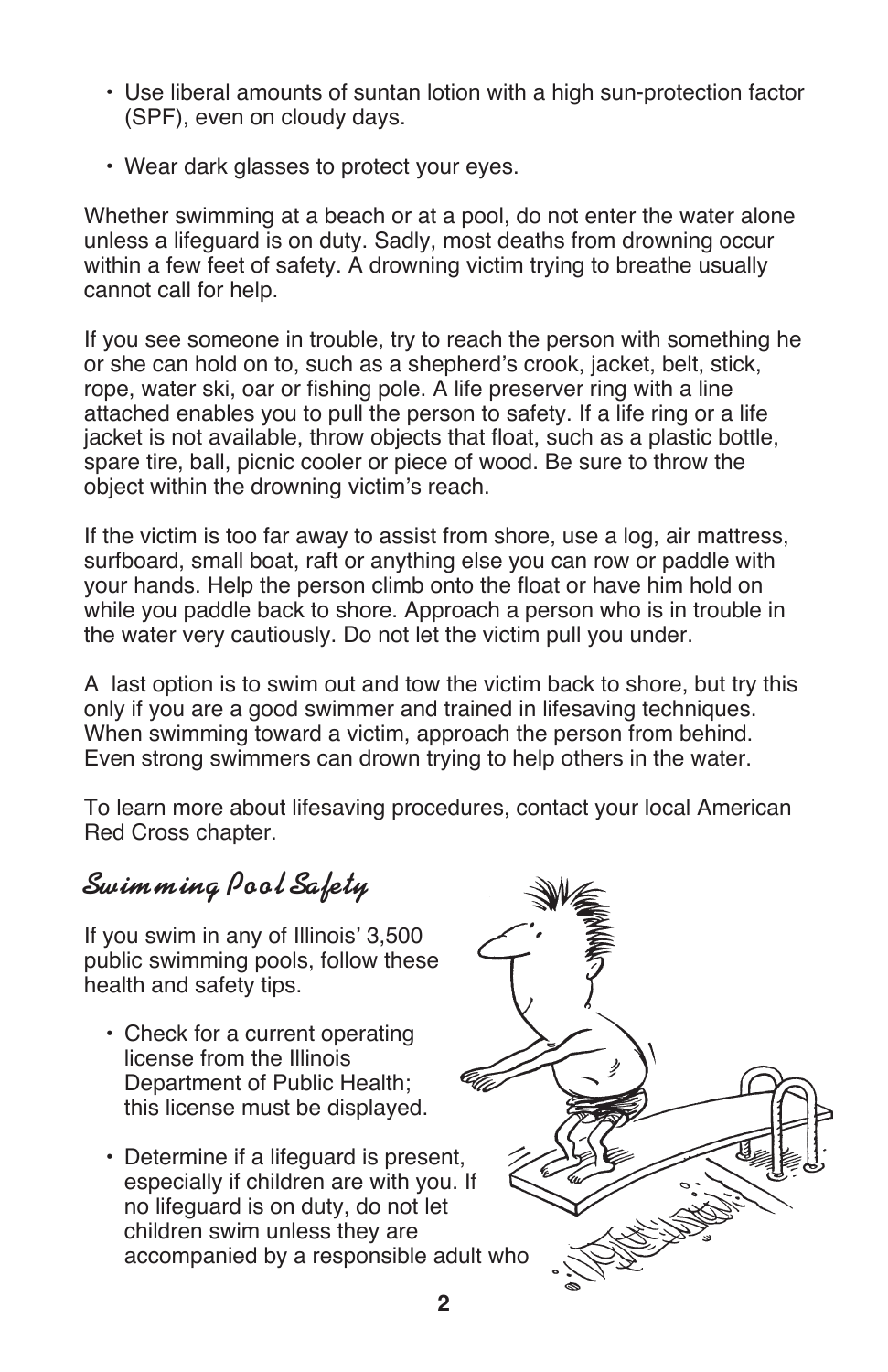knows lifesaving techniques and first aid. No one should swim alone, no matter how experienced a swimmer that person may be.

- Look around the pool area to be certain lifesaving devices, such as a floating ring buoy and shepherd's crook, are readily available for emergency use.
- Be sure a grate covers the drain at the deep end of a swimming pool or in a wading pool. The suction created by the pool's circulating pumps can be very dangerous unless it is reduced by grates.
- To reduce the risk of eye, ear, nose or throat infection from contaminated water, swim only in pools in which water quality is properly maintained. Although it is impossible to tell if water is free of bacteria, the water should appear crystal clear, be continuously circulated and be maintained at a level that allows free overflow into the gutter or skimmer. There should not be a strong odor of ammonia or chlorine.

## BICYCLING

# *Bicycle Safety*

Bicycling is a popular form of recreation and a practical means of transportation for more than 4 million people in Illinois. However as bicycling's popularity has increased so, too, has the number of bicycle injuries and deaths. More than 4,000 bicyclists are injured each year in Illinois. The best protection against injury is to know how to ride your bicycle safely. When riding on a street or road, follow all traffic safety laws and rules that apply to people driving vehicles. The following rules are particularly important for bicyclists:



- Because they reduce the chances of a serious head injury in case of a crash, bicycle helmets are essential. Always strap on an approved safety helmet before you ride.
- Wear bright-colored clothing during the day and white or reflective clothing at night to increase your visibility to drivers.
- Bicycling after dark is very hazardous. Avoid riding at night if possible but, if you do ride in the dark, the law says your bike must be equipped with a front light that is visible for at least 500 feet and a rear red reflector that can be seen for up to 600 feet.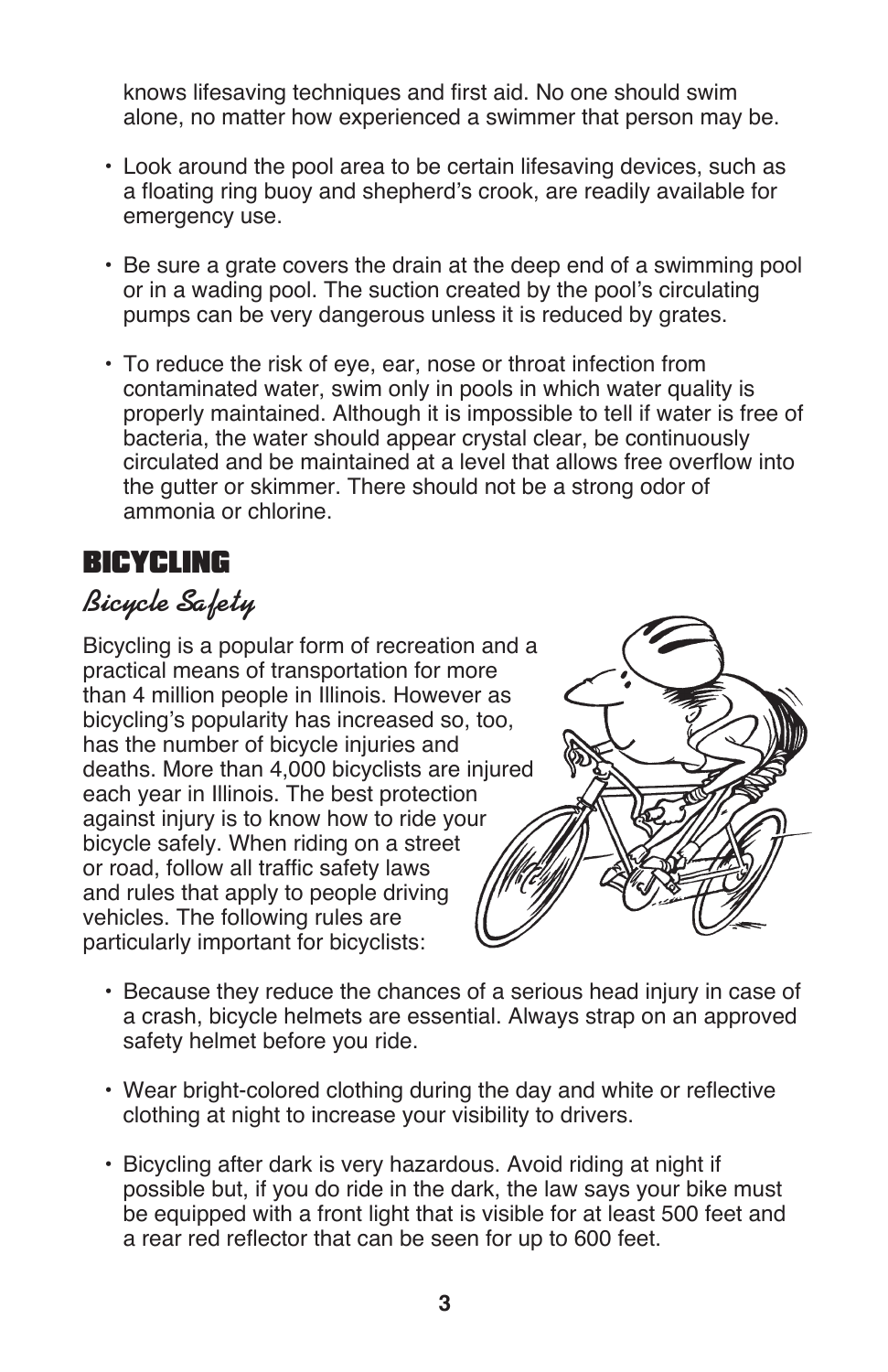- Always ride with the traffic flow, as close to the right edge of the road as possible.
- Obey all traffic signals, pavement markings and directions given by police officers.
- Use hand signals to let drivers know your intentions.
- Learn to look over your shoulder without losing your balance or swerving to the left.
- Do not pass on the right. Motorists often will not look in that direction for passing cyclists.
- When moving the same speed as traffic, ride in the middle of the lane, especially at busy intersections.
- Keep both hands on the brakes. Allow extra stopping time in the rain.
- Be alert for cars pulling out and make eye contact with the drivers to ensure you have been seen.
- Do not weave between parked cars.
- Always ride one to a bike. Your bike is harder to balance with another person on it and a passenger may block your view of what is in front or back of you.

In addition to state laws, many municipalities have ordinances restricting bicycles in certain areas. Contact local law enforcement agencies in the areas where you plan to ride. For more information on bicycle safety, write or call —

#### **Illinois Department of Public Health**

Division of Injury and Violence Prevention 535 W. Jefferson St. Springfield, IL 62761 217-785-2060 217-782-1235 (fax) TTY (hearing impaired use only) 800-547-0466

# *Bicycle Maintenance*

Inspect your bicycle regularly to be sure it is safe to ride.

- Wheels should be securely attached, properly adjusted and spin freely with all spokes in place.
- All reflectors should be clean and intact.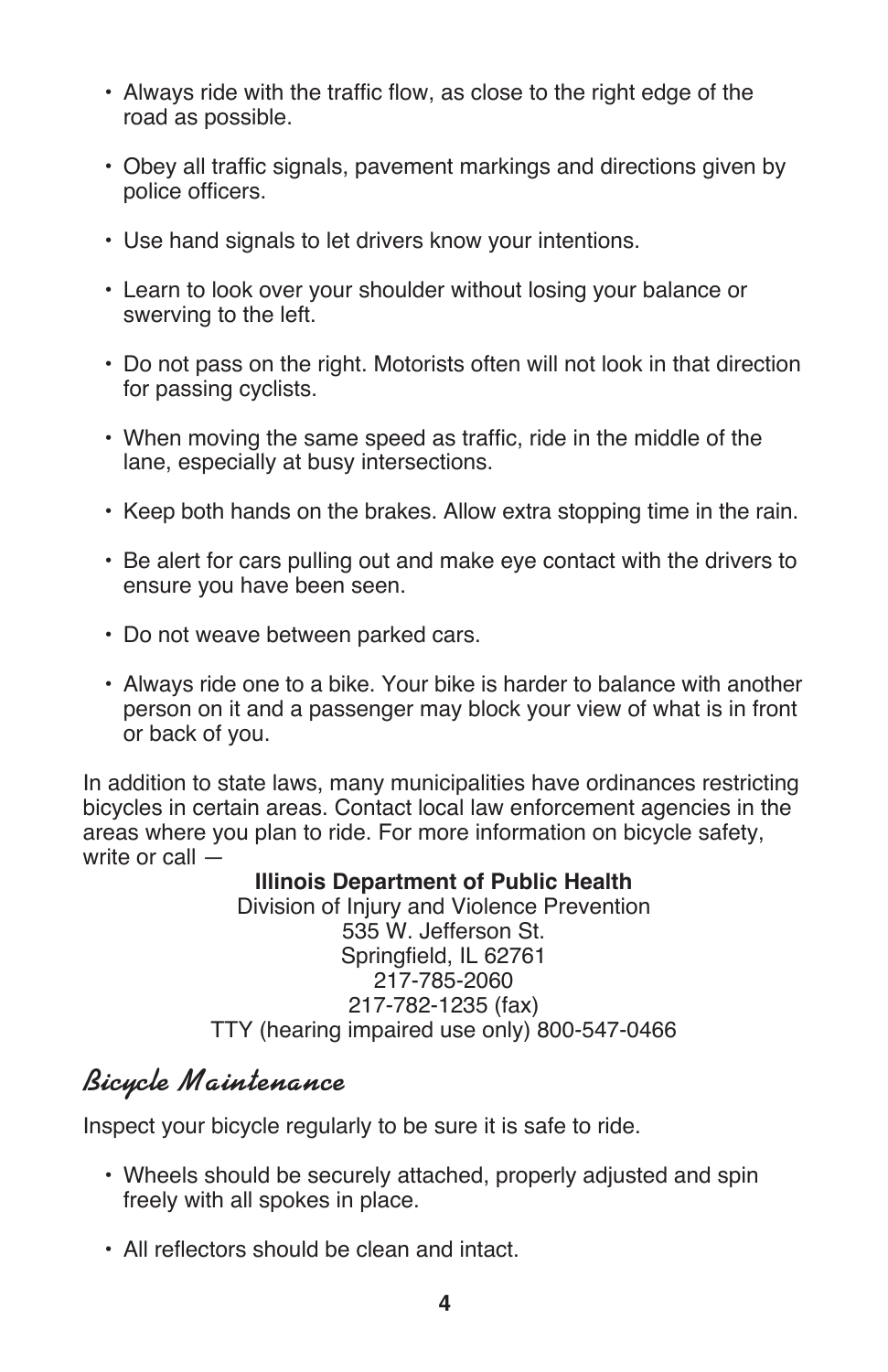- Adjust the seat and handlebars to a comfortable position and be sure all nuts and bolts are tightened.
- Make sure hand grips are secure.
- Tires should not have cracks on the sidewalls, cuts in the tread or excessive wear. To prevent excessive wear, use the proper tire pressure (printed on the sidewall of the tire).
- Check caliper brake pads for wear and proper adjustment.
- Make sure gear and brake cables move freely. Replace rusted or frayed cables.
- The chain should be free of rust. Do not put too much oil on the chain, however, since it will attract dust and dirt and shorten the life of the chain.
- Pedals should be securely fastened and pedal reflectors clean and visible.

Checking your bicycle takes only a few minutes and may prevent an accident or mechanical breakdown. If you are uncertain about the condition of your bicycle, visit a local bike shop. Most shops offer free safety inspections and books on do-it-yourself maintenance.

Always lock your bicycle when it is parked. Register your bicycle with your local police department, if possible, and be sure to keep your bike's serial number in a safe place.

# *Touring*

Bicycling long distances can be a healthy and adventuresome pastime. Many highways are not safe for bicyclists, so begin by selecting a route with a good road surface and an adequate shoulder. When choosing a route, avoid hills and look for places to eat and stay at night.

Equipment you will need includes a helmet, appropriate clothing for the weather, food, repair tools, spare parts, camping gear and other items for comfort and safety. Panniers — bags that attach to your bicycle can be used to carry some of these items.

When bicycling with others, ride single file in groups of four to six. Groups should ride from 1/4 to 1/2 mile apart. Always ride at least two bicycle lengths from other vehicles. The distance between bicycles and vehicles should be increased to 10 bicycle lengths when going downhill.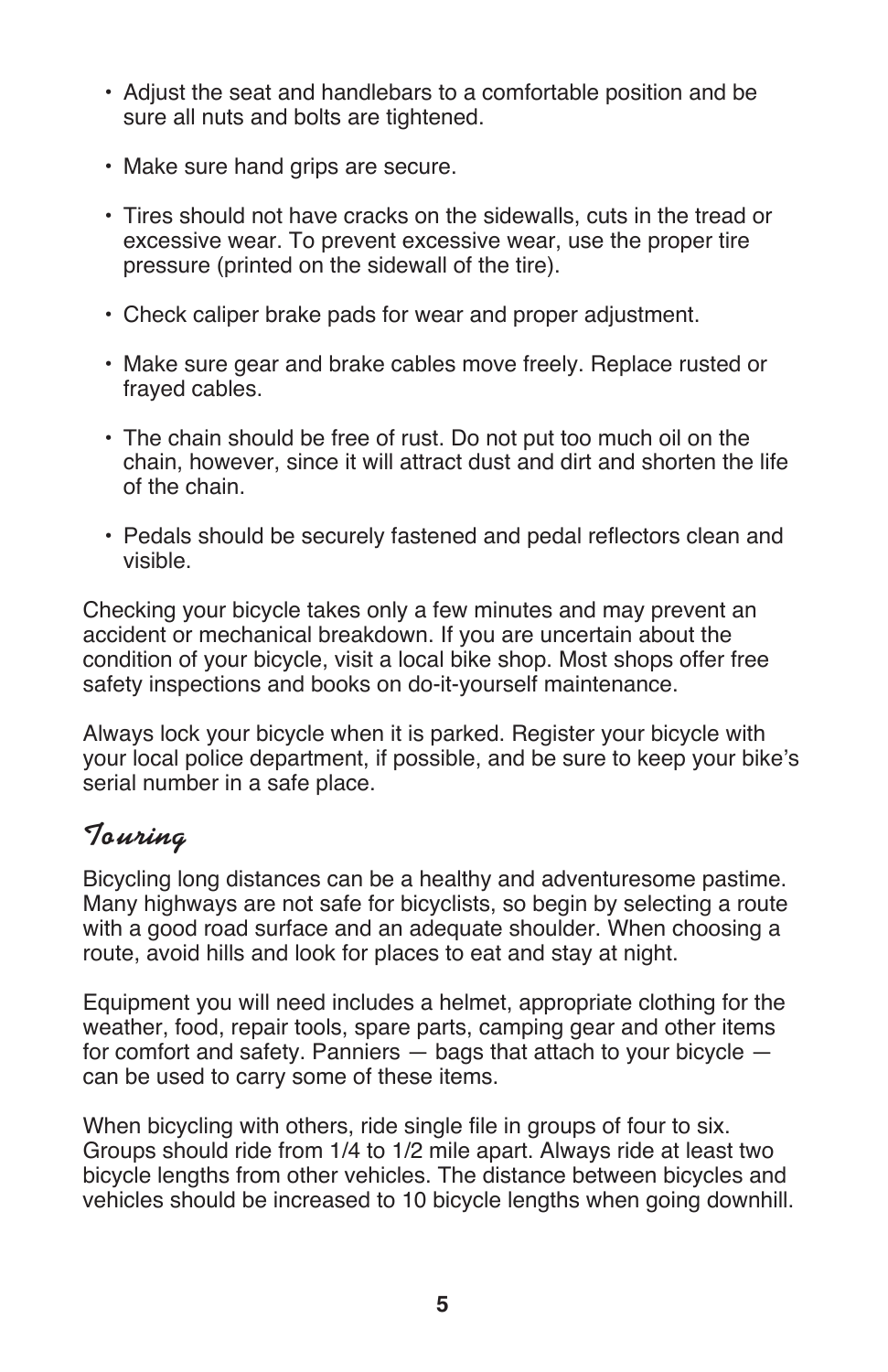# *Commuting*

Commuting to work by bicycle is convenient for many people but, since it is usually done during peak traffic hours, bicycle commuters need to keep some important safety considerations in mind.

- When selecting a route, consider traffic conditions, ease of the route and whether bike paths are available. Riding the same route every day will allow you to adjust to traffic conditions and will help motorists adjust to seeing you at about the same place every day.
- Be sure to have the appropriate equipment, including a helmet, bright clothing, rain gear, spare parts and tools.

# BoATING SAFETY

### *Trailering A Bo at*

Before leaving home, be sure your boat is properly secured on the trailer. Inspect all the lines and tie-downs, as well as the winch. Tighten these as necessary and replace any that show signs of fraying or strand separation.

Make sure the trailer lights work, and test the braking system. Inspect the hitch and safety chain. Check the tire pressure and lug bolts. Tilt and secure the boat's motor to increase its clearance to the road.

Drive carefully, allowing for the extra length of the car and trailer when negotiating turns and passing other vehicles. Allow more time to stop, and pay special attention to speed limits.

Pull off the road periodically and walk completely around the trailer. Examine the tires and wheel bearings for overheating, test the tie-downs and check any equipment carried in the boat.

# *Operating A Bo at Safely*

Check the following before putting your boat in the water:

- 
- Backfire flame arrester Adequate ventilation
- Sound-producing device Navigation lights
- Visual distress signals Fuel level
- Anchor with line **•** Paddle or oar
- Manual pump or bailer Vessel numbering
- Life jackets Fire extinguisher
	-
	-
	-
	-
	-

Be sure to check weather and water forecasts. And make sure you have sufficient fuel. (The "one-third rule" of fuel management is a good one to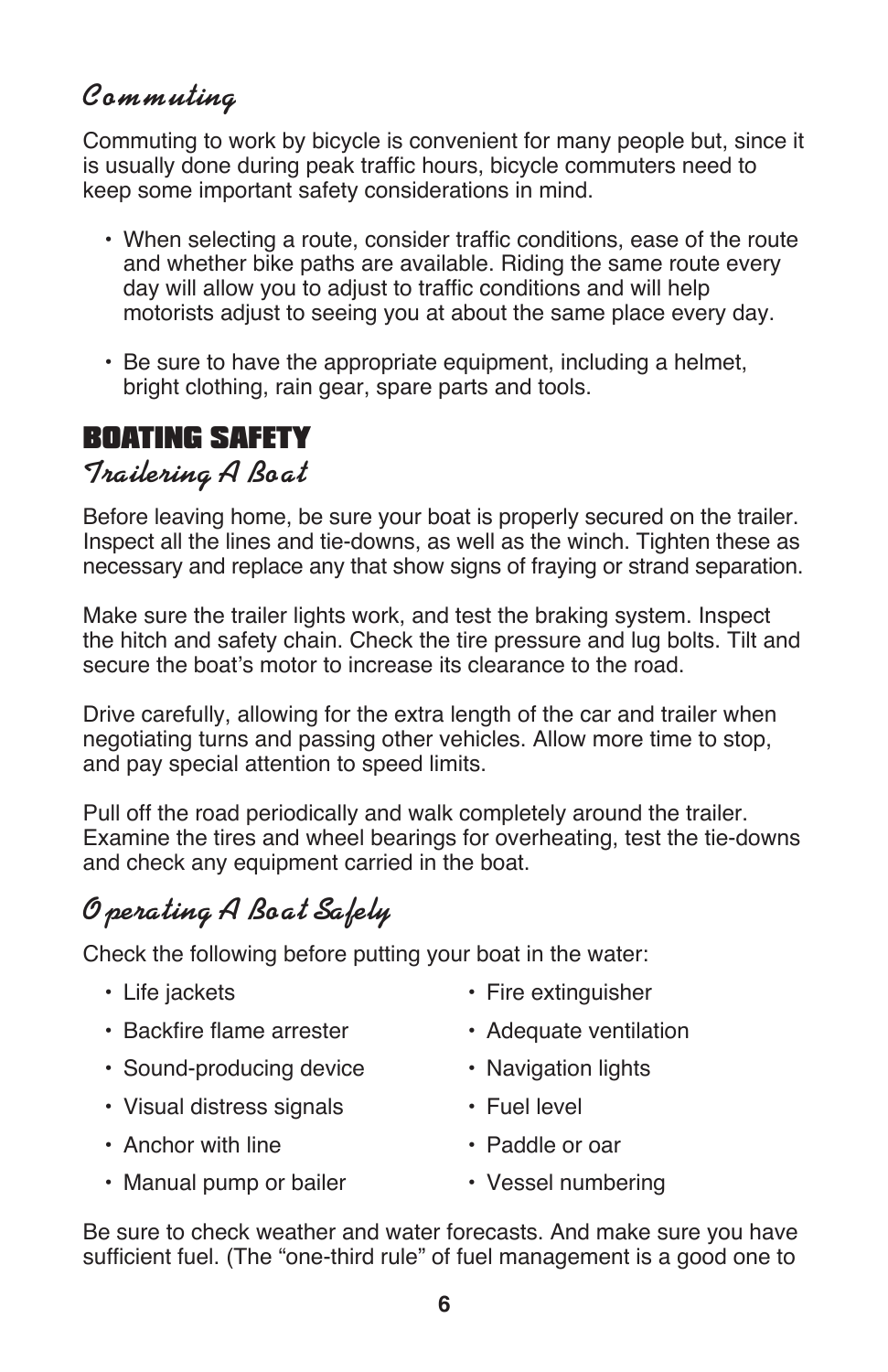follow: one-third of the fuel to go out, one-third to get back and one-third for reserve.) Check your boat's capacity plate and do not take more passengers than it recommends. Finally, be sure to tell someone where you are going and when you will return.

Once you have your boat in the water, follow these safety rules:

- Do not operate your boat carelessly or recklessly. This means operating your boat at a speed and in such manner that you do not endanger the life, safety or property of those in other watercraft.
- Do not allow anyone to ride or sit on the gunwales, tops of seat backs or on the decking over the bow or stern of the motorboat while it is underway, unless the person is inboard of guards or rails. A person is not prohibited from being on the decking over the bow or stern if they are there for the purpose of anchoring, mooring, casting off or some other necessary purpose.
- If you are approaching another boat "head on" (or nearly so), each boat must bear to the right and pass the other on its left side.

 $\mathbb Z$ 

- When boats approach each other at right angles, the boat approaching on the right side has the right-of-way.
- A boat may overtake another on either side but must grant the right-of-way to the overtaken boat.
- A motorboat must yield the right-of-way to a boat propelled solely by sails or oars. (An exception is when a large motorized craft is navigating in a confined channel; it then has the right-of-way over a sailboat or rowboat.)
- Do not operate a motorboat in any area marked by signs or buoys as a restricted area.
- Do not exceed 5 miles per hour in designated "No Wake" areas. Do not exceed this speed when within 150 feet of a public launching ramp, even if the area is not posted.
- When towing a person on water skis, aquaplane or similar device, at least two competent persons must be in the boat. (It is unlawful to water ski from one-half hour after sunset to one-half hour prior to sunrise.)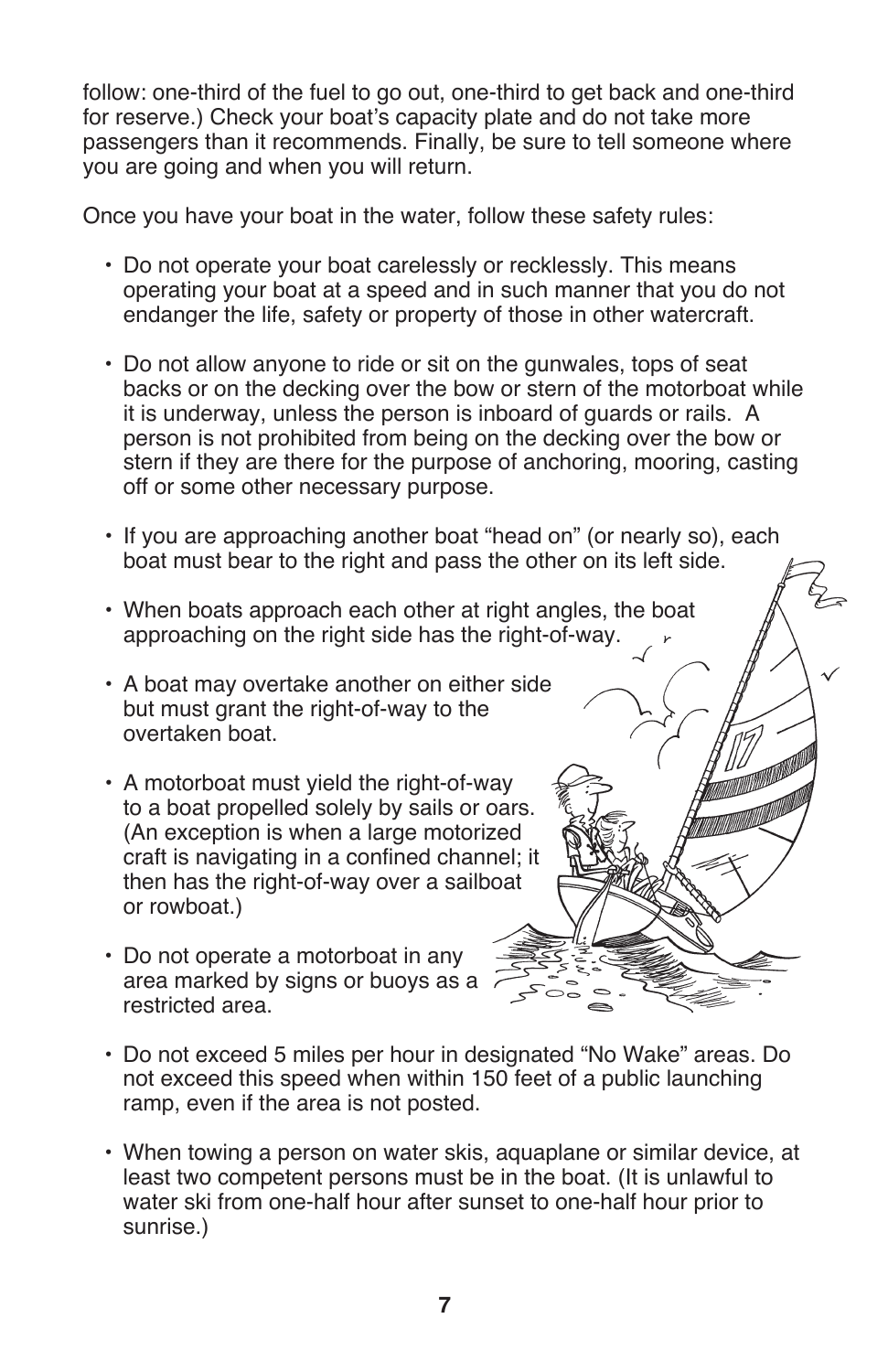- Do not operate any watercraft within 150 feet of a diving flag unless directly associated with the diving activity.
- No one may operate a motorboat or personal watercraft equipped with a lanyard type engine cut-off switch unless the lanyard is properly attached to his or her person, clothing or life jacket as appropriate for the vessel.
- Personal watercraft and specialty prop craft cannot be operated between sunset and sunrise.

Approximately half of all boating accidents involve alcohol. Do not operate a watercraft while under the influence of alcohol or any other drug that impairs your ability to safely operate the craft.

Alcohol impairs a person's ability to operate a boat. And the boat's motion can actually increase alcohol's effects on the following:

- Judgment Alcohol tends to make people think they perform better. However, the ability to make decisions quickly, particularly in high-risk situations, is one of the first skills impaired. And for decisions such as avoiding swimmers or objects in the water, **the wrong choice can be fatal.**
- Vision Eyes transmit visual images of surroundings to the brain. Alcohol causes tunnel vision, blurs sight and increases eye fixations, causing incorrect information to be sent to the brain. This can cause boating accidents.
- Balance An attack of dizziness or a misstep can lead to disaster. Most boating accidents occur when someone falls out of a boat or a boat capsizes.
- Body Temperature Alcohol gives a false sense of warmth. In reality, it causes the body to lose heat.

# *Life Jackets*

What safety belts are to motor vehicles, personal flotation devices (PFDs), or life jackets, are to boats — simple devices that prevent serious injury or death. In Illinois, state law prohibits a person from operating a watercraft unless a life jacket approved by the U.S. Coast Guard is on board for each person.

In more than 80 percent of the approximately 700 boating deaths that occur in the United States each year, there are insufficient or inaccessible life jackets on board. Falling overboard is a frightening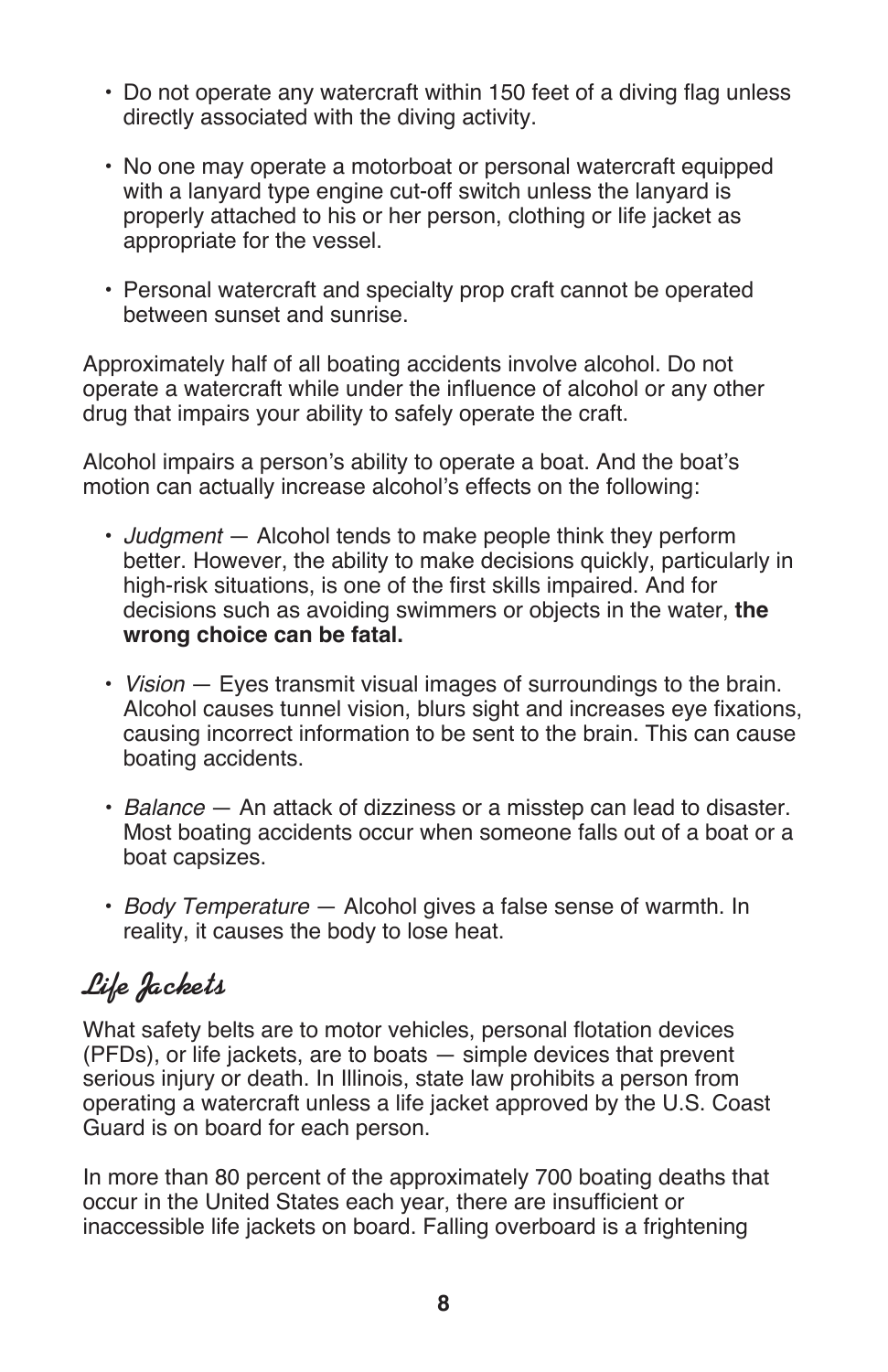experience that causes many people to panic — some to the point of drowning. Wearing a life jacket can save your life.

Most new U.S. Coast Guard-approved life jackets are lightweight and comfortable. There are five basic types:

- Type I and II PFDs will turn an unconscious person in the water from a face downward position to a vertical or slightly backward position.
- Type III PFDs will keep a conscious person in a vertical or slightly backward position. While a Type III PFD will not turn an unconscious person to a face-up position, it will maintain a person in this position once the person assumes the position.
- Type IV PFDs are not designed to be worn but to be thrown to a person in the water.
- Type V PFDs are approved for restricted use.

Illinois law states that no one may operate a watercraft under 26 feet in length unless a Type I, Type II, Type III or Type V personal flotation device is being properly worn at all times by each person under the age of 13 on board an operating watercraft. This requirement does not apply to persons who are below deck in totally enclosed cabin spaces or to persons operating a watercraft on private property.

# *Weather For Bo aters*

High winds, rough water and thunderstorms can quickly turn a pleasant day of boating into a struggle to stay afloat. The best course is to simply avoid boating in adverse weather. So, before going out, check the weather forecast. The National Weather Service issues marine forecasts, including weather, winds, seas and visibility, every six hours.

When weather warnings are in effect, determine whether you can navigate your boat safely. Have the proper equipment aboard to avoid becoming stranded — a sturdy anchor and appropriate length of line, paddle or oars in case of engine failure or torn sails, and visual distress signals.

Weather prediction is not an exact science. It is important to regularly check the horizon for changes in wind, waves, water and sky. Dark threatening clouds or any steady increase in wind or waves indicate the possibility of a thunderstorm.

You can determine how far away (in miles) an approaching thunderstorm is by counting the seconds between the lightning flash and the thunder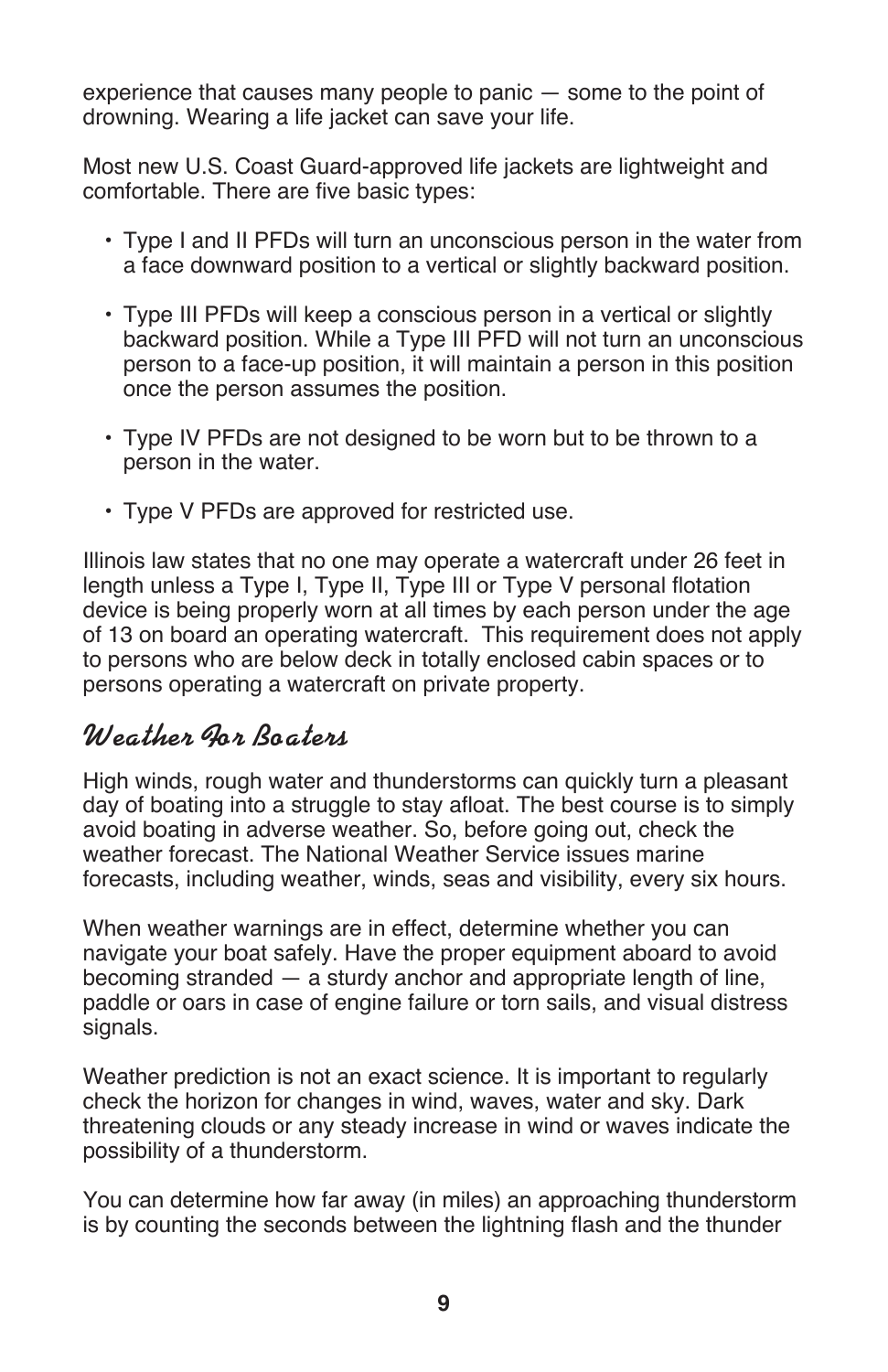and dividing by five. For example, if it takes 10 seconds to hear the thunder, the storm is about 2 miles away.

More information about boating may be obtained from the Illinois Department of Natural Resources (DNR). Questions about boating regulations or boating safety should be addressed to DNR's law enforcement division, 217-782-6431.

## WATER SPoRTS

# *Water Skiing*

Water skiing is one of America's favorite water sports. To be safe, remember these simple rules:

- Always wear a life jacket.
- Someone other than the driver should act as a spotter. The driver should watch the waterway, not the skier.
- Always check the tow line before each person skis.
- Maintain a reasonable, safe speed at all times and be alert for other boats and watercraft.



watercraft, but careless operation and lack of common courtesy can cause many problems.

Under the law, a personal watercraft is considered a motorboat. That means it must be registered, and the operator must abide by all the "rules of the water" that fishing boats, ski boats, cruisers and other boats must follow. This includes carrying the same safety equipment (a fire extinguisher, for example). Illinois law requires that each person aboard a personal watercraft or specialty pro-craft wear an approved life jacket. Although simple to operate, personal watercraft are not toys. If you are not old enough to drive a car, you should not operate a personal watercraft.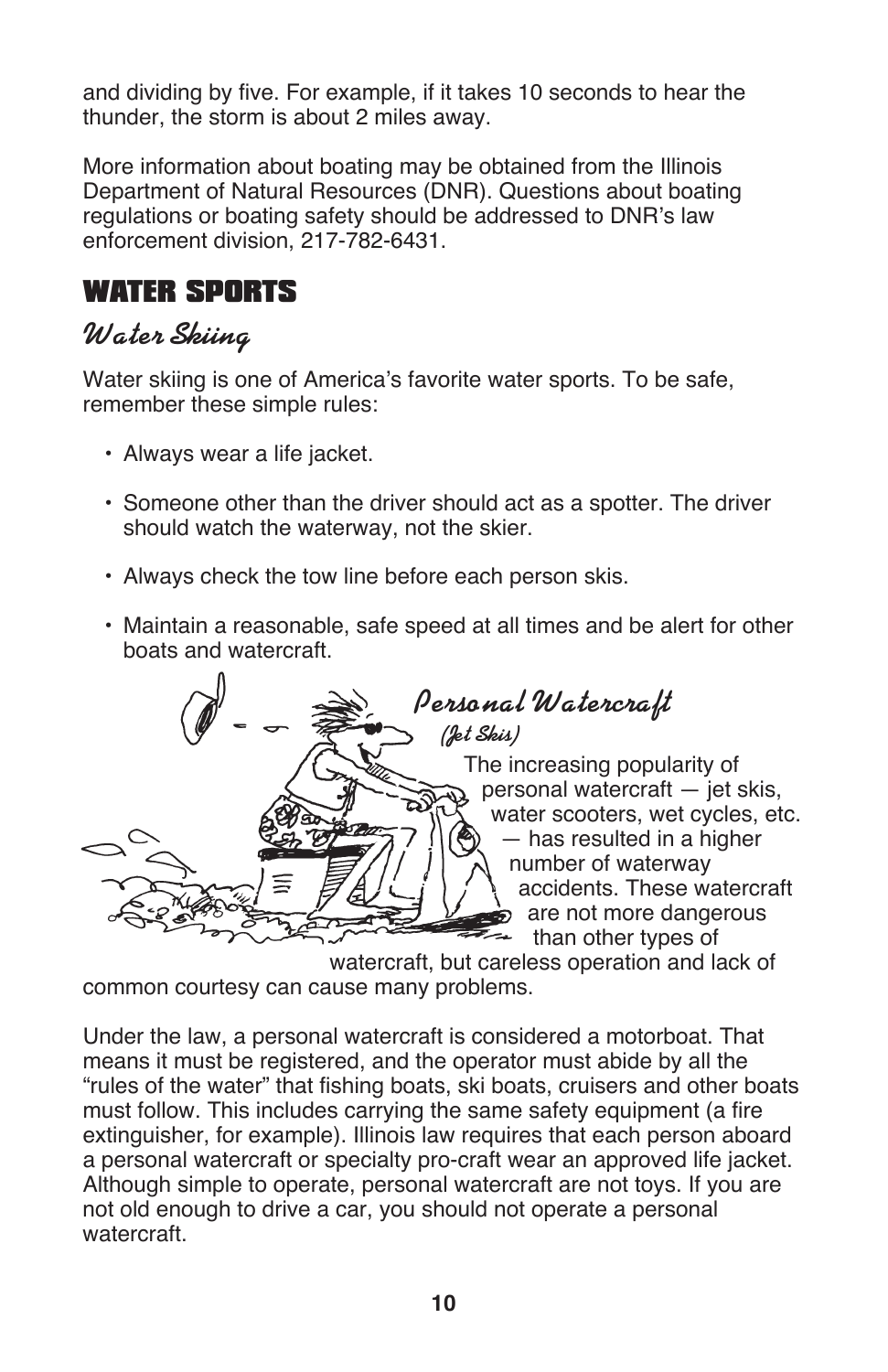Keep the following safety tips in mind when operating personal watercraft:

- Take a boating safety course. Many dealers who sell personal watercraft participate in education programs. If your dealer does not, check with the Illinois Department of Natural Resources at 1-800- 832-2599.
- Read the owner's manual carefully so you understand the controls and features.
- Wear proper safety equipment. Besides a U.S. Coast Guardapproved life jacket, wear eye protection to keep water spray from obscuring your vision. Tennis or deck shoes offer the best control on your machine, and gloves and a wet suit offer protection from the elements. Attach a whistle to the zipper of your life jacket in case you need to summon help.
- Never operate personal watercraft without the safety cord attached to you. The cord will automatically shut off the engine in the event you fall from the watercraft.
- Look out for boats and, especially, other personal watercraft. Collisions are the most common type of personal watercraft accident.
- Respect the rights of others. That includes not following other boats too closely or jumping another boat's wake, a dangerous practice. Stay away from anglers and canoeists.
- Know the water in which you are operating so you can avoid weeds, rocks and sandbars.
- Stay out of swimming areas and away from wildlife.
- Never operate a personal watercraft at night.
- Do not operate a personal watercraft after consuming alcohol or other drugs.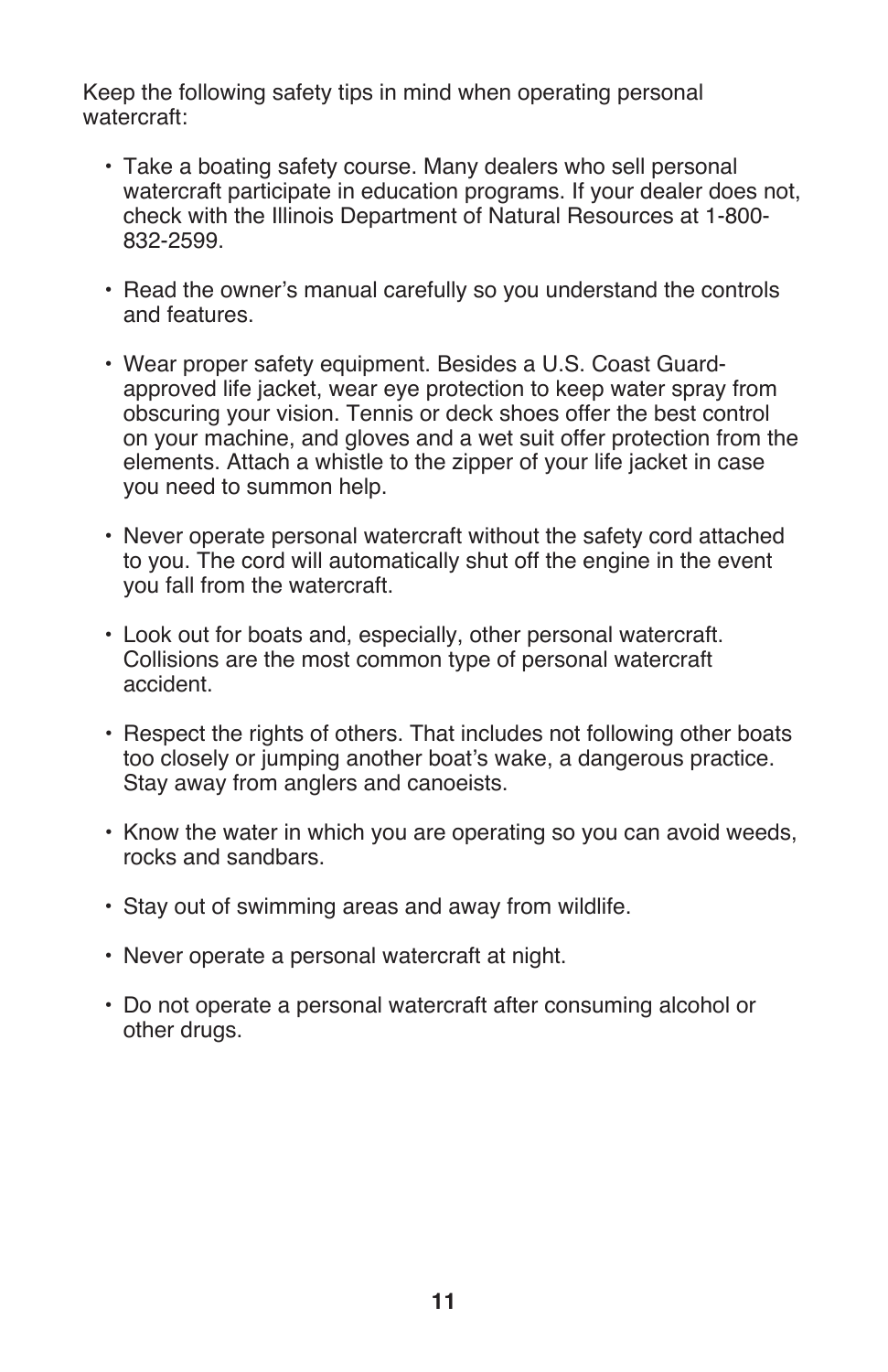*Summer Health Hazards*

## BEE, WASP AND hoRNET STINGS

For most people, a sting from a member of the Hymenoptera order (for example, bees, wasps, hornets, ants, etc.) usually results in nothing more than a painful swelling that disappears in a matter of hours. However, some people suffer allergic reactions to these kinds of stings. Symptoms of allergic reactions include dizziness, headaches, abdominal cramps or extreme nausea.

Other warning signs of an allergic reaction include breathing difficulties and hives or swelling in an area of the body other than where the sting occurred. The first allergic reaction is usually not severe, but should serve as a warning. The first sting sensitizes the victim, and additional stings result in increasingly severe reactions. Consult a physician the first time an allergic reaction occurs. If you are seriously allergic, your doctor may advise desensitization or that you carry a special kit containing emergency medicines to combat the allergic reaction.

If the stinger remains in the skin, remove it by gently scraping away or by gently teasing it out with a clean pointed instrument. Do not squeeze; this may inject more venom into the skin. Thoroughly wash Hymenoptera stings, and all insect bites, with soap and water. Apply an antiseptic anti-inflammatory ointment or cream, or a paste made of baking soda and water, to relieve itching and to prevent infection. If more serious symptoms occur, especially those indicating an allergic reaction, seek medical attention promptly.

Whether or not you are allergic to Hymenoptera stings, they are unpleasant and an experience to avoid. Follow these tips to discourage the attention of bees, wasps and hornets:

- Avoid scented products such as perfume, hair spray, suntan lotion, cosmetics, deodorant, shaving lotion, etc.
- Do not wear brightly colored and patterned clothes.
- Do not go barefoot, especially through vegetation.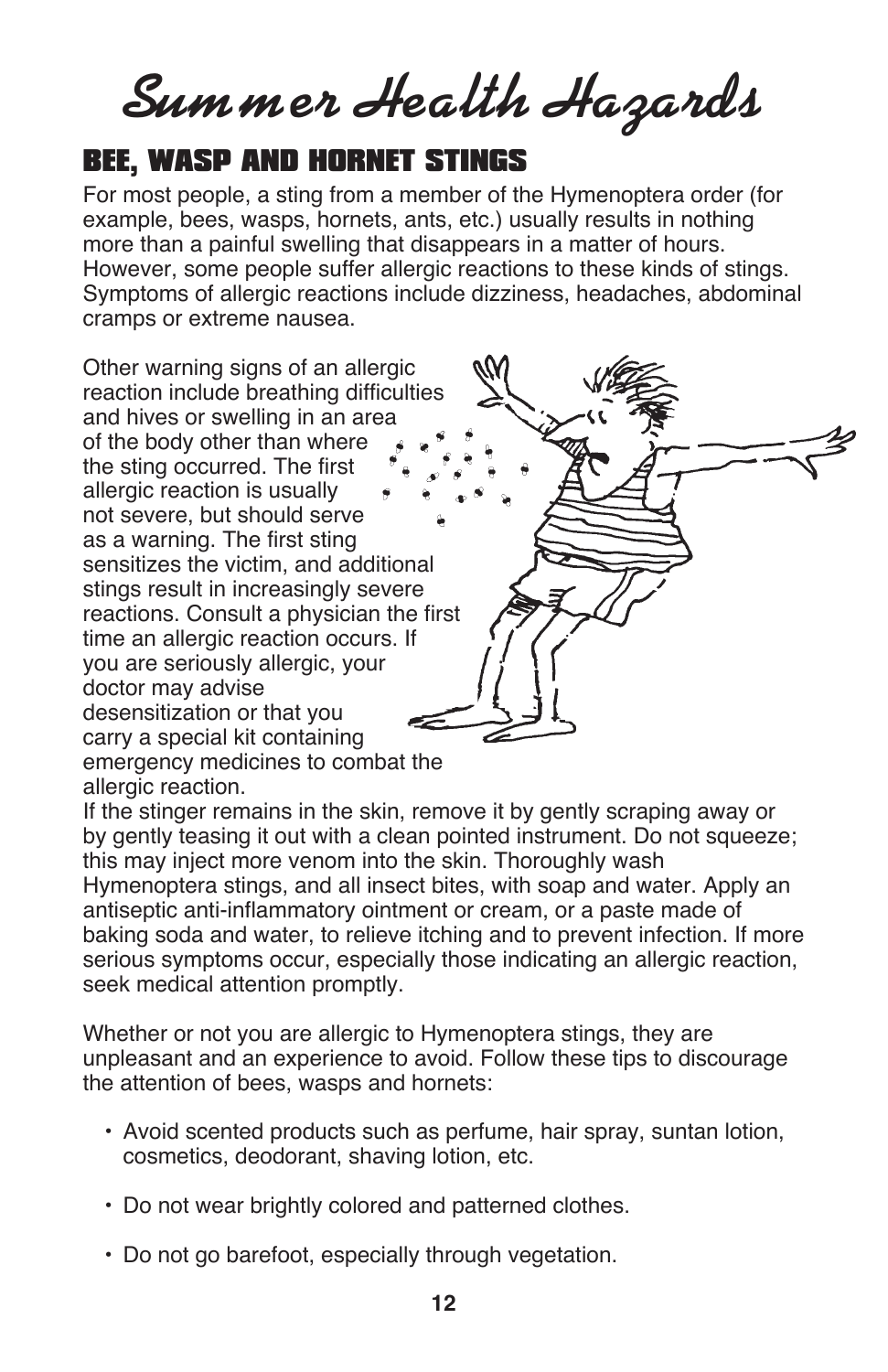- Do not swat at bees and yellow jackets with bare hands. Move slowly and steadily, and gently brush the insects off.
- Do not sit on or handle wet towels, washcloths, etc., without first making sure no insect is drinking the moisture.
- When a bee or a wasp gets into a moving car, remain calm; safely pull the car off the road, open the window and allow it to escape.
- Keep garbage in tightly sealed containers.
- Hypersensitive persons should wear a bracelet or necklace or carry a medical alert card indicating they are susceptible to shock-like symptoms or unconsciousness after a bee sting.
- Insect repellants used to repel mosquitoes and other biting flies will not repel wasps and bees.

Finally, be watchful when cooking, eating and drinking outdoors, especially during yellow jacket season, which heightens in late summer. Check for insects on food and in open drink containers before eating and drinking. Keep food covered.

## TICKS

The bite of a tick is seldom serious, unless the tick is infected with Rocky Mountain spotted fever, ehrlichiosis, Lyme disease or tularemia.

**Rocky Mountain spotted fever (RMSF)** is a serious disease transmitted by ticks. Cases of RMSF occur each year in Illinois. The most common carrier is the American dog tick (wood tick). The adult tick is dark brown or black, with white markings behind the "head" (mouth parts). The lone star tick is involved less frequently.

Symptoms of Rocky Mountain spotted fever generally develop within three to 14 days of the bite of an infected tick. The first symptoms are —

- Sudden onset of fever
- Deep muscle aches
- Severe headache
- Eye irritation

About three days after these symptoms appear, a red, spotty rash may develop, usually on the arms and legs and often on the palms of the hands and the soles of the feet. It can include the rest of the body.

If these symptoms develop, seek medical attention immediately. It is important to inform the physician of any recent tick bites or exposure to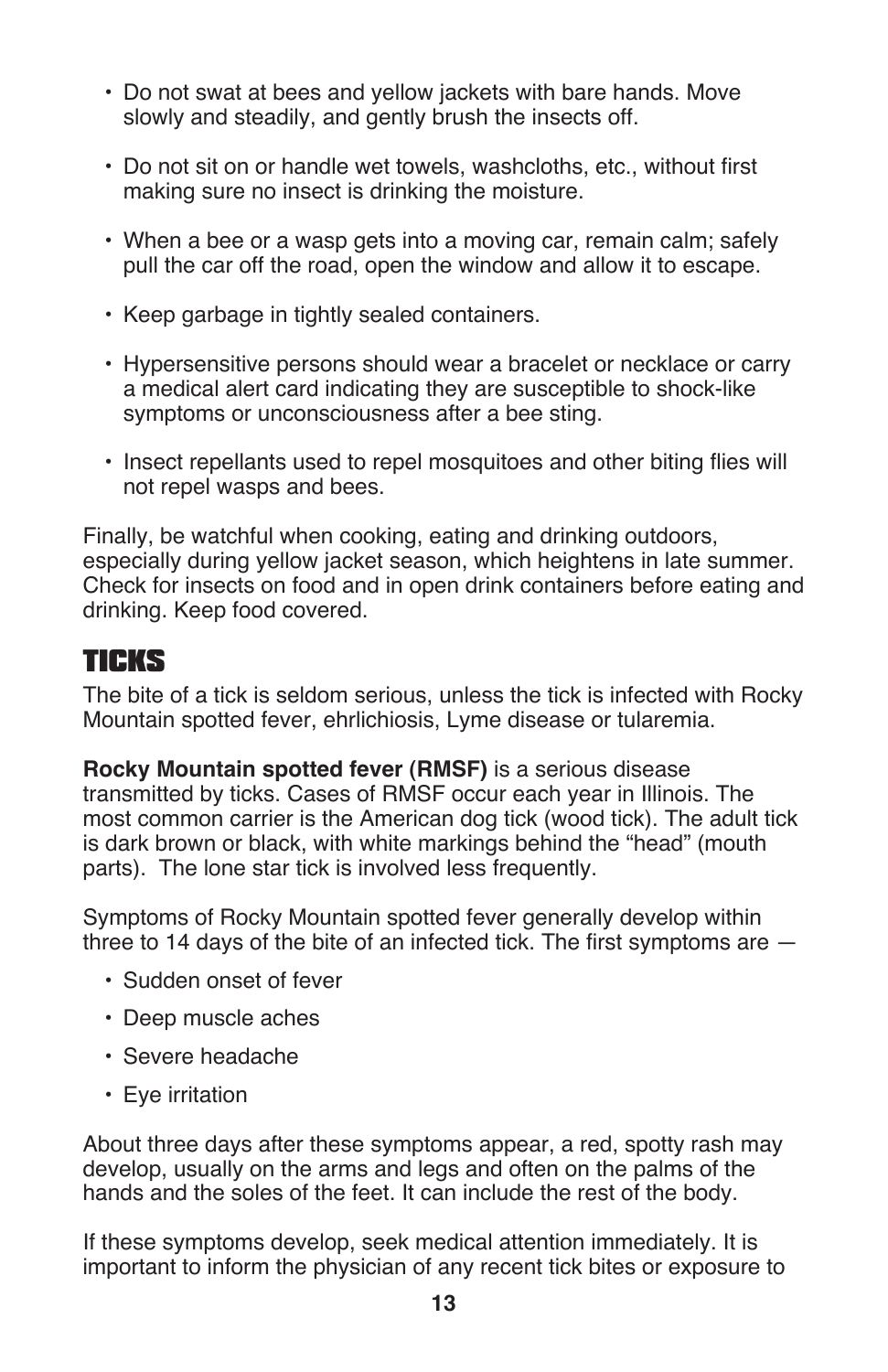ticks. This information allows the physician to consider Rocky Mountain spotted fever as a possible diagnosis.

Rocky Mountain spotted fever can be fatal. If diagnosed early, however, it is often successfully treated with antibiotics.

**Ehrlichiosis** is a disease of humans and animals caused by bacteria that infect white blood cells and are transmitted by the bite of an infected tick. The lone star tick, the American dog tick (wood tick) and the deer tick (black-legged tick) have been associated with ehrlichiosis.

Symptoms typically begin between one and three weeks after exposure to an infected tick. Symptoms can be so mild that no medical care is sought, or the illness can be severe, life threatening or fatal. Symptoms include —

- Fever
- Headache
- Muscle aches
- Loss of appetite
- Nausea
- Vomiting
- A rash may occur but is usually not present.

Any person experiencing illness with a fever after a tick bite should consult his/her physician and advise the physician the tick bite occurred.

Ehrlichiosis can be treated with certain antibiotics. Treatment should be considered if the diagnosis of ehrlichiosis is suspected, since delay in treatment while awaiting laboratory confirmation may increase the risk of severe disease.

**Lyme disease** is acquired from the bite of a tick infected with the Lyme disease bacterium. The tick that most commonly transmits this disease, the deer tick, acquires the bacteria when it feeds on infected wild animals, such as field mice or other mammals. It can then transmit the bacteria when feeding on a human.

Ticks can be small; they may be about the size of a pin head. Because they are so small you may not notice one that is attached to your body. Therefore, unless you are on the lookout for ticks, you may not realize you have been bitten.

Early symptoms of Lyme disease resemble a flu-like illness. A red rash may appear at the site of the bite anywhere from a few days to about a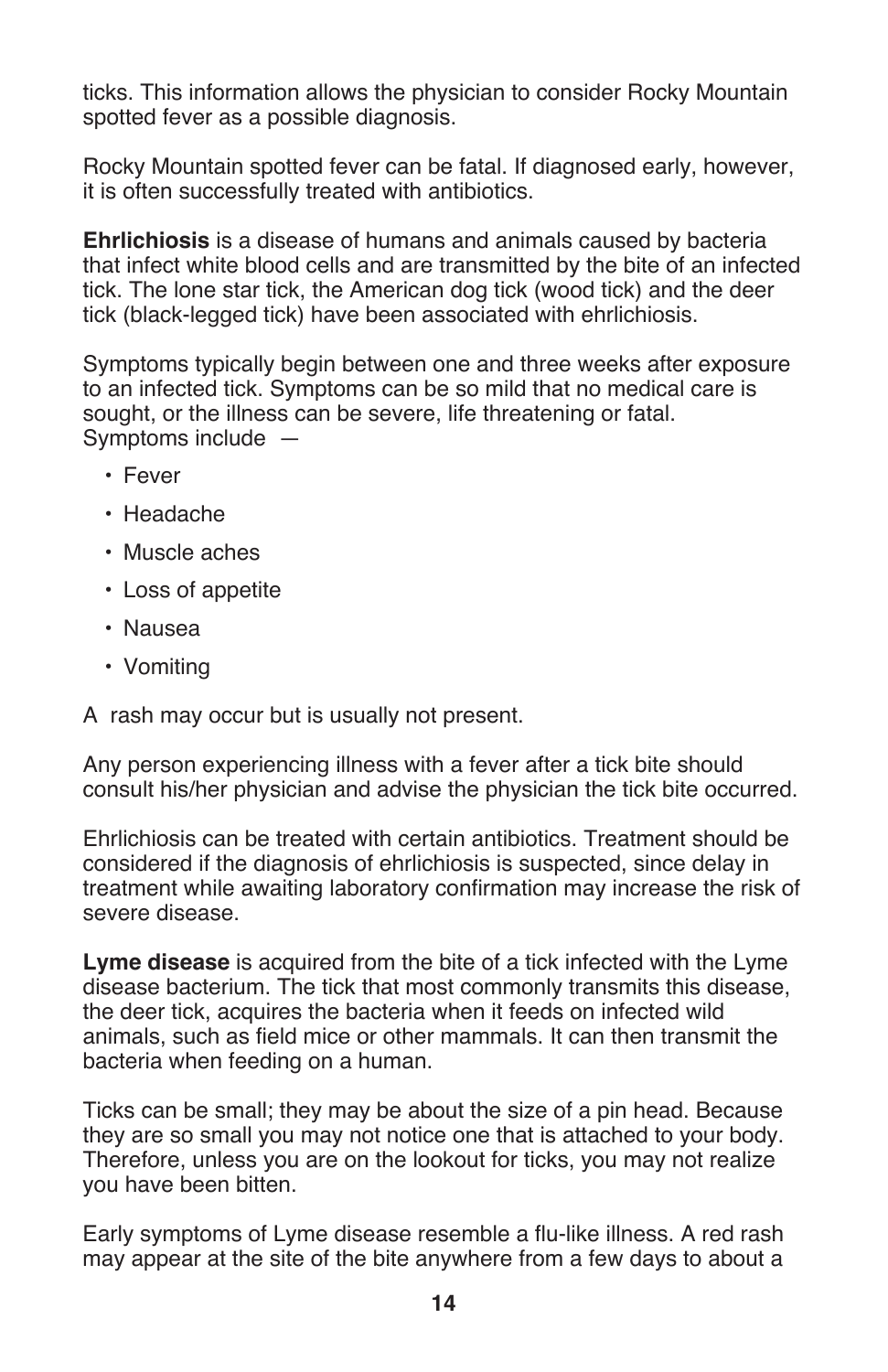month after you have been bitten. The rash expands, often to a large size. It is usually circular but can vary in shape, depending on its location. The center of the rash may clear as it enlarges, resulting in a ring-like appearance. The rash may be accompanied by symptoms such as fatigue, chills and fever, headache, muscle and joint pain, and swollen lymph nodes. Early in its course, Lyme disease is effectively treated with antibiotics.

If not treated, these symptoms may disappear or recur intermittently for several weeks, months or even years. Other complications — such as an irregular heartbeat or problems with the nervous system, including intermittent headaches, stiff neck, poor motor coordination, meningitis or encephalitis — also may occur after several weeks or months. Some patients may develop muscle weakness of the limbs or of the face — a drooping eyelid or corner of the mouth known as Bell's palsy. Joint pain and swelling (Lyme arthritis) in one or several large joints, especially the knees, may develop in late-stage Lyme disease.

Generally, antibiotic treatment for both early and late-stage Lyme disease is successful.

**Tularemia (rabbit fever)** is another disease that can be tickborne. It occurs infrequently in Illinois and is usually acquired by direct contact with infected rabbits. However, several cases of tularemia from tick or deerfly bites have occurred in recent years. A deerfly is a large fly, up to 1/2-inch long, that has a very painful bite and often leaves a drop of blood at the site of the bite. The American dog tick and the lone star tick are the ticks most commonly involved in the transmission of tularemia.

Tularemia is a bacterial infection. The first sign of this infection is a pimple-like bump, or papule, that appears at the site where the bacterium entered the skin. This papule, which may appear about three to five days after the bite of an infected tick or deerfly, usually develops into an open sore. There may be no apparent papule, but one or more swollen and painful lymph nodes may produce pus.

Other symptoms include —

- Abrupt onset of fever
- Chills
- Malaise and fatigue
- Headache
- Loss of appetite
- Swelling of lymph nodes closest to papule or open sore

If these symptoms develop, seek medical attention immediately. Inform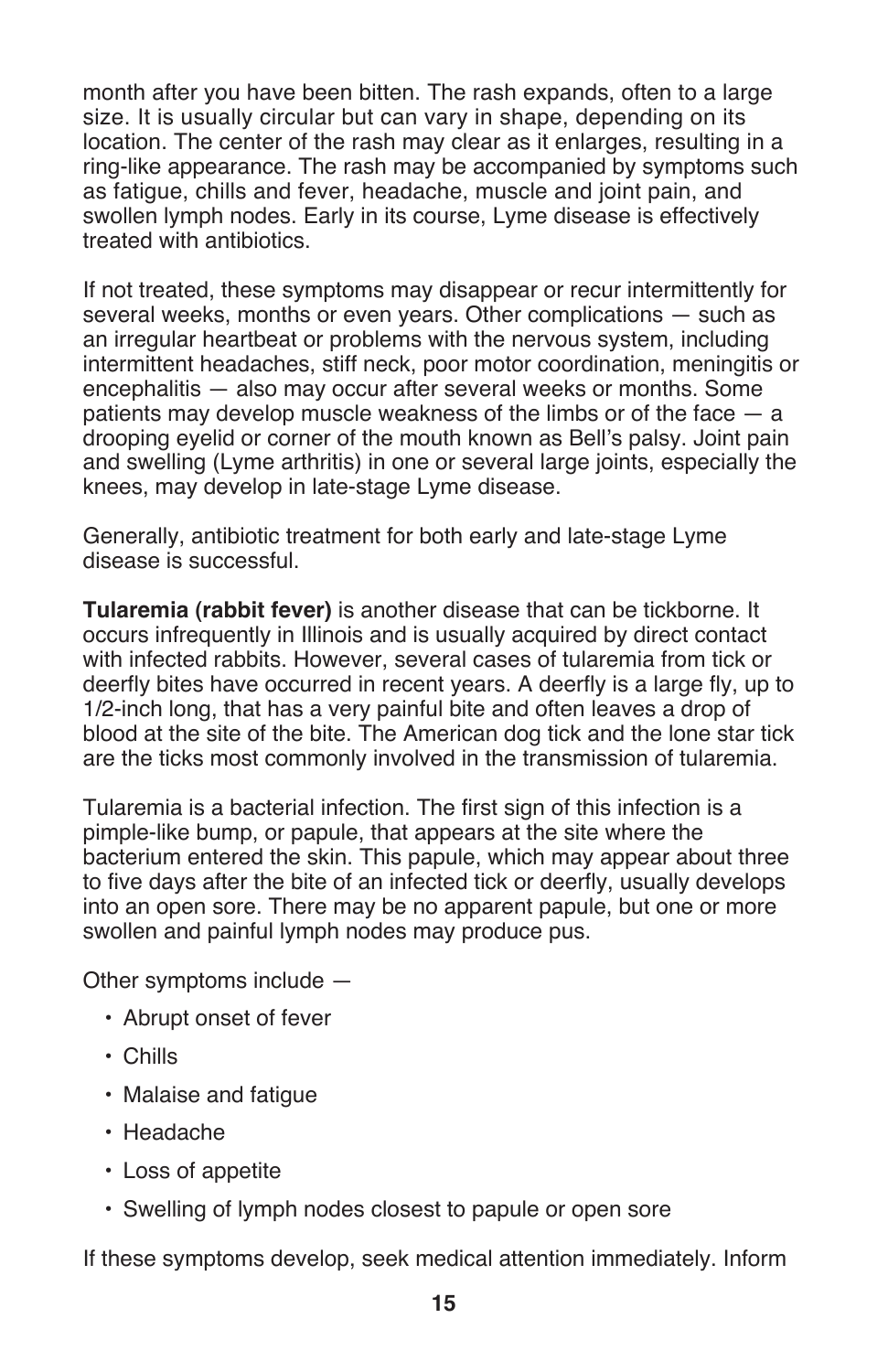the physician of any recent tick or deerfly bites or exposure to rabbit carcasses to help the doctor make a correct diagnosis more quickly.

Tularemia can be treated successfully with certain antibiotics, but can be fatal if not treated.

## *Preventing Tickborne Disease*

The best way to protect yourself against tickborne diseases is to avoid tick bites. Follow these precautions if you live in or visit wooded or grassy areas:

- Wear light-colored, protective clothing long-sleeved shirts, long trousers, boots or sturdy shoes, and a head covering.
- Apply insect repellent containing DEET to clothes and to exposed skin (except the face). Be sure to wash treated skin after coming indoors. Use repellents containing permethrin to treat clothes (especially pants, socks and shoes) — but not skin. Both repel or kill ticks on contact. Always follow label directions; do not misuse or overuse repellents. Always supervise children in the use of repellents. Do not use products containing DEET on infants.
- Check yourself, children and other family members every two to three hours for ticks. Most ticks seldom attach quickly and rarely transmit disease until they have been attached four to six hours.
- Remove any tick promptly. Do not use bare hands. The mouthparts of a tick are shaped like tiny barbs and may remain embedded and lead to infection at the bite site if not removed properly. The best way to remove a tick is to grasp it with tweezers as close to the skin as possible and gently, but firmly, pull it straight out. Do not twist or jerk the tick. If tweezers are not available, grasp the tick with a piece of tissue or cloth or whatever can be used as a barrier between your fingers and the tick.
- Wash the bite area and your hands thoroughly with soap and water, and apply an antiseptic to the bite site.
- To dispose of ticks, flush them down a toilet, toss them into a nearby stream or burn them in a campfire. Do not try to squash a tick. Squeezing it may release germs from the tick.

## MoSQUIToES

The diseases most likely to be carried by mosquitoes in Illinois are St. Louis, West Nile and LaCrosse (California) encephalitis. These infections are most prevalent in June through October when mosquitoes are active.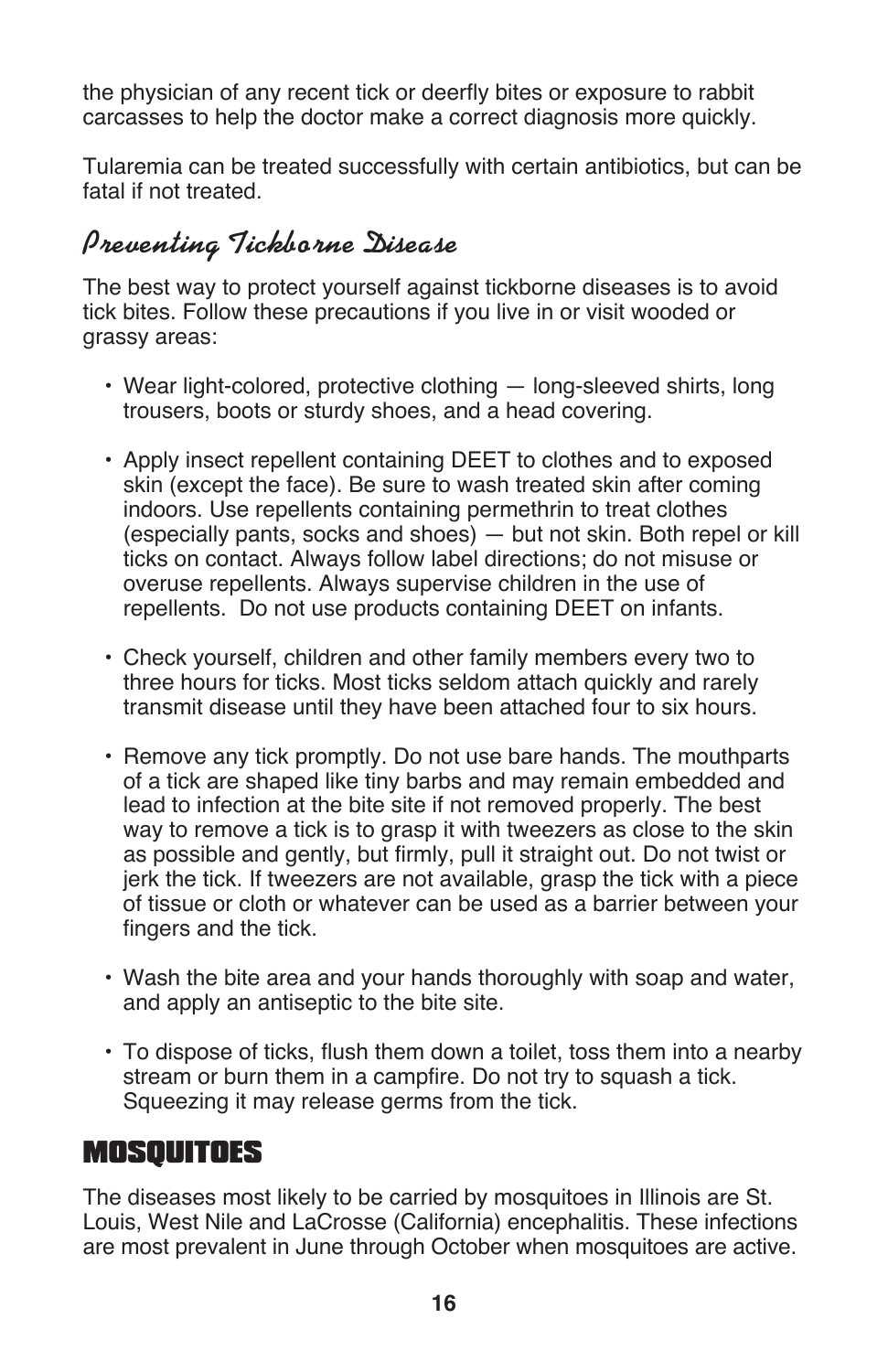Encephalitis is an inflammation of the brain and is often caused by viruses, including mosquito-borne viruses.

Fortunately, these viruses are transmitted only by a few types of mosquitoes, and usually only a small proportion of these mosquitoes actually carry the virus. Most mosquitoes that appear in Illinois are bothersome, but do not carry disease. Mosquitoes do not transmit human immunodeficiency virus (HIV), the virus that causes acquired immunodeficiency syndrome (AIDS).

The northern house mosquito (Culex pipiens), the most common carrier of St. Louis encephalitis and West Nile virus, breeds in small, stagnant bodies of water and receptacles that contain water. It is infected with St. Louis encephalitis or West Nile virus by feeding on birds carrying the virus.

The tree-hole mosquito (Aedes triseriatus), the most common carrier of LaCrosse (California) encephalitis, is found in wooded areas and breeds in discarded tires and other items, as well as in tree holes. This mosquito is infected with LaCrosse encephalitis by feeding on infected chipmunks, squirrels and other small woodland animals carrying the virus.

The vast majority of those bitten by an infected mosquito experience mild or no symptoms of the disease. (Only 1 percent to 2 percent develop recognizable symptoms.) The symptoms of the three types of encephalitis are similar. Some persons may have mild symptoms such as a slight fever and headache. But severe infection may cause rapid onset of a severe headache, high fever, muscle aches, stiffness in the back of the neck, muscle incoordination, disorientation, convulsions and coma. Symptoms usually occur five to 15 days after the bite of an infected mosquito. These diseases are not transmitted from person to person.

Although anyone can be infected with a mosquito-borne virus, St. Louis encephalitis or West Nile virus usually occurs in persons older than 55 years of age. Most patients recover fully, although severe infection sometimes results in neurologic damage or death. LaCrosse encephalitis most often occurs in children. Symptoms are generally milder than those of St. Louis encephalitis or West Nile virus, and fatalities rarely occur.

To prevent mosquito-borne encephalitis, eliminate potential mosquito breeding sites near your home by following these suggestions:

• Remove or empty water in old tires, tin cans, buckets, drums, bottles or other places where mosquitoes might breed. Be sure to check clogged gutters and flat roofs that may have poor drainage. Make sure cisterns, cesspools, septic tanks, fire barrels, rain barrels and trash containers are covered tightly with a lid or with 16-mesh screen.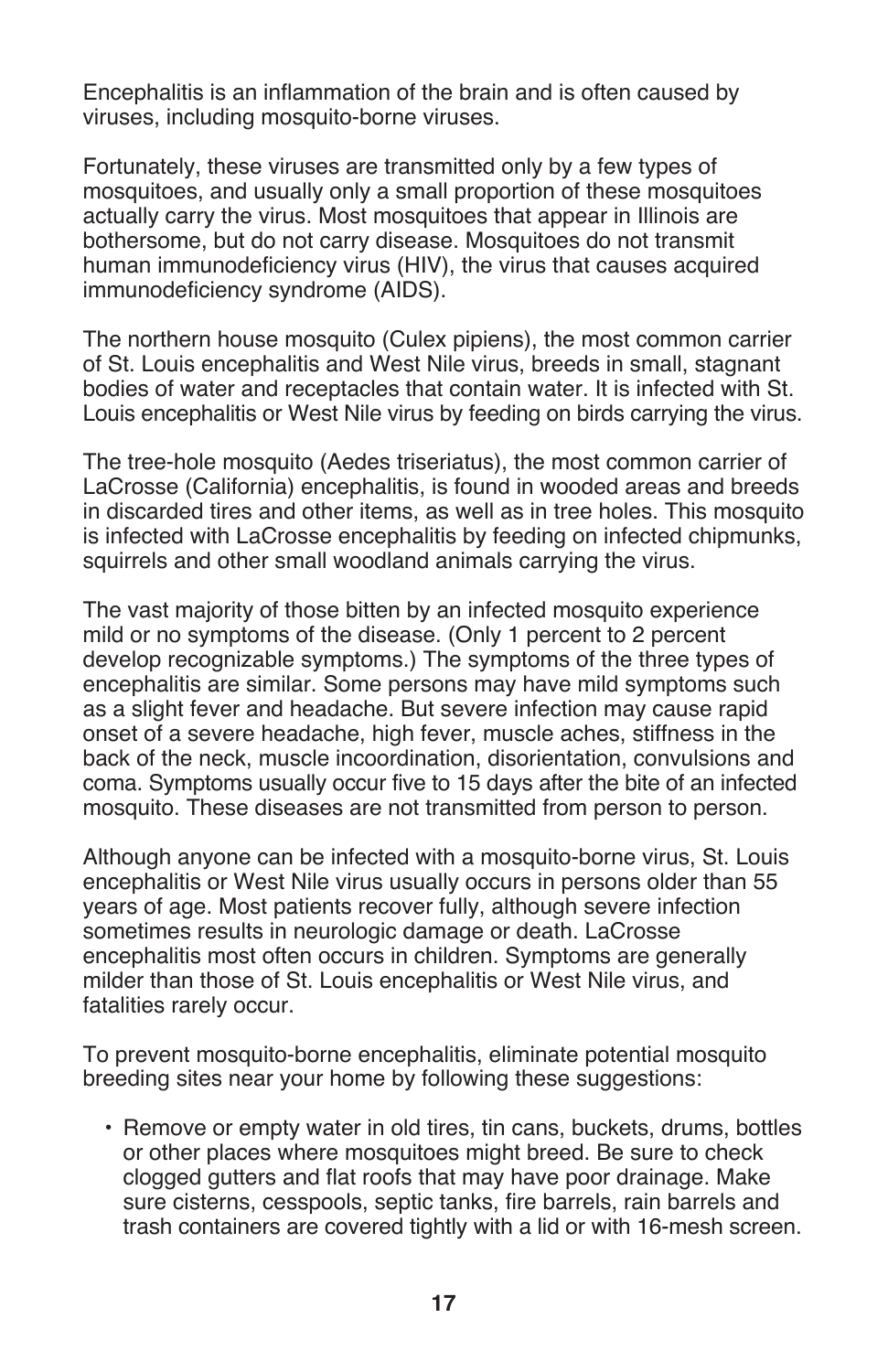- Empty plastic wading pools at least once a week and store indoors when not in use. Unused swimming pools should be covered or drained during mosquito season. (Note: If you choose to drain your pool, be sure the hydrostatic relief valve is open in order to keep it from floating out of the ground if the water table rises.)
- Change the water in bird baths and plant pots or drip trays at least once each week.
- Store boats covered or upside down, or remove rainwater weekly.
- Empty your pet's water bowl daily.
- Level the ground around your home so water can run off and not collect in low spots. Fill in holes or depressions near your home that accumulate water.
- Fill in tree rot holes and hollow stumps that hold water.
- If you have an ornamental water garden, stock it with mosquitoeating fish (e.g., minnows, "mosquito fish," or goldfish). They eat mosquito larvae.
- Keep weeds and tall grass cut short; adult mosquitoes look for these shady places to rest during the hot daylight hours. Spray shrubbery and high weeds to kill adult insects. (Check the insecticide label to make sure the spray will not damage flowers or ornamental plants.)
- Small impoundments of water can be treated for mosquito larvae with "Bti," a bacterial insecticide. Many hardware stores carry doughnut-shaped Bti briquets for this purpose. Be sure to follow the insecticide label directions exactly.
- Some mosquito control methods are not very effective. Bug zappers are not effective in controlling biting mosquitoes. Various birds and bats will eat mosquitoes, but there is little scientific evidence that this reduces mosquitoes around homes.
- Community-wide mosquito abatement efforts can be quite effective if they are conducted as part of an integrated pest management program. This includes monitoring and draining or treating areas where mosquitoes breed – such as swamps and other low-lying areas.

People can protect themselves from mosquito bites by following these suggestions:

• Avoid places and times when mosquitoes bite. Generally, the peak biting periods occur just before and after sunset and again just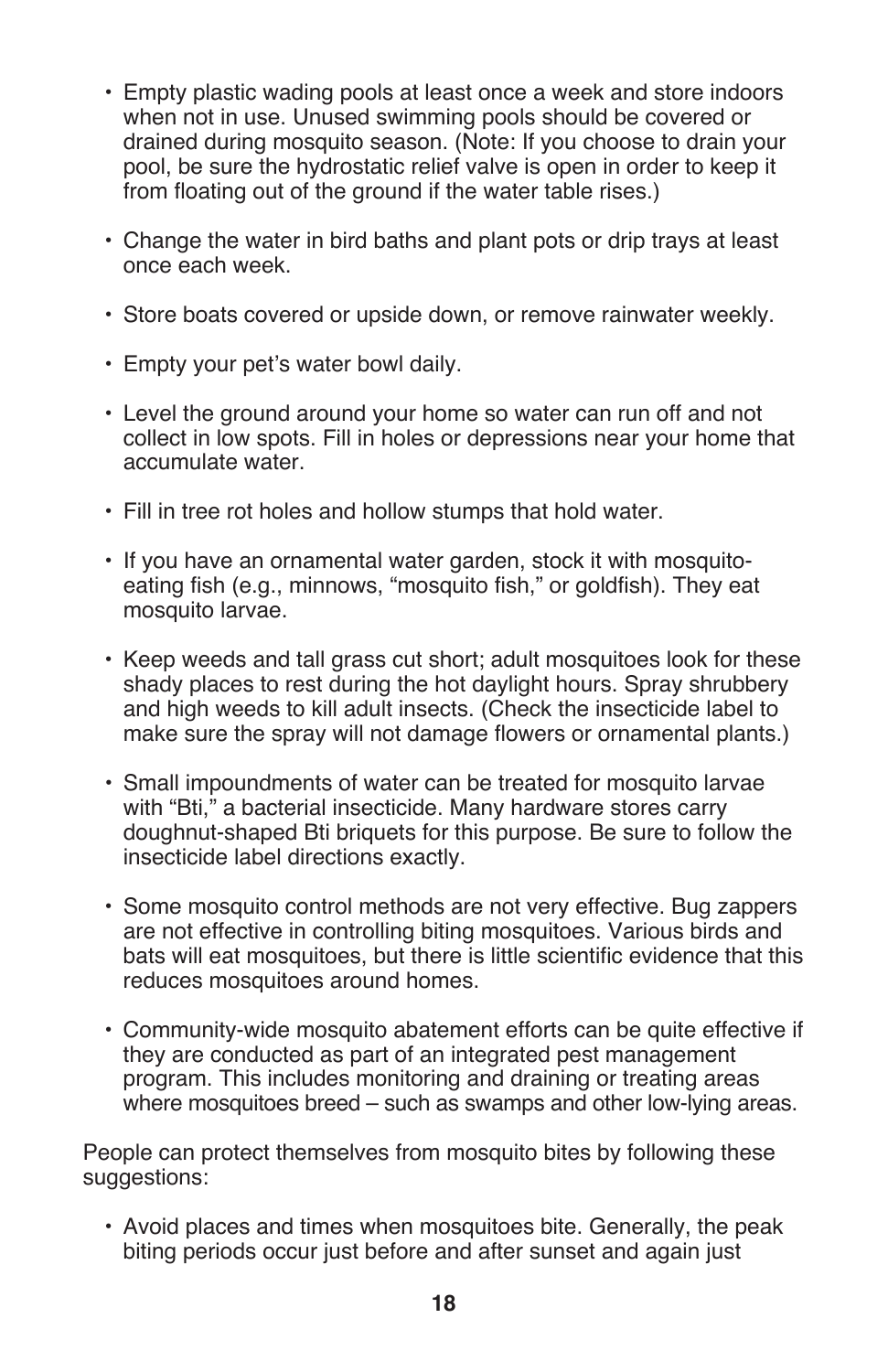before dawn. Each species, however, has its own peak period of biting. Tree-hole and Asian tiger mosquitoes, for example, feed during daylight house in or near shaded or wooded areas.

- Be sure door and window screens are tight-fitting and in good repair.
- Wear appropriate clothing. Long-sleeved tops and long pants made of tightly woven materials keep mosquitoes away from the skin. Be sure, too, that your clothing is light colored. Keep trouser legs tucked into boots or socks.
- Use mosquito netting when sleeping outdoors or in an unscreened structure and to protect small babies.
- Check to see that your mosquito repellent contains DEET, a chemical commonly found in these products. Generally, repellents with about 25 percent to 35 percent DEET work best for adults; use lower concentrations for children. Do not use repellents on infants. When outdoors, apply repellent sparingly to exposed skin or clothing, as indicated on the product's label.

## RABIES

The risk of encountering rabid animals may increase during the summer months when people spend more time working and relaxing outdoors.

In Illinois, skunks have traditionally been the main reservoir, or source, of rabies. However, most recent cases of rabies in other animals are probably caused by contact with rabid bats. Bats now account for the majority of rabid animal cases. Rabies is transmitted to wildlife, farm animals, family pets and people through contact with the saliva of a rabid animal, usually after a bite.

An animal need not be "foaming at the mouth" to have rabies. Other signs, such as difficulty walking or a general appearance of sickness, indicate an animal may be in the early stages of rabies.

One of the most important signs of rabies is a change in the animal's normal behavior. For example, if a wild animal that normally avoids human contact approaches a picnic area, campsite or farm house and appears tame or friendly, it may be rabid and should be avoided. On the other hand, if a domesticated and friendly animal (dog or cat) becomes hostile or aggressive without provocation, it, too, may be rabid.

When in areas where you are likely to encounter wildlife, stay away from all wild animals, as well as stray or unfamiliar dogs and cats. Due to the risk of rabies, make no effort to befriend or provide care for wild or stray animals, even if they appear friendly or in need of help. Call your county animal control office.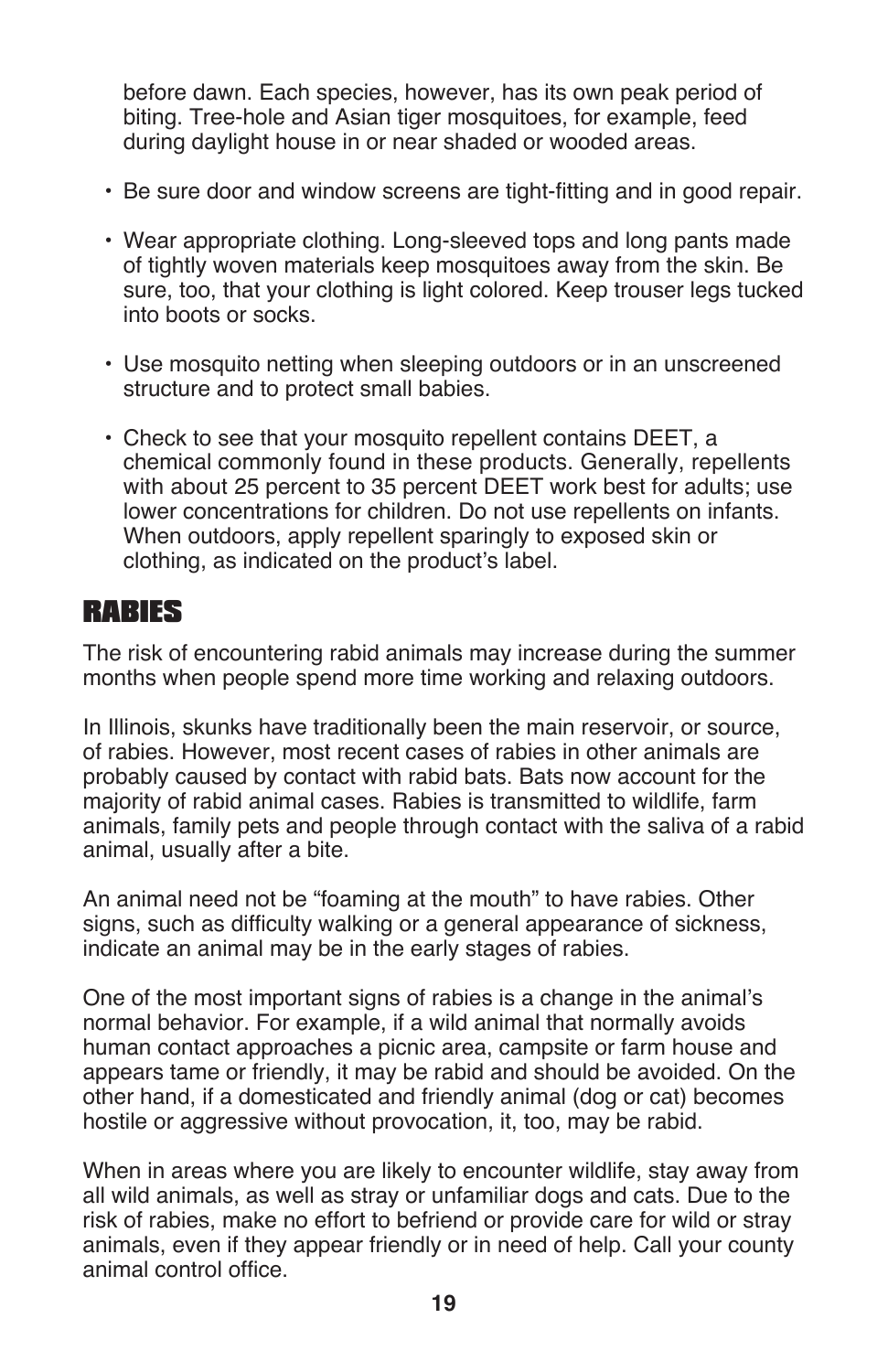If you are bitten, scratched or have contact with the saliva of an animal that may be rabid, wash the wound thoroughly with soap and water, and contact a physician promptly. If exposed to an animal that is likely to be rabid, rabies vaccine and immune globulin should begin immediately. Your local health department will provide consultation on the need for rabies treatment.

Rabies vaccine **prevents** the disease but it is **not** a treatment for the disease. Once the symptoms of rabies develop, the disease cannot be treated and is almost always fatal. Fortunately, rabies has a comparatively long incubation period. When vaccine is given soon after exposure, your body has time to build up immunity to the disease before it develops. But the only way to prevent rabies after exposure is to receive the vaccine and immune globulin.

To protect against rabies—

- Avoid contact with all wild or stray animals, especially bats.
- Have the family dog, cat or ferret vaccinated against rabies.
- If bitten, wash wounds immediately.
- Seek medical attention and call your local public health agency. If a bat is found in your home or business, please contact your local health department before letting the bat go.
- If a bat bites someone or is found in the room with a very young child, someone who is sleeping or anyone who may be unaware about whether the bat bit them, the person should contact his/her local animal control and public health agencies. The bat will need to be safely collected and tested for rabies.

#### FooD PoISoNING

Picnics and cookouts top the list of summer activities. Keep in mind, however, you must take special precautions when preparing and serving food during warm weather if you are to avoid foodborne illnesses such as salmonellosis.

Foodborne illnesses occur when disease organisms are present on food or introduced by the food handler from unwashed hands or contaminated equipment and utensils. Follow these guidelines to help prevent foodborne illness:

• Wash your hands thoroughly with soap and warm water before handling any food and especially after handling raw poultry, meat or eggs.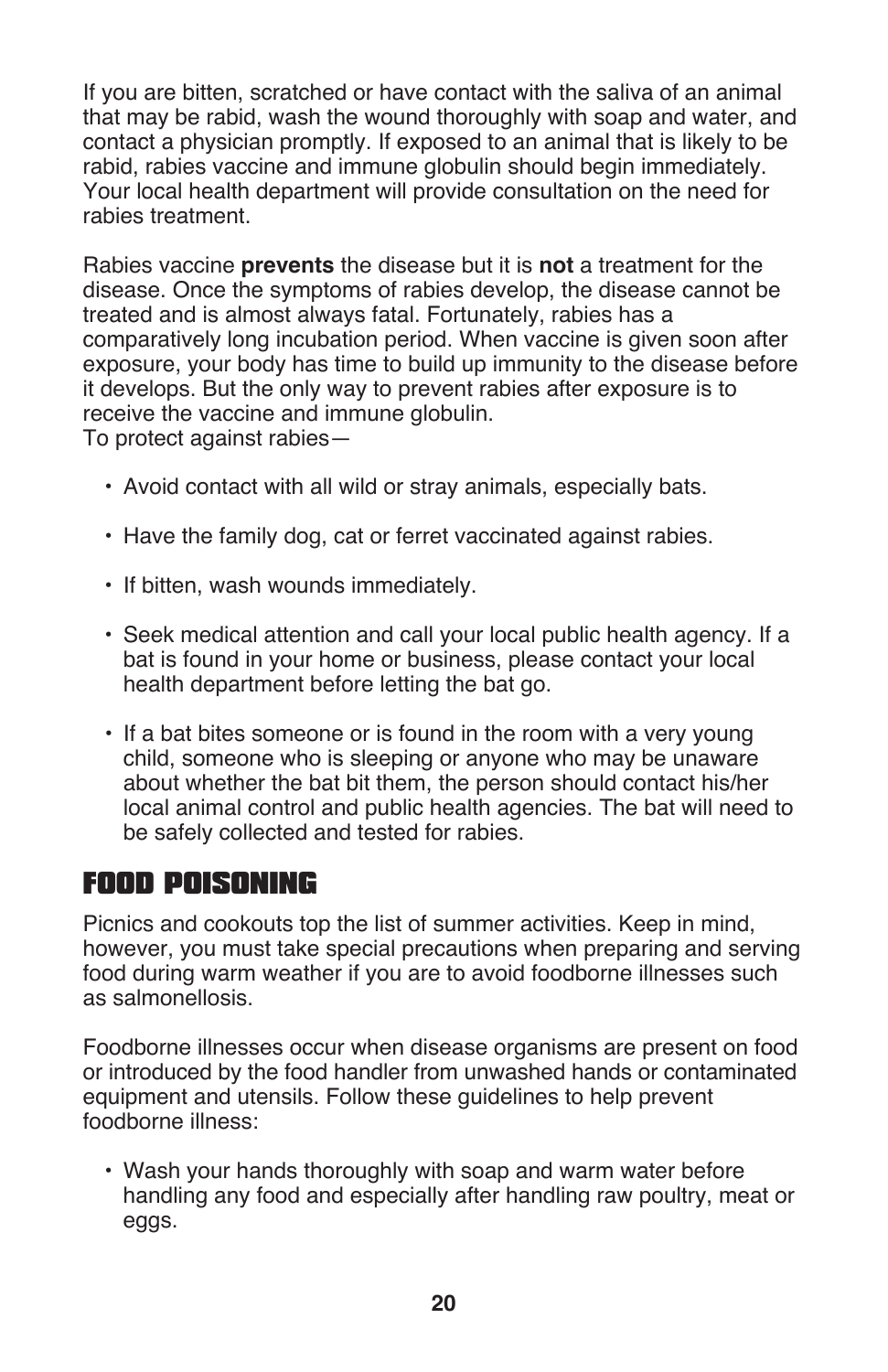- Cover cuts or open sores on your hands with a tape bandage and do not allow them to contact food or surfaces that will contact food.
- Thoroughly rinse fresh fruits and vegetables.
- Do not sneeze or cough over food.
- Use separate cutting boards or surfaces for raw meat, salad, vegetables or other foods served without cooking. Thoroughly wash all utensils and cutting boards used for raw meat and poultry. Some cutting surfaces can harbor bacteria in their ridges.
- Use separate bowls for raw poultry, meat or eggs to prevent them from coming into contact with foods served without cooking.
- Cook foods thoroughly, especially ground beef, poultry and pork. While rare beef is sometimes popular, disease-causing organisms can survive in undercooked meat and are especially likely to have been introduced in the slaughter process and mixed through the meat during grinding.
- Keep hot foods hot and cold foods cold.

Make sure to keep raw meat, fish or poultry cold until it is cooked. Be sure it does not come in contact with ready-to-eat food (e.g., cheese, sliced onions or tomatoes, bread). Also, never place cooked meats on the same plate or pan that held raw meats.

Do not serve hot foods until they are heated to between 140°F and 165°F or higher. Do not leave food unrefrigerated longer than one hour at a time or the chances of dangerous bacterial growth increase. Store and serve cold foods at temperatures below 40°F. In other words, do not let potentially hazardous foods reach that intermediate temperature at which microorganisms grow best — between 40°F and 140°F. Some popular cold picnic foods are potentially hazardous and require special care. Be particularly careful in handling —

- Any homemade food that contains eggs, mayonnaise or salad dressing, such as potato salad
- Deviled eggs, and egg, chicken, tuna and potato salads. Dishes requiring a lot of handling are at greater risk of harboring dangerous bacteria when allowed to reach intermediate temperatures.
- Luncheon meats, sandwich fillings and other ready-to-eat protein foods
- Meat, fish or poultry
- Milk and other dairy products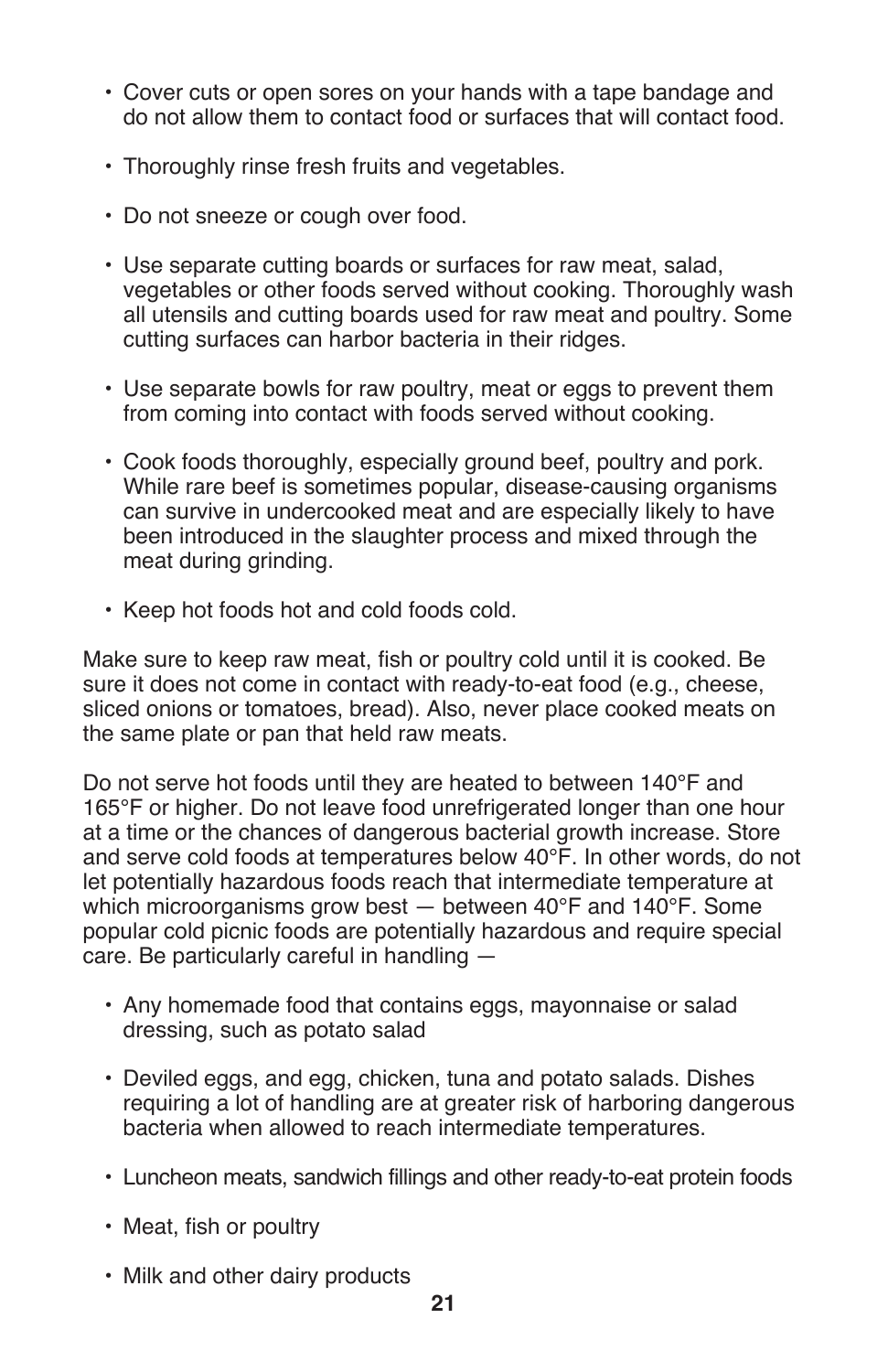Refrigerate these foods immediately after they are prepared and until they are served. Use insulated coolers with ice or cold packs to transport and store these foods.

After cooking meat, fish or poultry for salads or sandwiches that will be eaten cold (such as roast beef or chicken), cool quickly. Do this by dividing into smaller portions and refrigerating at once.

Foods served hot — especially creamed or scalloped dishes containing milk, eggs, cornstarch or flour — should be cooked just before picnic time and kept hot and covered until served.

Water for drinking, cooking and dishwashing must come from a safe and approved source. Bring water with you if safe water will not be available at the picnic site.

Place leftovers from potentially hazardous hot and cold foods in separate coolers on ice. Serve leftovers either very cold (right from the cooler) or very hot (reheated to 165°F or hotter).

The symptoms of most types of food poisoning include severe cramps, abdominal pain, nausea, vomiting and diarrhea. Symptoms begin from one-half hour to three days after eating contaminated food.

Most cases of foodborne illness are mild, and the symptoms disappear in a day or two. If symptoms are severe or last longer than two days, contact a physician.

## *Picnic Micro bes*

| <b>Microbe</b>                         | <b>Associated Foods</b>                   | <b>Onset</b>  | <b>Symptoms</b>                                                   |
|----------------------------------------|-------------------------------------------|---------------|-------------------------------------------------------------------|
| Staphylococcus<br>aureus (Staph)       | Custards.<br>sandwiches,<br>meat products | $2-6$ hrs.    | Abdominal<br>pain, nausea,<br>vomiting                            |
| Salmonella spp.                        | Poultry, eggs                             | $12-16$ hours | Nausea,<br>vomiting,<br>cramps                                    |
| Clostridium<br>botulinum<br>(botulism) | Home-canned foods,<br>high-acid foods     | $1-3$ days    | Central<br>nervous system<br>paralysis,<br>respiratory<br>failure |
| Escherichia<br>coli (0157:H7)          | Undercooked or raw<br>ground beef         | 3-4 days      | Nausea,<br>vomiting,<br>cramps, bloody<br>diarrhea                |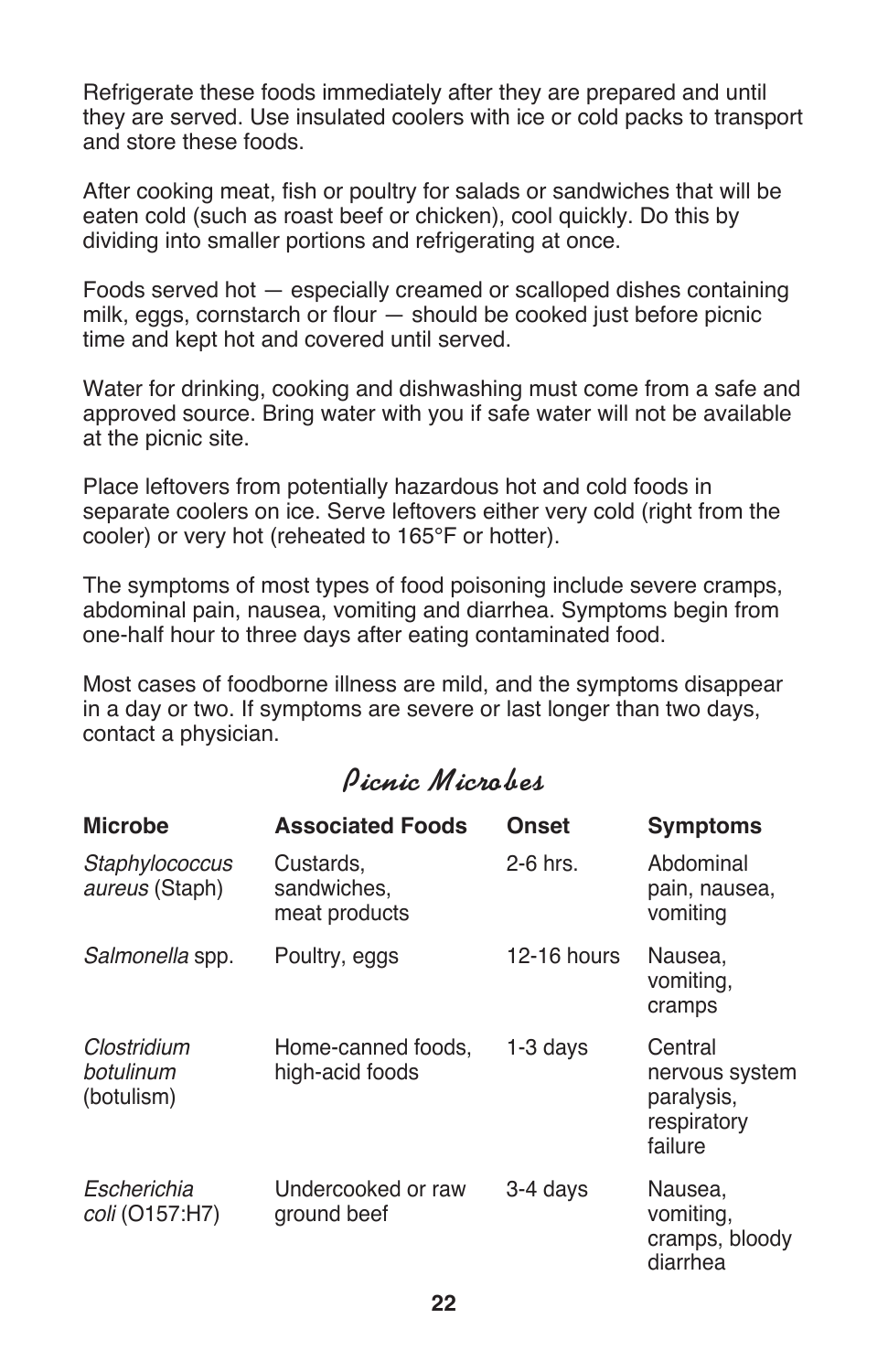| Vibrio<br>cholerae<br>(cholera) | Raw/undercooked<br>seafood           | 6 hours-<br>5 days | Nausea,<br>vomiting<br>severe diarrhea,<br>dehydration |
|---------------------------------|--------------------------------------|--------------------|--------------------------------------------------------|
| Campylobacter<br>spp.           | Raw milk, raw or<br>undercooked meat | $2-11$ days        | Abdominal pain,<br>profuse diarrhea                    |
| <b>Hepatitis A</b>              | Infected food<br>handlers            | 2-6 weeks          | Jaundice, liver<br>disease                             |

#### hoME CANNING

Home-canned foods can be a source of foodborne illnesses that may range from very mild to severe and, in extreme cases, result in death.

Botulism, caused by a bacterium, is the most serious of foodborne illnesses. In recent years, the source of nearly all botulism cases has been home-canned foods.

Bacterial spores are common in the soil and can be found on vegetables, fruits and even meat and fish. If home-canned food is not processed at a high enough temperature and pressure, bacterial spores can grow and produce a lethal toxin.

Acids help destroy bacteria, so foods high in acidity (most fruits) do not require as much heat during canning as do foods with low acid content (most vegetables).

To preserve low acid foods (vegetables), heat-process them under pressure at 240F. Ten pounds of pressure in a steam-pressure canner corresponds to 240F. Every particle of food in each jar must reach 240F and stay at that temperature long enough to destroy all disease-causing organisms, usually at least 10 minutes.

Certain hybrid varieties of fruits and vegetables, especially tomatoes, have a lower acid content. You may need to add vinegar or increase the processing time for these hybrids.

**High acid foods** (fruits) must be boiled at 212F to destroy diseasecausing organisms.

Take the following precautions when canning foods:

- Wash hands, work and cutting surfaces and all utensils thoroughly.
- Use only high quality, unbruised and unspoiled products for canning.
- Scrub raw fruits and vegetables thoroughly.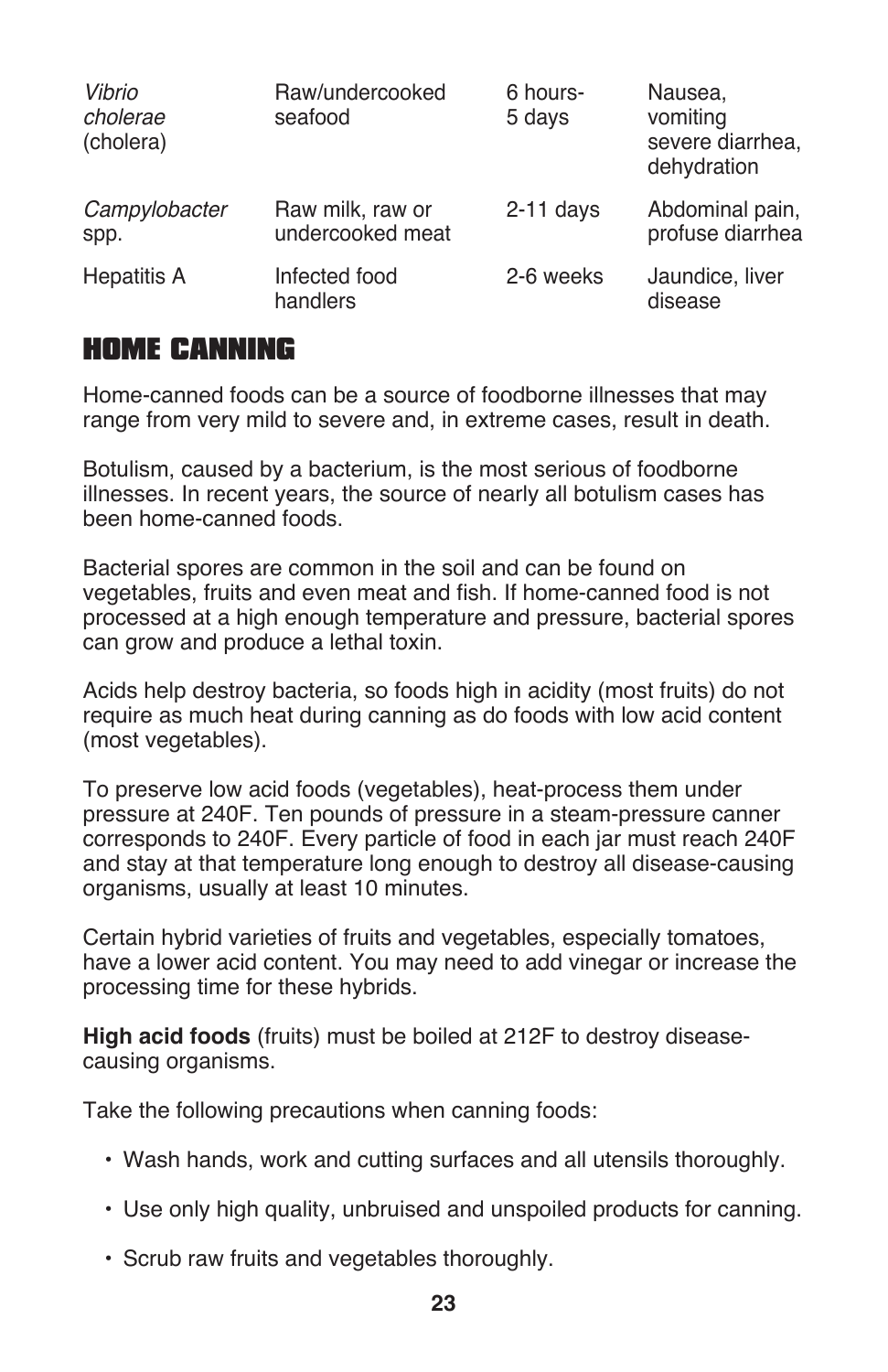- Check jars and lids for chips or defects and do not use those that are defective.
- Use only lids, seals and jars manufactured specifically for home canning.
- Follow proper canning procedures carefully.
- Do not reuse sealing lids. Purchase new seals, rings and lids.
- Test the seal according to the manufacturer's instructions. If any lids fail to seal, read the instructions again and reprocess the food until the lids seal properly.

Maintain equipment and properly store home-canned foods:

- Clean the gauge on a pressure cooker periodically.
- Check the dial gauge regularly.
- Clean the canner's petcock and safety valve openings regularly by pulling a string or narrow strip of cloth through them.
- Store canned goods in a cool, dry place away from heat sources, such as hot water pipes or sunlight, and from moisture that could rust lids.

Generally, signs of spoilage are easy to spot: mold, leaks, bubbling, bulging lids, marked discoloration or unpleasant odors. If any of these signs appear, destroy the food or dispose of it out of the reach of children and pets. **Do not taste** this food.

#### hEAT-RELATED CoNDITIoNS

**Heat exhaustion,** one of the more mild summer health problems, results from spending too much time in the heat. It occurs when perspiration leads to excess loss of fluids and salts (electrolytes). Even if not directly in the sun, a person can lose too much fluid staying outdoors too long on a hot day or spending too much time in an overly hot house. It is not necessarily caused by excessive body temperatures, because the body's core temperature remains normal or falls below the norm. When exposure to extreme heat is combined with strenuous physical activity, the risk of heat exhaustion becomes even greater.

Symptoms of heat exhaustion are —

- 
- Dizziness Cool, clammy skin
- 
- Nausea **Heavy perspiration**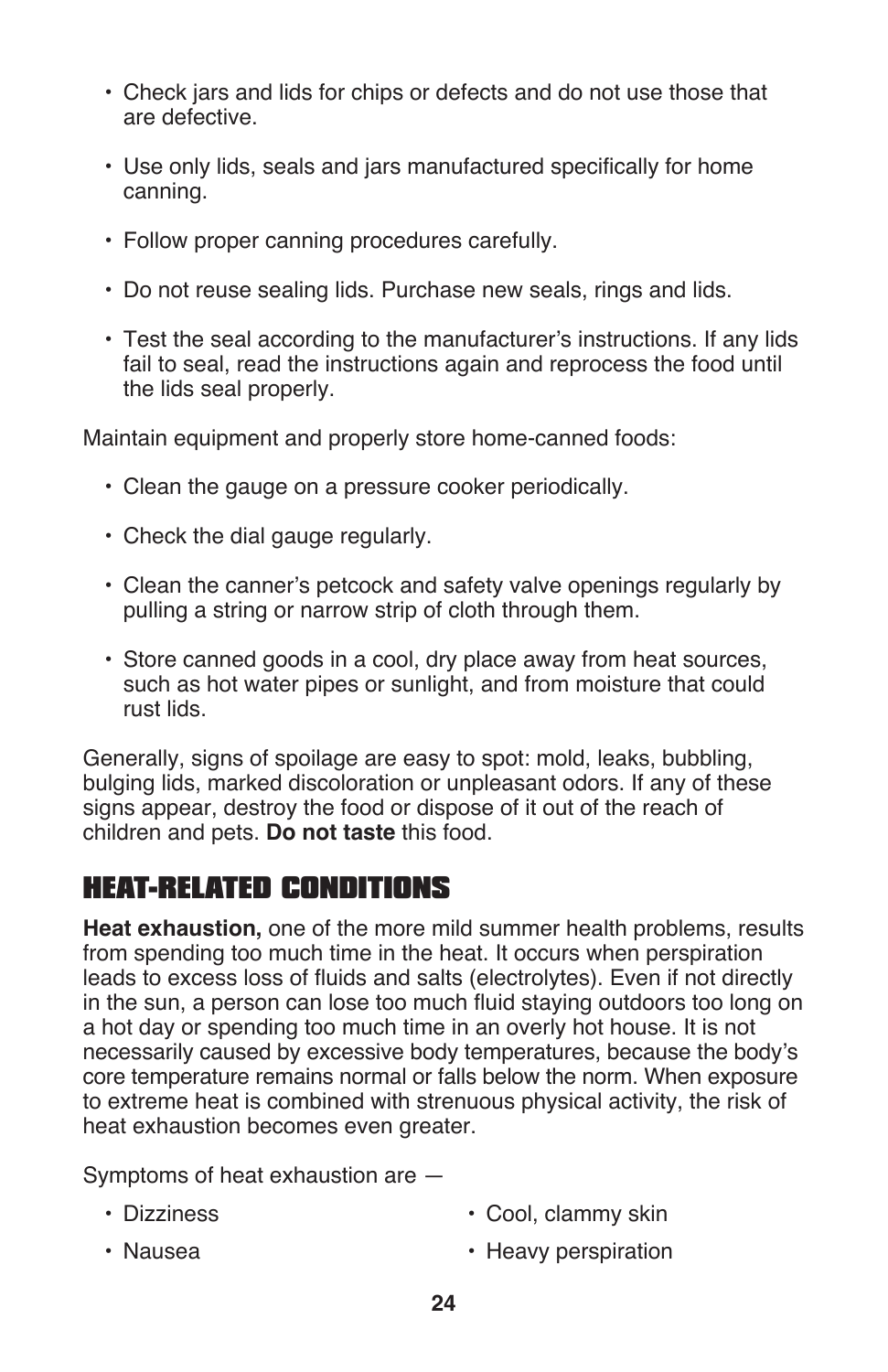- 
- Light-headedness Shallow breathing
- 
- Severe headache Muscle tremors, cramping

If these symptoms occur, lay the person on his back in the coolest nearby place, loosen any tight clothing, lower his head slightly, raise his feet and get medical attention immediately.

To prevent heat exhaustion, drink extra amounts of liquids to replace body fluids lost through perspiration. Water, fruit juices or fruit-based drinks, such as lemonade, are preferable to tea, soft drinks, coffee or alcohol. Beverages that contain caffeine or alcohol often result in more frequent urination, which increases the body's loss of fluids.

Other precautions can help you to avoid heat exhaustion:

- Stay indoors in a cool place as much as possible.
- If possible, schedule strenuous activity jogging, bike riding, lawn mowing, etc. – during morning or evening hours when the temperature is cooler.
- If you must spend time outdoors, pace yourself and take frequent water breaks. Plan breaks in the shade or coolest place available and make sure ample supplies of water or fruit drinks are handy.
- Wear lightweight, loose-fitting clothing that does not interfere with the evaporation of perspiration.

If you begin to feel dizzy or nauseated or develop a headache, go immediately to the nearest shaded or cool place and sit or lie down. If the symptoms are not relieved within a few minutes, or if they become worse, seek medical attention immediately.

**Heatstroke** is caused by prolonged exposure to high temperatures. Just sitting or lying too long in the heat can result in heatstroke, which can be fatal and should be considered a medical emergency.

Symptoms of heatstroke are —

- Headache Strong pulse
- Red, dry face Loss of consciousness in extreme cases
- 
- Skin hot to touch Seizures, irregular heartbeat
- Body temperature of 105F or more

If any of these symptoms occur, place the person in a semi-sitting position to reduce the amount of "hot" blood going to the head. Loosen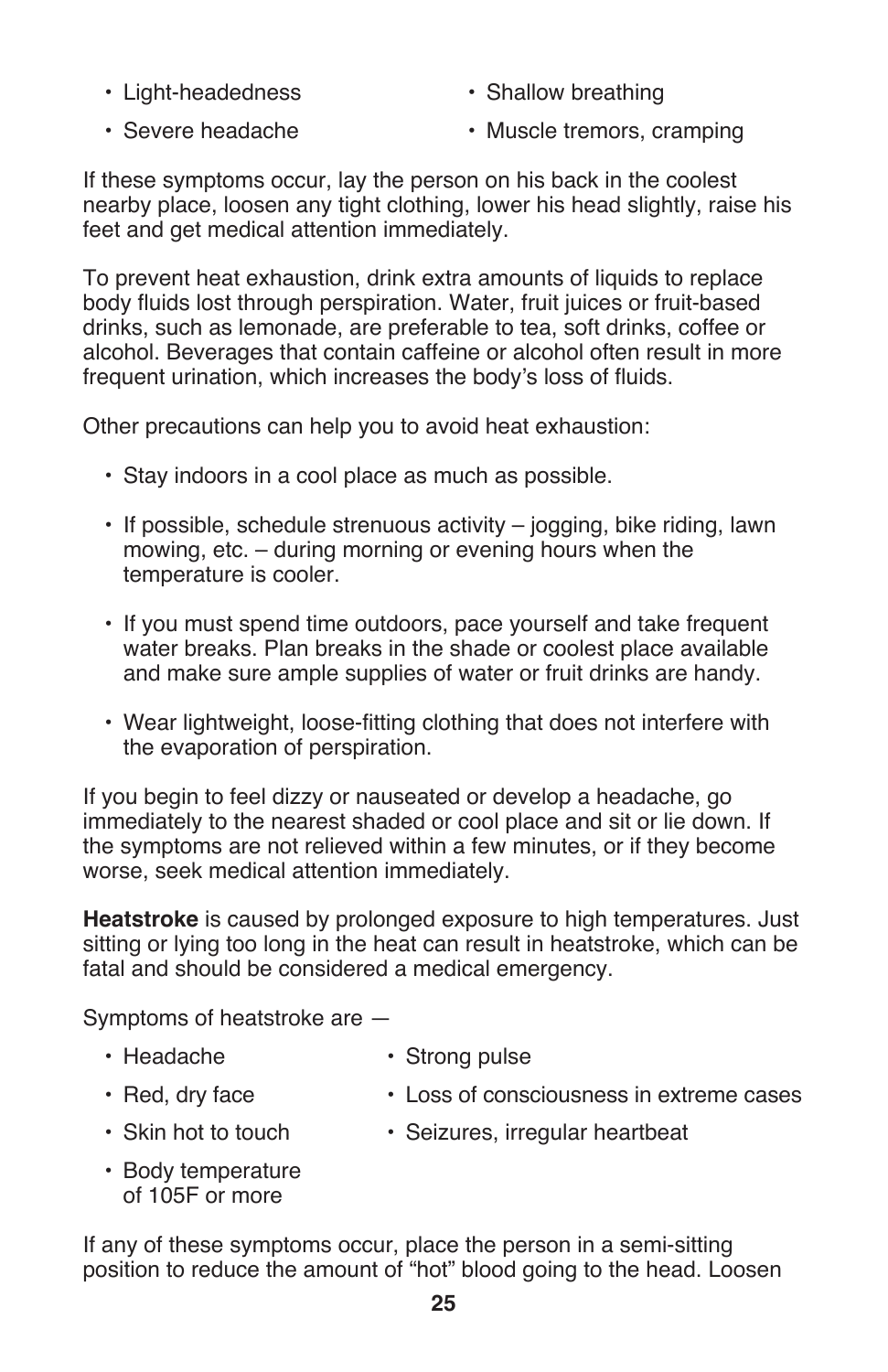or remove patient's clothing, spray body and head with tepid (not cold) water, and cool by large fans to maximize evaporative heat loss. Seek medical attention immediately. If the person has a seizure, protect him or her from striking objects and DO NOT put anything in the mouth.

Heatstroke occurs most often in the spring and early summer, before the body adapts to higher temperatures. High humidity can increase the risk because it keeps the body from cooling itself as effectively.

Heat exhaustion does not always precede heatstroke. Athletes and the elderly are more prone to heatstroke.

To avoid heatstroke during the hot summer months, stay out of the sun as much as possible and keep cool — preferably in an air conditioned place. If air conditioning is not available, use fans or open windows to circulate the air. (However, keep blinds or curtains closed when sunlight is coming directly in the windows.) Take frequent cold baths or showers and try to avoid cooking or baking during the hottest part of the day.

**Heat cramps** are muscle pains or spasms — usually in the abdomen, arms or legs — that affect people who sweat a lot during strenuous activity. This sweating depletes the body's salt and moisture. The low salt level in the muscles causes the painful cramps. Heat cramps also may be a symptom of heat exhaustion. If you have heart problems or are on a low sodium diet, get medical attention for heat cramps.

If medical attention is not necessary, take these steps:

- Stop all activity and sit quietly in a cool place.
- Drink clear juice or a sports beverage.
- Do not return to strenuous activity for a few hours after the cramps subside because further exertion may lead to heat exhaustion or heat stroke.
- Seek medical attention for heat cramps if they do not subside in one hour.

## SUN EXPoSURE

Did you know that just a few serious sunburns can increase the risk of a child, teen or young adult developing skin cancer later in life? A person doesn't have to be at the pool, beach or on vacation to get too much sun. Their skin needs protection from the sun's harmful ultraviolet (UV) rays whenever they are outdoors.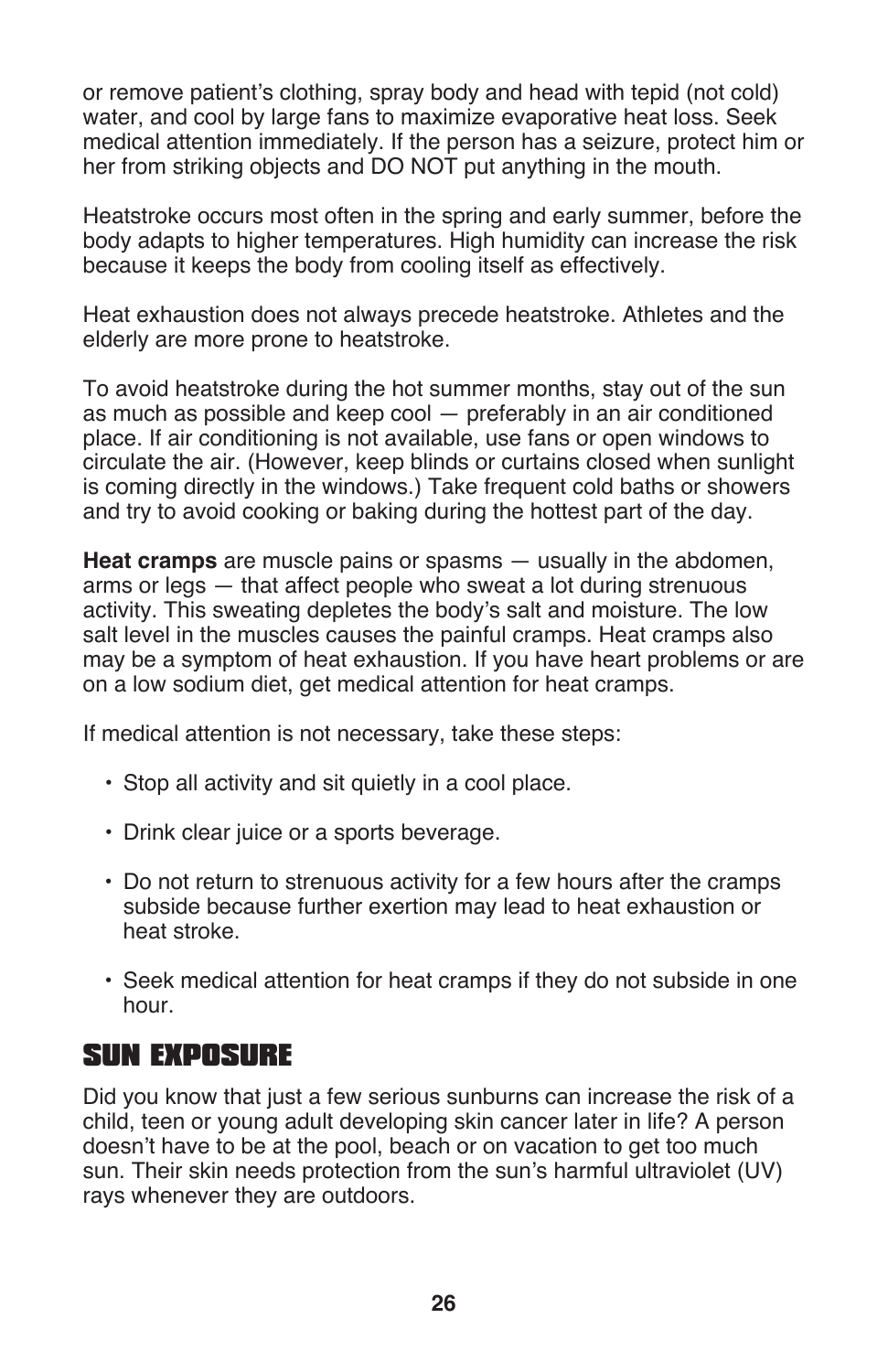There are five easy options for protection from the sun:

- **Seek shade.** UV rays are strongest and most harmful during midday — 10 a.m. to 4 p.m. — so it is best to plan indoor activities then. If this is not possible, seek shade under a tree, an umbrella or a popup tent. Use these options to prevent sunburn, not to seek relief once it has happened. UV rays, of course, are present on bright and sunny days, but they can also penetrate through cloud and haze cover, making cloudy and overcast days dangerous as well.
- **Cover up**. Clothing that covers the skin helps to protect against UV rays. Although a long-sleeved shirt and long pants with a tight weave are best, they are not always practical. A T-shirt, long shorts or a beach cover-up are good choices, too, but it's wise to double up on protection by applying sunscreen or staying in the shade when possible.
- **Get a hat**. Hats with a wide brim to shade the face, head, ears and neck are great protection. Baseball caps are popular, but they do not protect the ears and neck. If wearing a cap, be sure to protect exposed areas with sunscreen.
- **Grab shades**. Sunglasses protect your eyes from UV rays, which can lead to cataracts later in life. Look for sunglasses that wrap around and block as close to 100 percent of both ultraviolet A (UVA) and ultraviolet B (UVB) rays as possible.
- **Rub on sunscreen**. Use sunscreen with a sun protection factor (SPF) of at least 15 or higher and with both UVA and UVB protection. For most effective protection, apply sunscreen generously 30 minutes before going outdoors. Don't forget to protect ears, noses, lips and tops of feet.

Skin cancer is the most common kind of cancer in the United States. Research indicates it may be related to increased voluntary exposure to the sun's UV rays. Unprotected skin can be damaged by the sun's UV rays in as little as 15 minutes, yet it can take up to 12 hours for skin to show the full effects of sun exposure. So, skin that looks "a little pink" now may actually progress into "red" sunburn hours later.

Serious sunburns, especially during childhood and adolescence, can also increase the chances of developing malignant melanoma – one of the most serious forms of skin cancer and the one that causes most skin cancer-related deaths. Although most people are aware of the danger of UV exposure, it is estimated that only one-third take steps to protect their skin from the sun.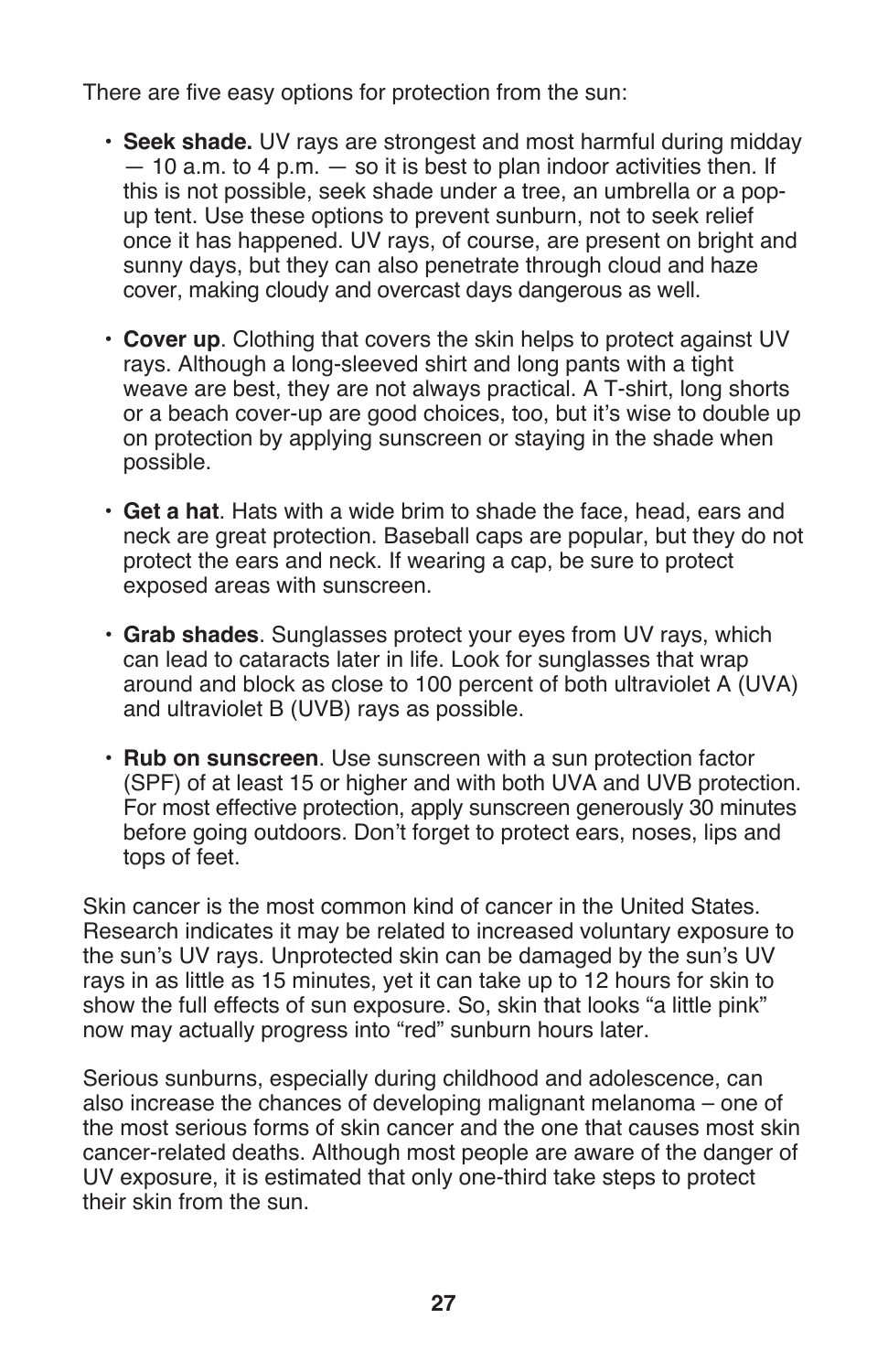# *Summer Weather Warnings*

### EMERGENCY PREPAREDNESS

Every day millions of people are busy with their regular routines — going to work, attending school, running errands. Occasionally, though, the unexpected will happen: a tornado, a flood or other weather-related emergency changes everyone's daily routines. These natural disasters do not have to have tragic endings, however, if people are prepared beforehand to deal with their aftermath.

Many times in the wake of a natural disaster, local officials and emergency response personnel may be overwhelmed and unable to reach people right away. So, after most disasters, a family should be prepared to be self-sufficient for at least three days. This may mean providing for your own shelter, first aid, water and sanitation.

Being prepared for a natural disaster requires planning. The Federal Emergency Management Agency recognized this when it created the Family Protection Program. The program encourages individuals and families to take action to increase their ability to cope with, or even survive, a disaster before it occurs. The program focuses on motivating people to develop a family disaster plan.

In Illinois, the Family Protection Program is promoted by the Illinois Emergency Management Agency (IEMA). IEMA offers many publications that can assist people in developing a family disaster plan. For more information, contact your local emergency management agency.

### ToRNADoES

A tornado is a violent storm with whirling winds of up to 300 miles per hour. It appears as a rotating, funnel-shaped cloud, gray to black, that extends toward the ground from the base of a thundercloud. A tornado spins like a top and may sound like the roaring of a locomotive or airplane. These short-lived storms are the most violent of all storms and the most destructive.

**A tornado watch** means tornadoes may occur in or near your area. Listen to local radio and television stations for information and advice. Keep the telephone lines clear for emergency calls. Watch the sky to the south and southwest for revolving, funnel-shaped clouds. Report these immediately to your local police department, sheriff's office or weather service.

If a **tornado warning** is issued for your area, take shelter immediately. A warning means a tornado has been sighted or indicated by radar and may strike in your vicinity.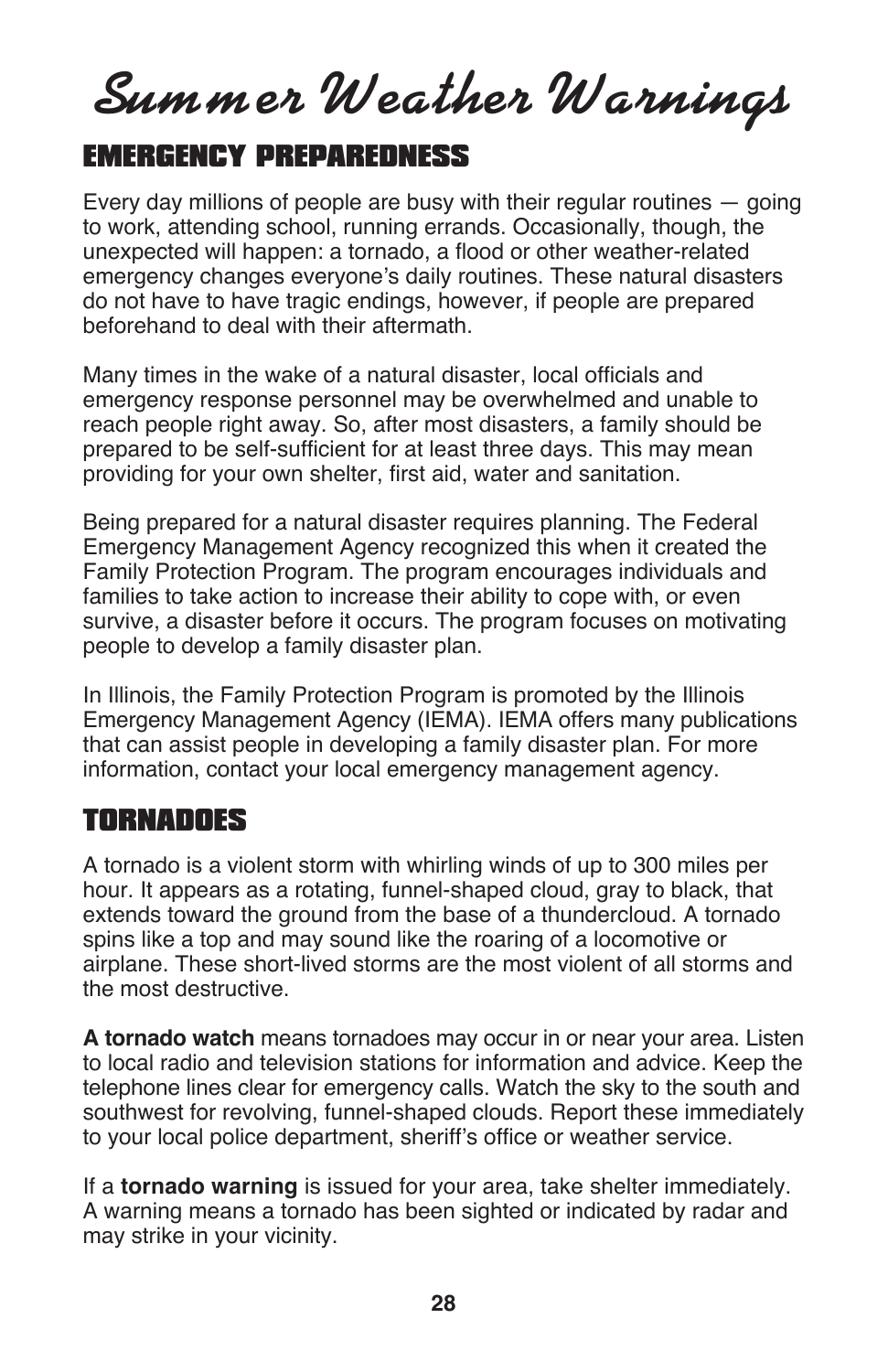During a tornado, protect yourself from being struck by falling objects, injured by flying debris or blown away. The best protection is an underground shelter, cave or steel-framed building. If none of these are available, there are other places to take refuge:

- At home, go to an underground storm cellar or basement. If your home has no basement, go to a corner of your home and take cover under a sturdy workbench, desk or table (but not underneath heavy appliances on the floor above). Or, take cover in the center part of the house, on the lowest floor, in a small room such as a closet or bathroom. Stay away from windows to avoid flying debris. Do not remain in a trailer or mobile home if a tornado is approaching; take cover in a nearby shelter or lie flat in the nearest lowland area or ditch.
- If you are at work in an office building, go to an interior hallway on the lowest floor or to a designated shelter area.
- If you are at school, follow the instructions of school authorities. Instructions usually involve taking shelter in interior hallways on the lowest floor and staying out of structures with wide roofs, such as auditoriums and gymnasiums.
- If you are outside in open country, take cover by lying flat in the nearest depression, such as a ditch, culvert, excavation or ravine and cover your head with your arms.

## FLooDS

Floods are the most common and widespread of all natural hazards. Some floods develop over a period of days, but flash floods can produce raging waters in just a few minutes. Water runs off steeper ground very rapidly, causing natural drainage systems to overflow with rushing floodwaters and a deadly cargo of rocks, mud, smashed trees and other debris.

Remember, floods may occur in very small streams, gullies, creeks, culverts, dry streambeds or low-lying ground that may appear harmless in dry weather.

Wherever you live, be aware of potential flooding hazards. If you live in a low-lying area, near water or downstream from a dam, you should be prepared for a flood.

Know the National Weather Service terms that warn of potential flooding conditions broadcast on radio and television and through local government emergency personnel:

• **Flood forecast** means rainfall is heavy enough to cause rivers to overflow their banks.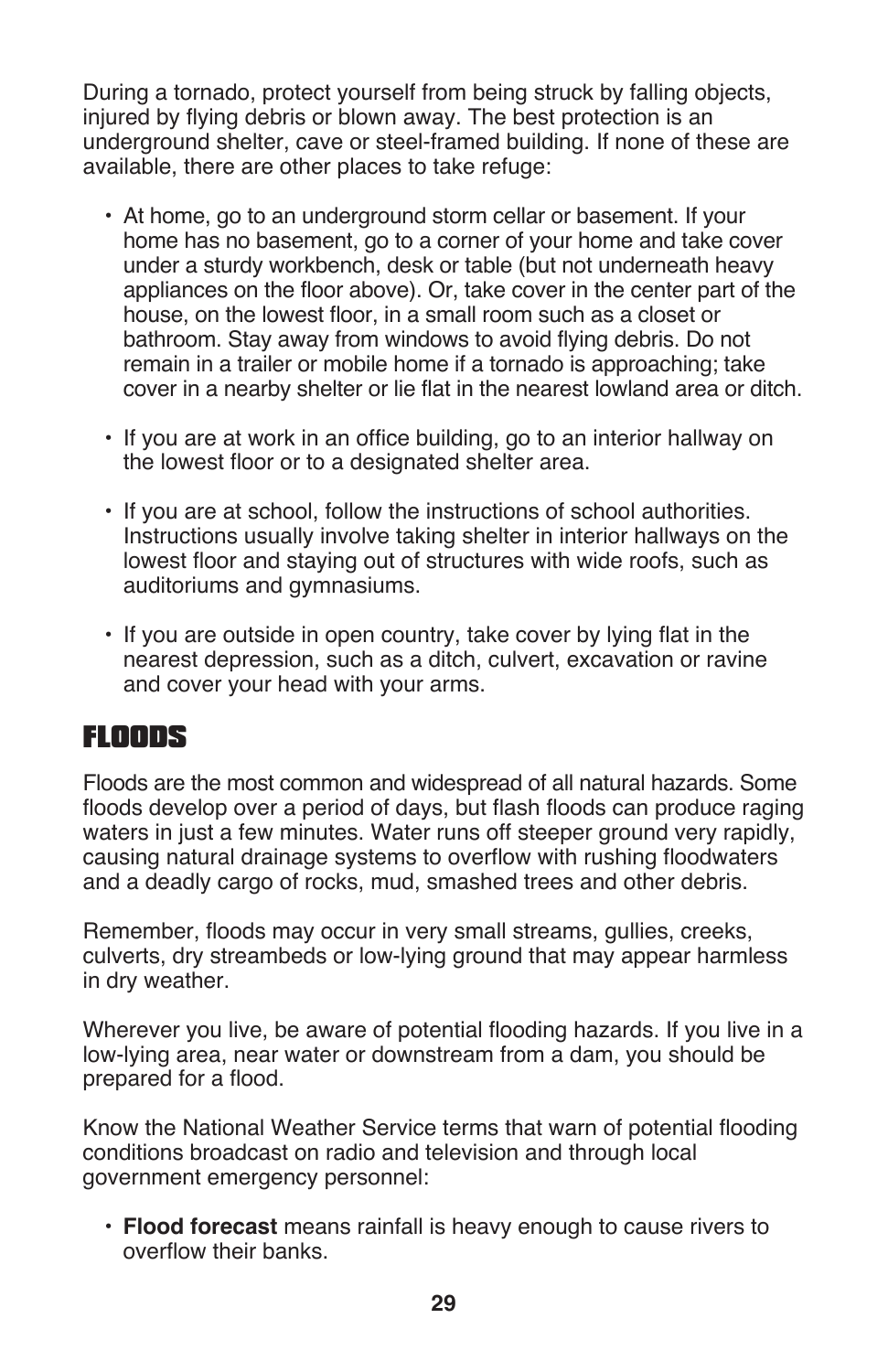- **Flood warning**, or a forecast of impending floods, describes the affected river or lake, the severity of the flooding (minor, moderate or major) and when and where the flooding may begin.
- **Flash flood watch** means current or expected heavy rains may cause sudden flash flooding in specified areas. Be alert to the possible emergency, which may require immediate action.
- **Flash flood warning** is announced when flash flooding is occurring or expected along certain streams and designated areas.

Find out how many feet your property is above or below possible flood levels so you can determine if it may be at risk when predicted flood levels are broadcast. Careful preparation and prompt response can help ensure your safety and reduce property loss.

If flooding is likely and time permits, move essential items and furniture to the upper floors of your house. Disconnect any electrical appliances that cannot be moved, but do not touch them if you are wet or standing in water.

Standard homeowner's insurance policies do not cover flood losses, but flood insurance is available in participating communities through the federally sponsored National Flood Insurance Program. Contact a local licensed insurance broker or agent for more information. Usually there is a five-day waiting period before coverage takes effect, so do not wait until the last minute.

Your personal safety also is important. During periods of heavy rainfall when flash floods are likely, remember these safety tips:

- Stay away from natural streambeds, gullies and other drainage channels during and after rainstorms.
- If you live in a low-lying area, know where high ground is and how to get there as quickly as possible.
- Stay out of flooded areas. The water may still be rising and the current could be swift.
- Abandon stalled vehicles in flooded areas if you can do so safely.
- If you are caught in floodwaters, keep a flashlight or other light source with you to attract help.

These tips and more are contained in "After the Flood." Copies are available from IDPH, Division of Communications, at 217-782-5750, TTY (hearing impaired use only) 800-547-0466.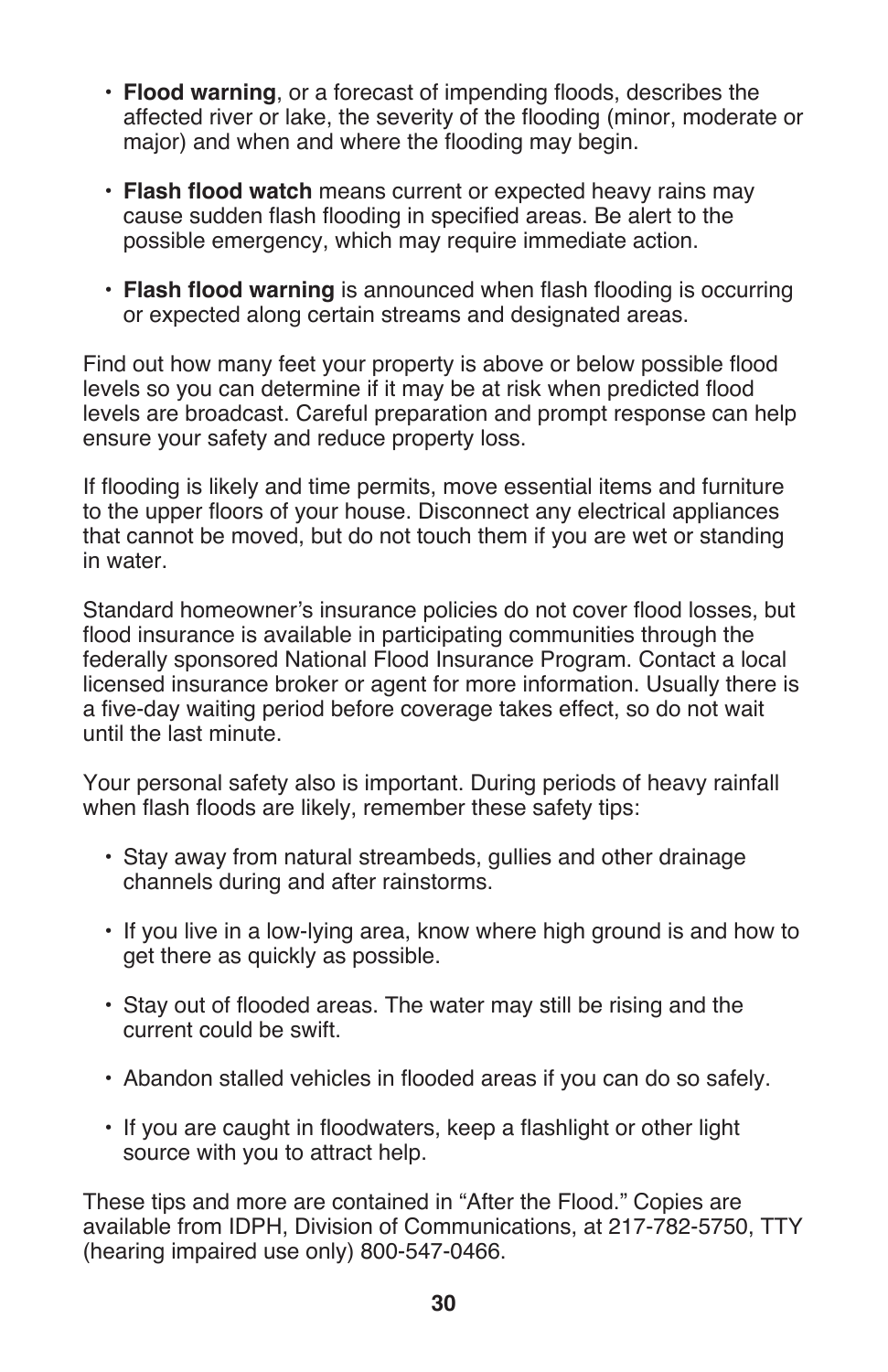*Lawn & G arden Implement Hazards*

Each year, many serious injuries result from use of power mowers, string trimmers, and electric and gasoline-powered hedge trimmers.

Injuries from power mowers most commonly result from —

- rocks and other objects picked up and thrown by the mower,
- riding mowers tipping over on steep slopes or inclines,
- garden tractors or riding mowers used in reverse gear that run over bystanders, or
- hand contact with mower blades when clearing grass from the discharge chute or adjusting the machine before the blades have fully stopped.

Most string trimmers injuries are the result of  $-$ 

- debris or objects picked up and thrown by the trimmer,
- failure to wear appropriate protective clothing and eye and ear protection, or
- unsafe handling of the trimmer or of fuel.

Hedge-trimmer accidents most often occur when the operator —

- changes hand position while the trimmer is running,
- uses a trimmer with only one handle or holds a two-handled trimmer with one hand, or
- attempts to hold the cord away from the blade.

The following safety tips may help you avoid accidents with lawn and garden implements.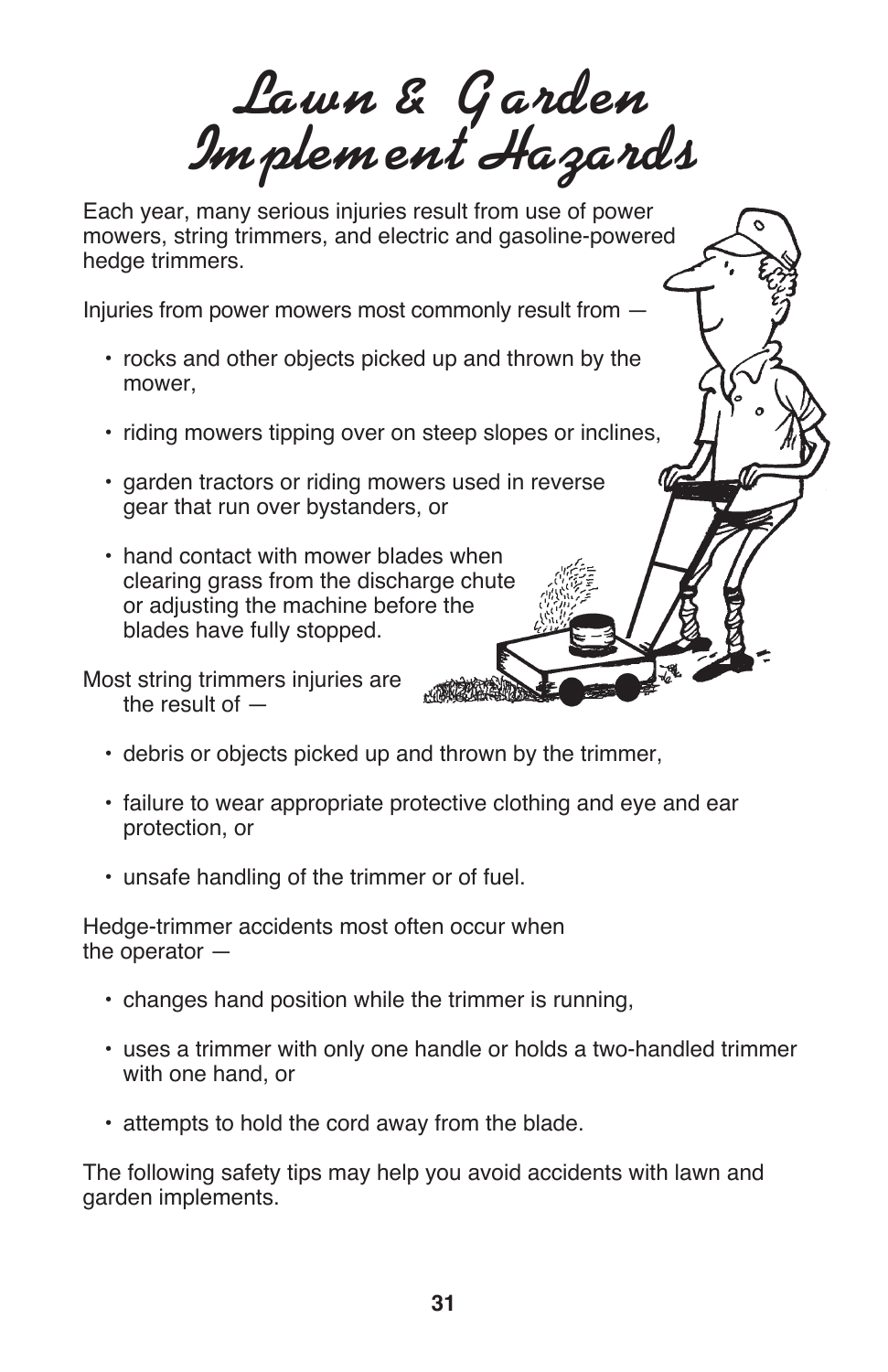## LAWN MoWERS

Lawn mowers are associated with approximately 80,000 injuries annually in the United States. To avoid injury to yourself or to others, follow these simple precautions:

- When buying a power mower, make sure it has a rear guard to protect hands and feet from blades and a downward-aimed discharge chute so debris is less likely to hit anyone nearby.
- Before mowing, pick up or rake up litter and other objects wires, nails, rocks, twigs and glass — from the area to be mowed. The blade of a power mower can reach a speed of 200 miles per hour and can hurl objects as far as 50 feet.
- Wear sturdy, comfortable shoes with enclosed toes, safety glasses, gloves, long-sleeved shirt and long pants.
- Do not allow children or pets in the area you are mowing.
- Before unclogging or adjusting the mower, turn it off and disconnect the spark plug wire or electric plug.
- Never leave a running lawn mower unattended.
- Never carry small children on a riding mower.
- Never allow children to operate a mower.
- Mow across slopes if using a walk-behind mower; drive a riding mower up and down slopes.
- Do not refuel while the mower is running or the engine is hot.
- Do not smoke near a power mower or gasoline.

### STRING TRIMMERS

These safety rules can help you avoid injury while using a string trimmer:

- Wear appropriate protective gear, including safety goggles, hearing protection and gloves. Persons who suffer from hay fever may want to wear a disposable mask to reduce the amount of allergenic particles inhaled.
- Choose clothing that fits trimly and has no strings or dangling straps that could catch in the trimmer or in the underbrush. Avoid ties and jewelry. Wear long pants and sturdy shoes with non-slip soles.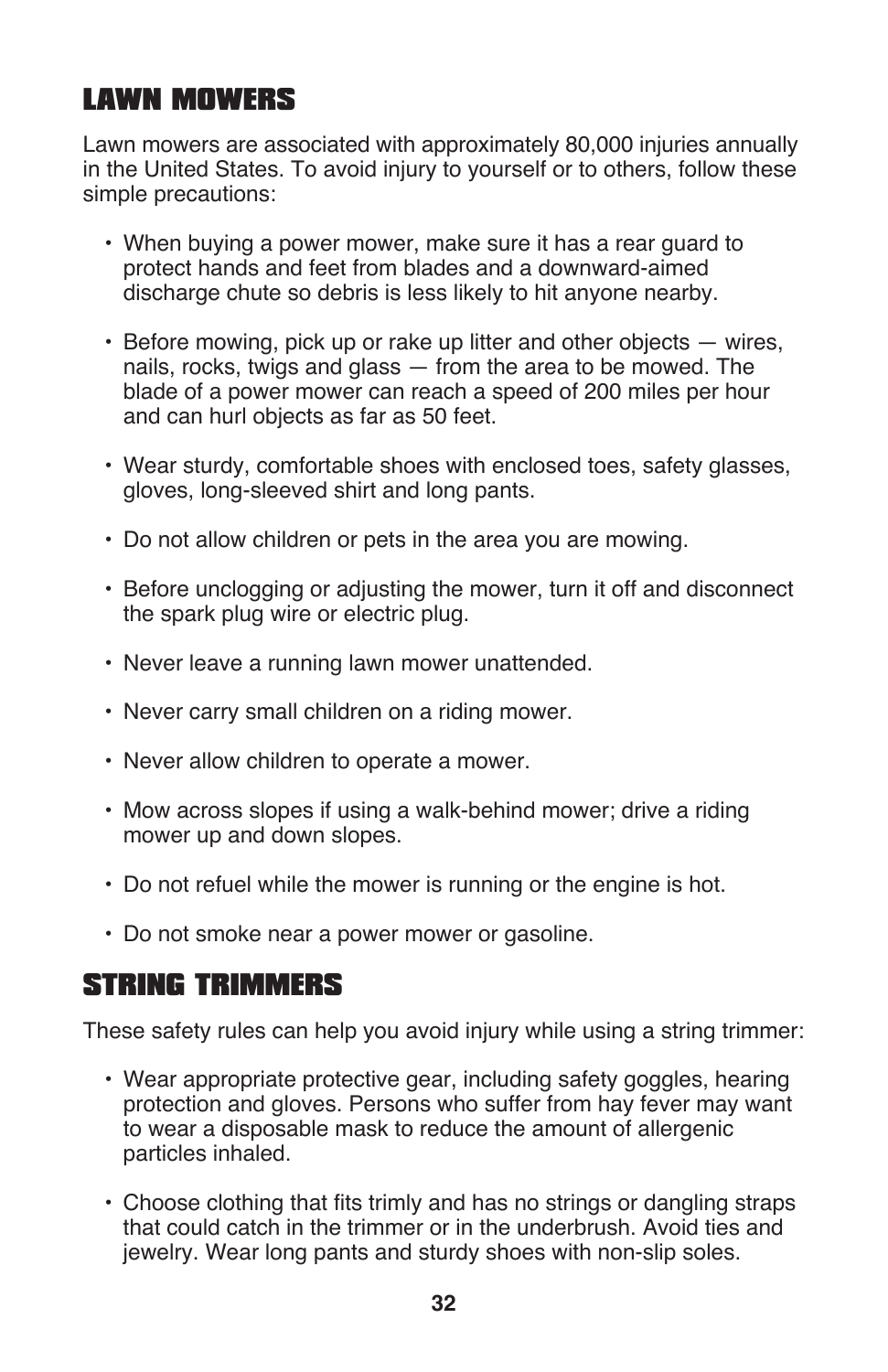- Be sure you have read the operator's and safety manuals before using the trimmer. It is important to be familiar with the controls, particularly with how to stop the unit and shut off the engine.
- Keep the area where you will be working clear of bystanders, children and pets. Manufacturers recommend that no one enter the operating danger zone, an area 50 feet in radius. Even beyond this zone, there is danger of eye injury from thrown objects.
- Never operate the tool without good visibility and light.
- Keep the unit and attachments in good working condition. Tighten loose fasteners and replace any missing fasteners before using the unit. Check the cutting head assembly before each use.
- Always use both hands on the handles. Do not operate one-handed.

#### hEDGE TRIMMERS

If using gasoline-powered or electric hedge trimmers, follow these safety guidelines:

- Buy a trimmer that has the cutting teeth and guard close enough together so your finger cannot fit between them.
- Be sure the trimmer has two handles; one should be a wide forward handle high above the cutting blade.
- Make sure the trimmer is light enough to handle easily.
- If using an electric hedge trimmer, use a heavy duty three-wire extension cord with a three-pronged plug. Make sure the extension cord is moisture-resistant and in good repair.
- Keep children and others away from the working area.
- **Do not** stand on a chair or ladder to trim hedges or bushes.
- **Do not** clean or adjust the trimmer while it is plugged in.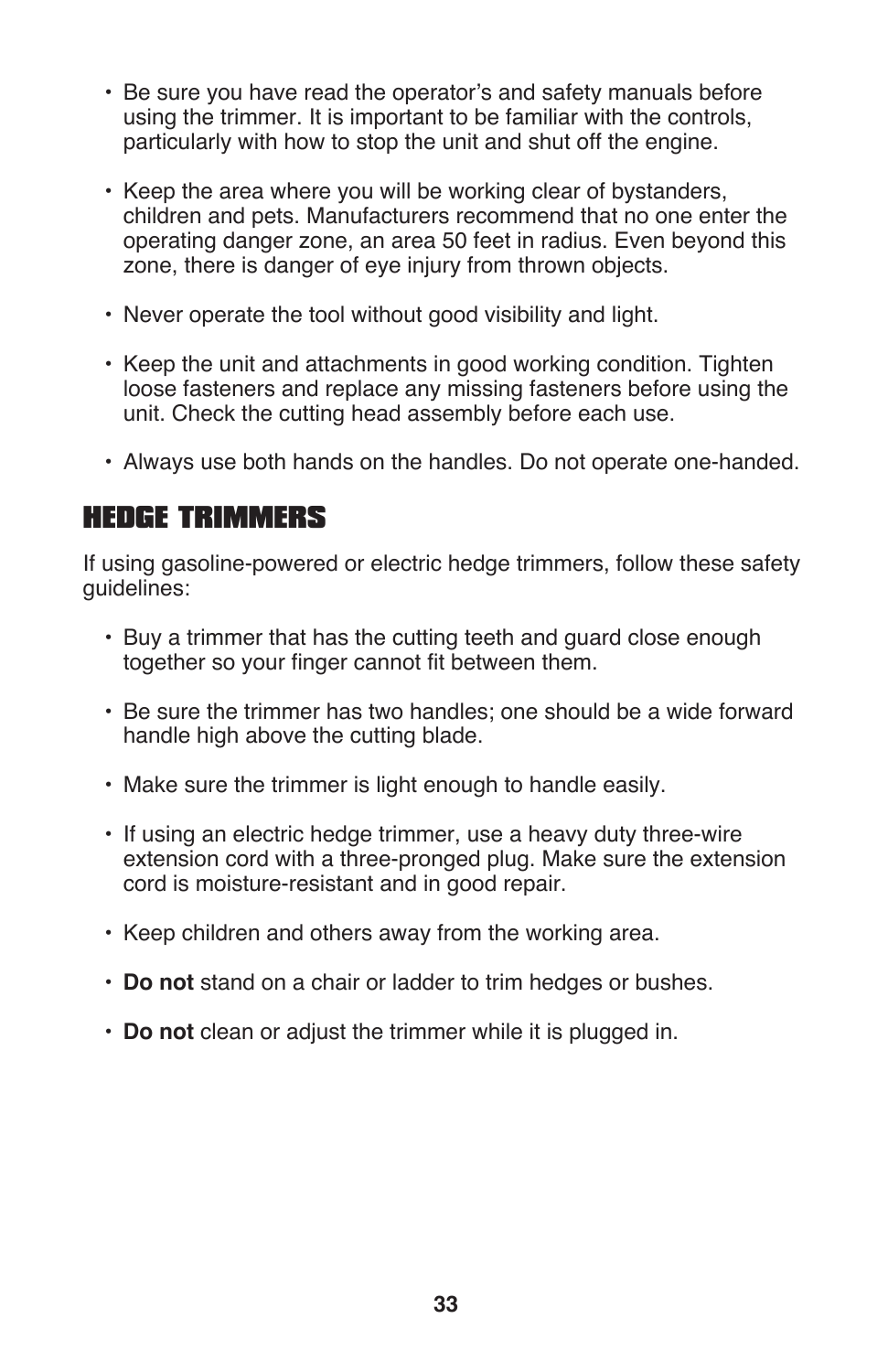# *Poisonous Plants*

As the temperature rises, children spend more time outdoors and within easy reach of yard and garden plants and mushrooms, some of which may be poisonous. Many common house and garden plants — such as rhubarb, dieffenbachia, rhododendron, daphne, jimsonweed, oleander, cherry and peach leaves, yew and nightshade — are poisonous.

There is no safe way to determine if plants or mushrooms are poisonous. It is, however, simple to learn what plants may be harmful and to take precautions to keep them out of the reach of curious children.

Do not leave children unattended if poisonous plants grow around the area where they play. Teach children never to put any plants or berries in their mouths. Many varieties of plant life that animals eat safely may be harmful to humans. For example —

- The pretty oleander, grown indoors and out, is among the most deadly of plants — so deadly a child can die after ingesting a single leaf.
- Just a few berries from the daphne, a plant often found in rock gardens, can be fatal to a child.

In some instances, only parts of a plant are poisonous. Rhubarb is a good example. The stalk is edible and delicious, but the leaves are potentially poisonous and can cause death.

Following is a list of poisonous common house and garden plants, their toxic parts and symptoms of poisoning after ingestion:

#### hoUSE PLANTS

| <b>Plant</b>                                                    | <b>Toxic Part</b> | <b>Symptoms</b>                                                                                                                                         |
|-----------------------------------------------------------------|-------------------|---------------------------------------------------------------------------------------------------------------------------------------------------------|
| Castor bean                                                     | Seeds             | Burning sensation in mouth<br>and throat. Two to four<br>beans may cause death.                                                                         |
| Dieffenbachia<br>or dumbcane,<br>caladium and<br>elephant's ear | All parts         | Intense burning and<br>irritation of the mouth,<br>tongue, lips. Death occurs<br>when mouth and tongue<br>swell and block air<br>passage to the throat. |
| Hyacinth, narcissus,<br>daffodil                                | <b>Bulbs</b>      | Nausea, vomiting, diarrhea<br>even when eaten in small<br>amounts.                                                                                      |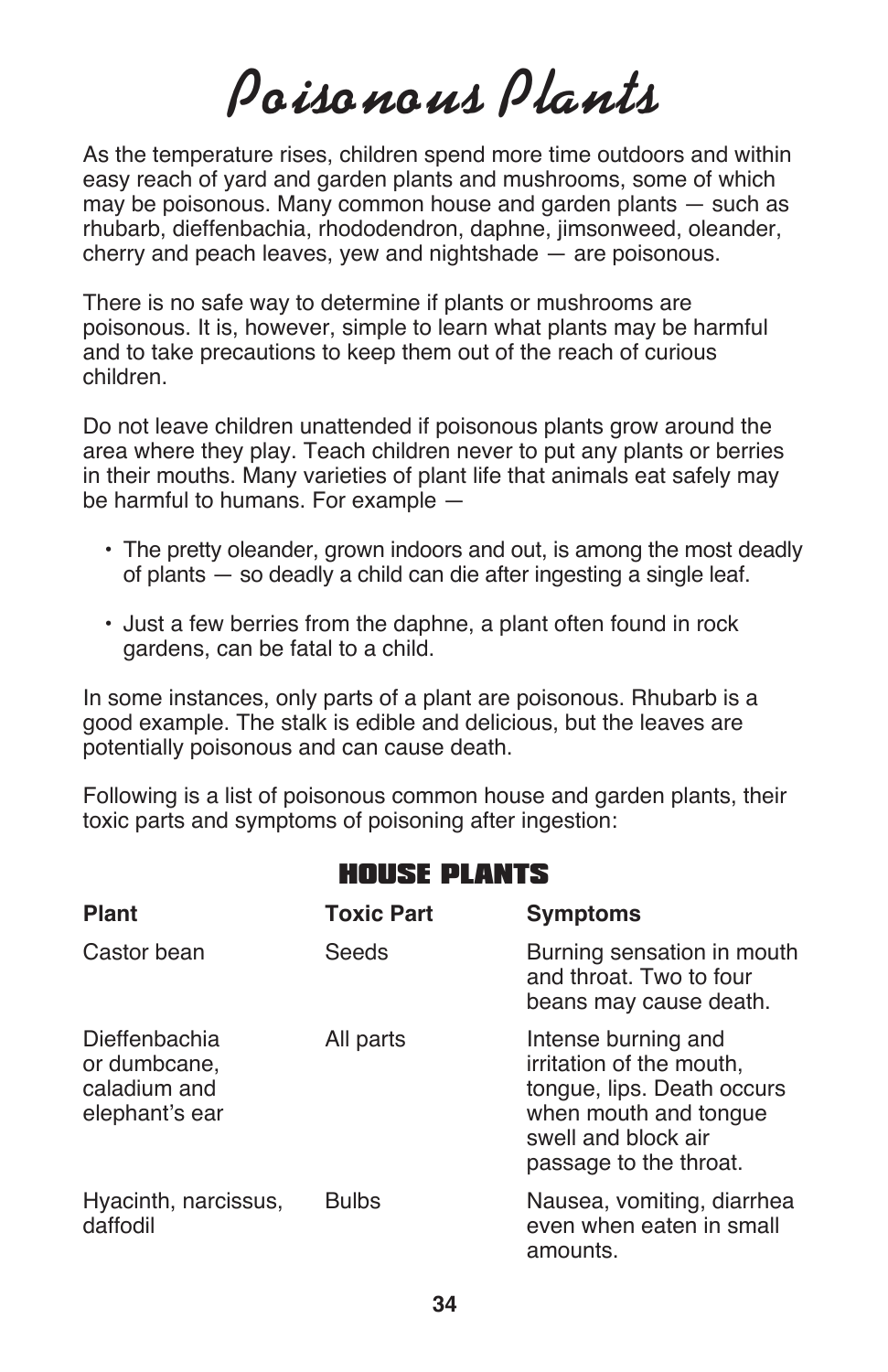Rosary pea, Seeds Beeds Among the most highly jequirity bean, the state of plants. Severe crabs eye, exercise to the stomach irritation, precatory bean precatory bean incoordination, paralysis. Less than one seed thoroughly chewed can kill an adult.

#### FLoWER GARDEN PLANTS

| <b>Plant</b><br>Aconite, monkshood,<br>wolfsbane | <b>Toxic Part</b><br>Roots, flowers                     | <b>Symptoms</b><br>Intense nausea, vomiting,<br>convulsions. Although<br>deaths due to eating<br>small amounts of garden<br>aconite have occurred,<br>poisoning is rare.                                       |
|--------------------------------------------------|---------------------------------------------------------|----------------------------------------------------------------------------------------------------------------------------------------------------------------------------------------------------------------|
| Autumn crocus                                    | All parts,<br>especially bulbs                          | Burning pain in mouth,<br>stomach irritation. Children<br>have been poisoned by<br>eating flowers.                                                                                                             |
| Foxglove                                         | All parts,<br>especially leaves,<br>flowers, seeds      | One of the sources of the<br>drug digitalis, used to<br>strengthen the heartbeat.<br>May cause dangerously<br>irregular heartbeat,<br>stomach upset, mental<br>confusion. Convulsions and<br>death may result. |
| Iris                                             | Underground roots<br>(rhizomes) and<br>developed leaves | Severe stomach upset from<br>moderate amounts.<br>However, the unpleasant<br>taste usually prevents<br>consumption of large<br>amounts.                                                                        |
| Lily-of-the-valley                               | Leaves, flowers,<br>fruit (red berries)                 | Source of digitalis-like<br>drugs. Moderate amounts<br>may cause irregular<br>heartbeat, stomach upset,<br>confusion.                                                                                          |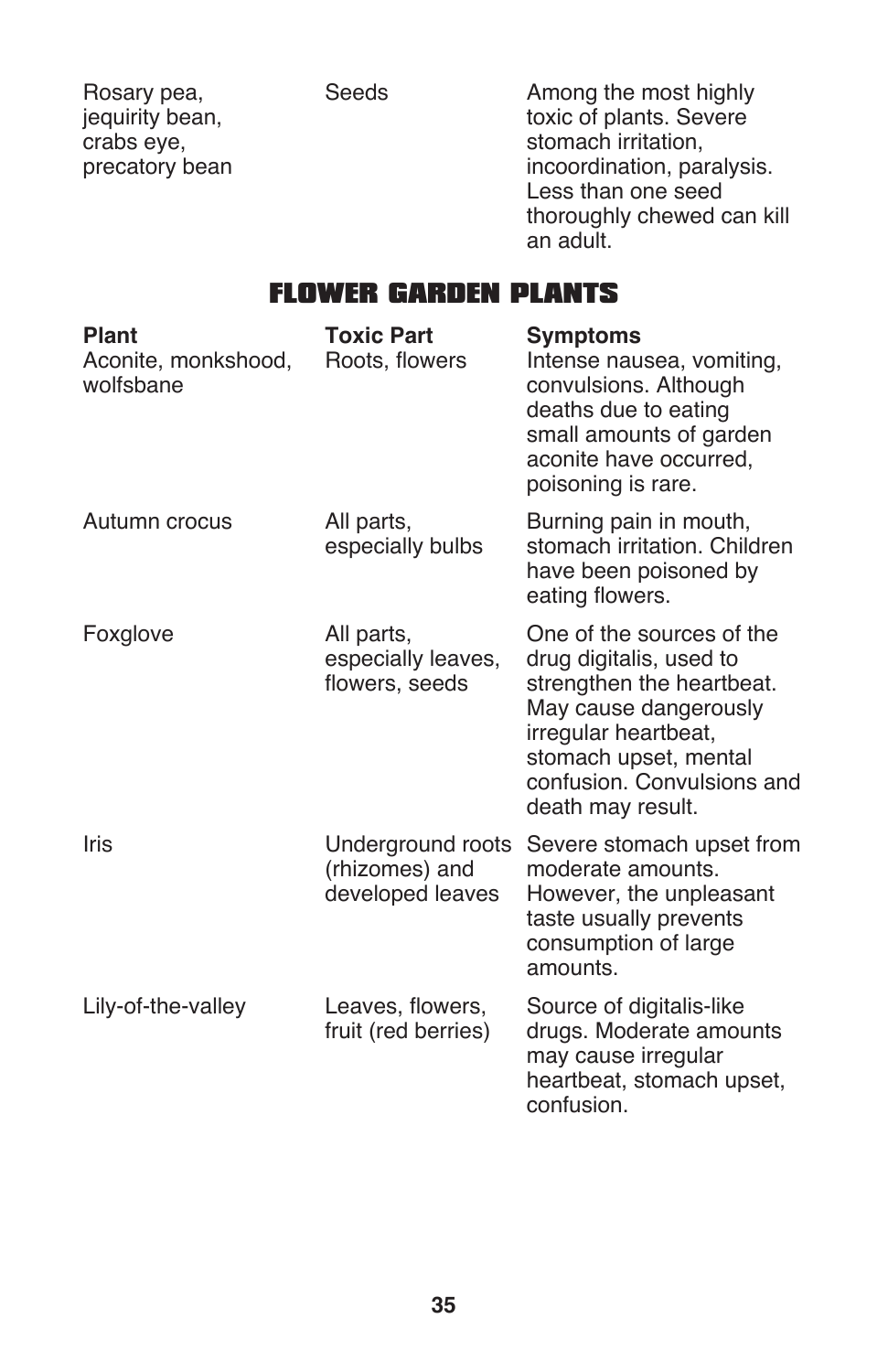Nicotiana, tobacco Leaves Nausea, diarrhea,<br>
(wild and cultivated) beadache, confusi

headache, confusion, lack of movement and convulsions. Poisonous or lethal amounts after ingesting cured, smoking or chewing tobacco, from foliage of field-grown tobacco or from foliage of garden variety.

#### VEGETABLE GARDEN PLANTS

| <b>Plant</b><br>Potato | <b>Toxic Part</b><br>Vines, sprouts<br>(green parts),<br>spoiled potatoes | <b>Symptoms</b><br>Vomiting, headache. Death<br>has occurred from eating<br>green parts. To prevent<br>poisoning, remove green<br>spots before cooking.<br>Discard spoiled potatoes. |
|------------------------|---------------------------------------------------------------------------|--------------------------------------------------------------------------------------------------------------------------------------------------------------------------------------|
| <b>Rhubarb</b>         | Leaf blade                                                                | Stomach pain, vomiting,<br>convulsions. Without<br>treatment, permanent<br>kidney damage or death<br>may result.                                                                     |

#### oRNAMENTAL PLANTS

| <b>Plant</b><br>Atropa belladonna,<br>deadly nightshade | <b>Toxic Part</b><br>All parts           | <b>Symptoms</b><br>Produces atropine. Fever,<br>rapid heartbeat, dilated<br>pupils, hot and dry flushed<br>skin.                                                    |
|---------------------------------------------------------|------------------------------------------|---------------------------------------------------------------------------------------------------------------------------------------------------------------------|
| Carolina jessamine,<br>yellow jessamine                 | All parts,<br>especially<br>flowers      | May cause muscle<br>weakness, nervous system<br>depression. Death is from<br>respiratory failure. Children<br>have been poisoned by<br>consuming the flower nectar. |
| Common privet                                           | Black or blue<br>berries, leaves         | Stomach irritation, vomiting.                                                                                                                                       |
| Daphne                                                  | All parts,<br>including bark,<br>berries | A few berries may produce<br>stomach burning or ulcers,<br>vomiting, diarrhea. Death<br>may result. This plant is<br>particularly dangerous to<br>children.         |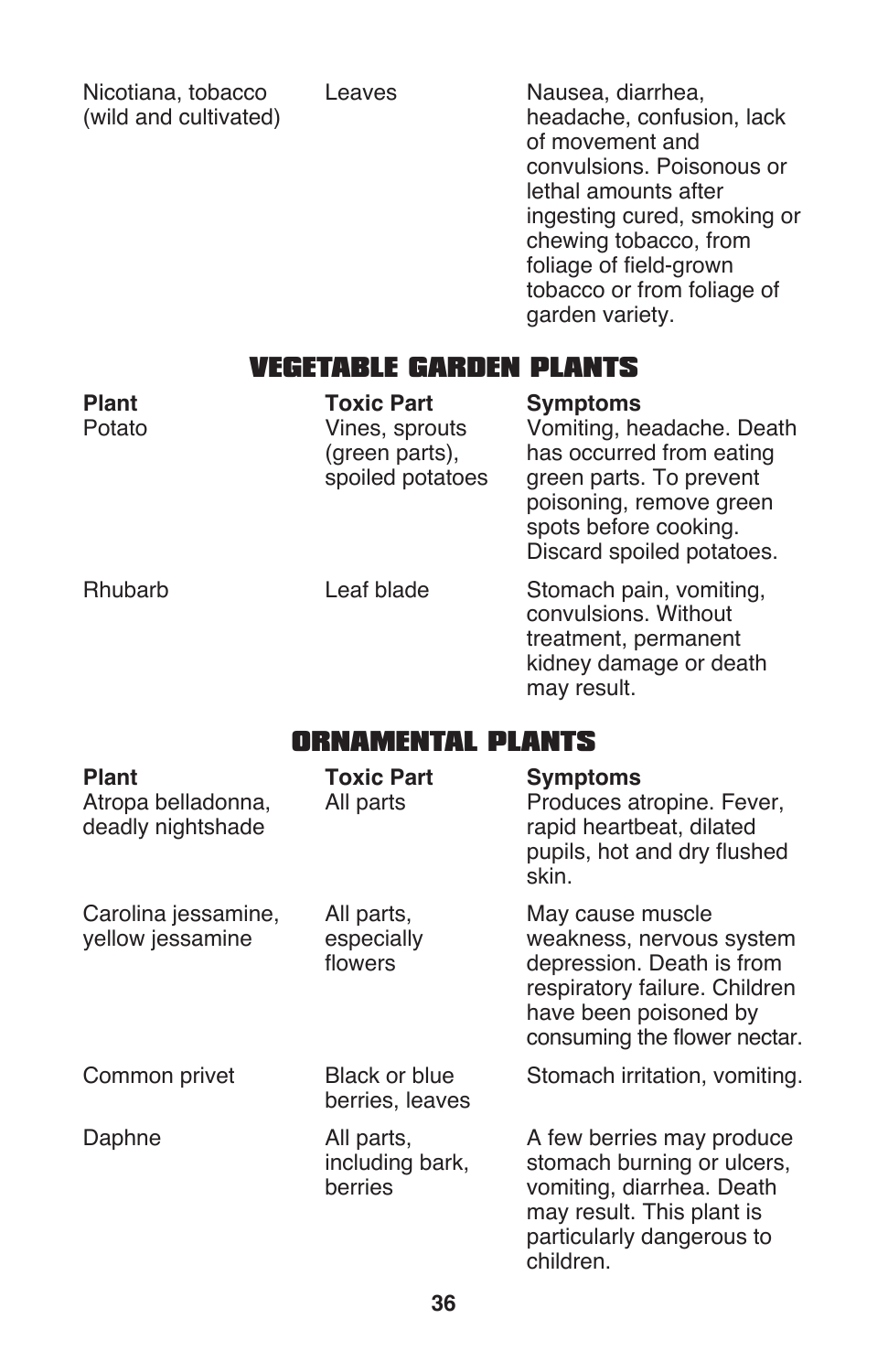| English ivy                                             | Leaves, berries                         | Excitement, difficulty<br>breathing, coma eventually.                                                                                                                                                                    |
|---------------------------------------------------------|-----------------------------------------|--------------------------------------------------------------------------------------------------------------------------------------------------------------------------------------------------------------------------|
| Golden chain,<br>laburnum                               | Seeds, pods,<br>flowers                 | Excitement, intestinal<br>irritation, severe nausea<br>with convulsions and, if<br>large amounts consumed,<br>coma and death.                                                                                            |
| Heath family<br>(laurels,<br>rhododendrons,<br>azaleas) | All parts                               | Salivation, nausea, vomiting,<br>depression. "Tea" made<br>from 2 oz. of leaves has<br>caused poisoning. Larger<br>amounts may be fatal.                                                                                 |
| Lantana                                                 | Unripe berries,<br>leaves               | May be lethal to children,<br>causing circulatory collapse<br>and muscular weakness;<br>stomach irritation in less<br>severe cases.                                                                                      |
| Oleander                                                | All parts                               | Extremely poisonous.<br>Affects heart and digestive<br>system. Meat roasted on its<br>branches has caused death.<br>A few leaves can be fatal.                                                                           |
| Wisteria                                                | Seeds, pods                             | Pods look like pea pods.<br>One or two seeds may<br>cause mild to severe<br>stomach distress.                                                                                                                            |
| Yew<br>(English, Japanese)                              | Needles, bark,<br>berries               | Ingestion of foliage weakens<br>and may stop the heart.<br>Small amounts may cause<br>trembling, difficulty breathing.<br>The berry's pulp is slightly<br>toxic, if at all. But the berry's<br>black seeds may be toxic. |
|                                                         | TREES                                   |                                                                                                                                                                                                                          |
| <b>Tree</b><br>Apple                                    | <b>Toxic Part</b><br>Seeds              | <b>Symptoms</b><br>May be fatal if consumed in<br>large quantities.                                                                                                                                                      |
| <b>Black locust</b>                                     | Bark, foliage,<br>young twigs,<br>seeds | Stomach upset with<br>vomiting and diarrhea after<br>ingestion.                                                                                                                                                          |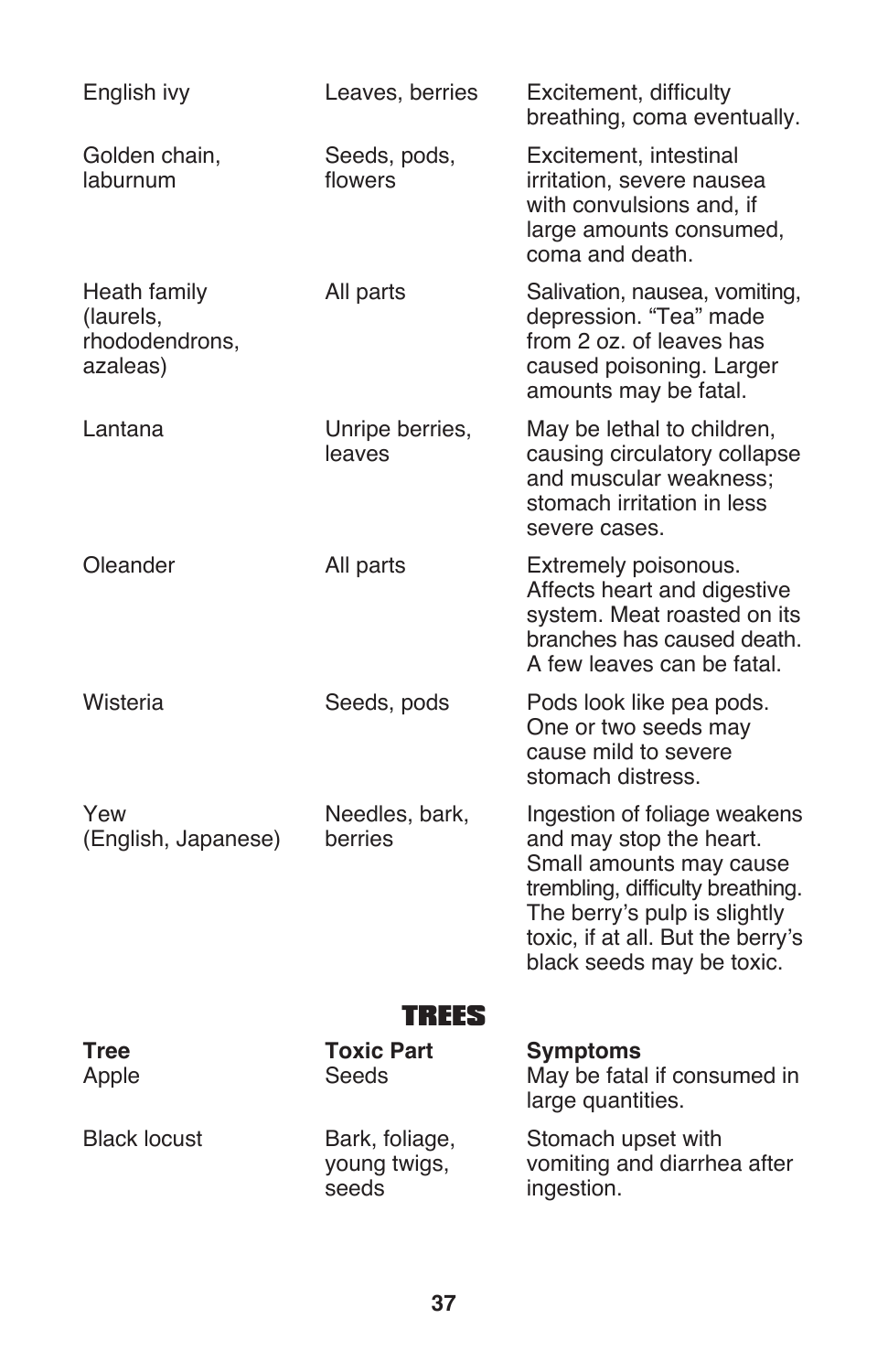| Buckeye, horse<br>chestnut                                         | Sprouts, nuts           | Stomach upset, confusion,<br>other nervous symptoms.<br>May be fatal to children.<br>The unpleasant taste<br>prevents consumption of<br>large quantities.                                                          |
|--------------------------------------------------------------------|-------------------------|--------------------------------------------------------------------------------------------------------------------------------------------------------------------------------------------------------------------|
| Chinaberry tree                                                    | Berries, leaves         | Nausea, vomiting,<br>excitement or depression,<br>feelings of suffocation. May<br>be fatal.                                                                                                                        |
| Elderberry                                                         | Roots, stems,<br>leaves | Children have been<br>poisoned by eating roots or<br>using stems as blowguns.<br>Berries are least toxic part<br>but cause nausea if too<br>many are eaten raw. Proper<br>cooking destroys toxic<br>chemical.      |
| Jatropha<br>(purge nut, curcas<br>bean, peregrina,<br>psychic nut) | Seeds, oil,<br>leaves   | Nausea, violent vomiting,<br>abdominal pain.                                                                                                                                                                       |
| Oak                                                                | All parts               | Eating large amounts of<br>any part raw may damage<br>kidneys. A few acorns<br>probably have little effect.<br>Boiling or roasting removes<br>tannin to make edible.                                               |
| Wild black cherry,<br>chokecherry,<br>black cherry                 | Leaves, pits, bark      | Poisoning and death have<br>occurred in children who<br>ate large amounts of<br>berries without removing<br>the pits. Pits or seeds,<br>foliage and bark contain<br>hydrocyanic acid (prussic<br>acid or cyanide). |
| Other fruit trees                                                  | Pits                    | Beware of the pits of wild<br>and cultivated cherries,<br>peaches, apricots and some<br>almond varieties. Pits and<br>leaves eaten in small<br>amounts should cause little<br>harm.                                |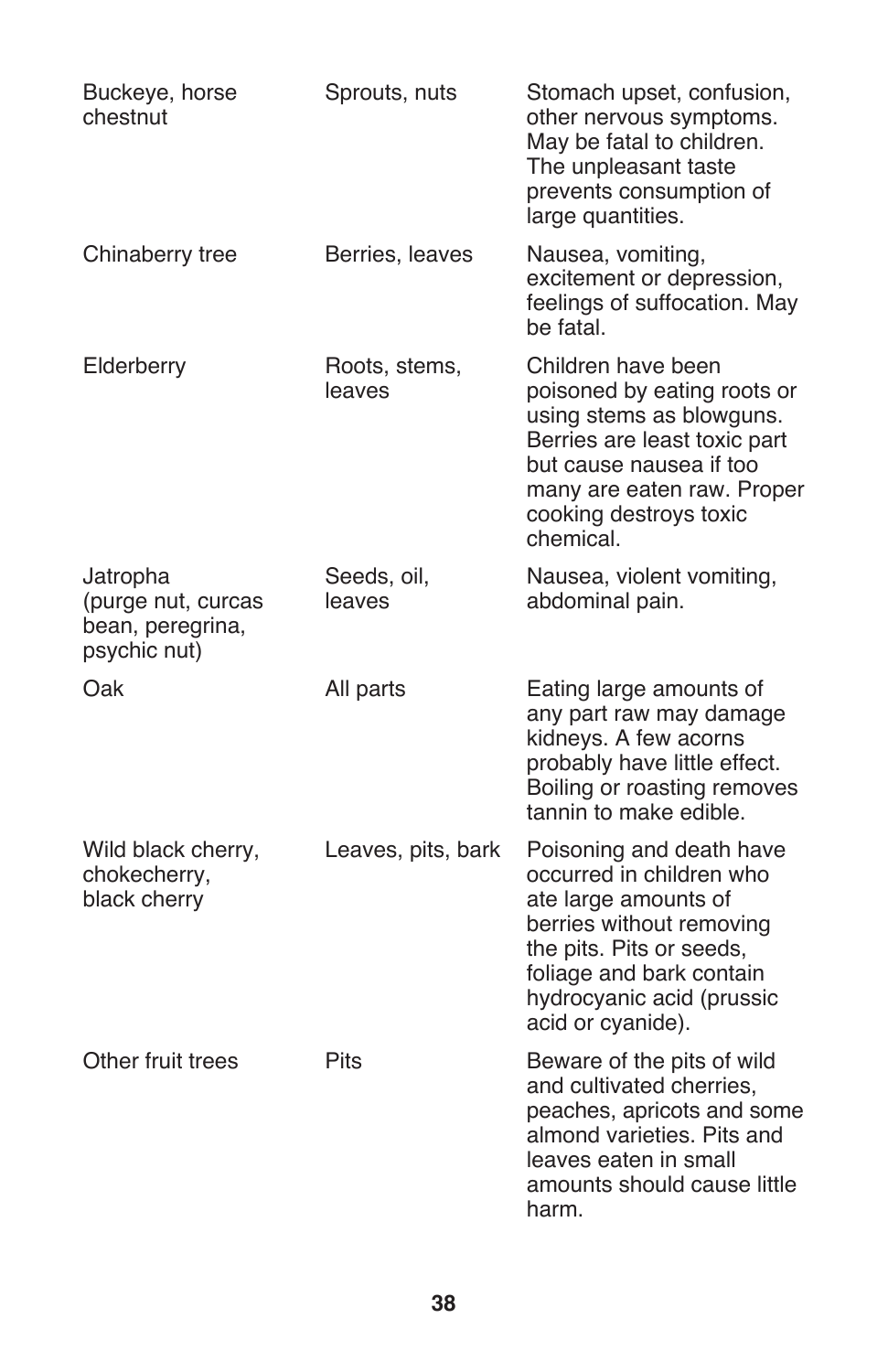Yellow oleander, All parts, Found in southern states.<br>
Se-still tree especially Frequent source of seriou especially Frequent source of serious<br>
kernels of the creater and poisoning. or lethal poisoning. fruit One or two fruits may be fatal. Symptoms similar to digitalis poisoning.

#### PLANTS IN WooDED AREAS

**Plant Toxic Part Symptoms** Baneberry, Red or white Acute stomach cramps, doll's eyes berries, roots headache, vomiting, foliage dizziness, delirium. Jack-in-the-pulpit, All parts, Contains calcium oxalate crystals that cause burning and severe irritation of mouth and tongue. Mayapple, Roots, foliage, Large doses may cause mandrake unripe fruit symptoms of stomach flu. Ripe fruit is least toxic part, but may affect bowels. Cooked mayapples are safe. Water hemlock, All parts, Salivation, tremors, delirium, cowbane especially the violent convulsions. One root mouthful of root may kill an adult. Many persons, especially children, have died after eating this plant. Roots are mistaken for wild parsnip or artichoke.

#### PLANTS IN FIELDS

**Plants Toxic Part Symptoms** Death camas **Bulbs, blossoms** Depression, stomach pain, vomiting, diarrhea. Jimsonweed, All parts, Thirst, hyperirritability of thornapple especially seeds nervous system, disturbed<br>and leaves vision, delirium. Four to five vision, delirium. Four to five grams of crude leaf or seed is fatal to a child. Poisoning occurs from sucking nectar from tube of flower or from eating fruits with seeds.